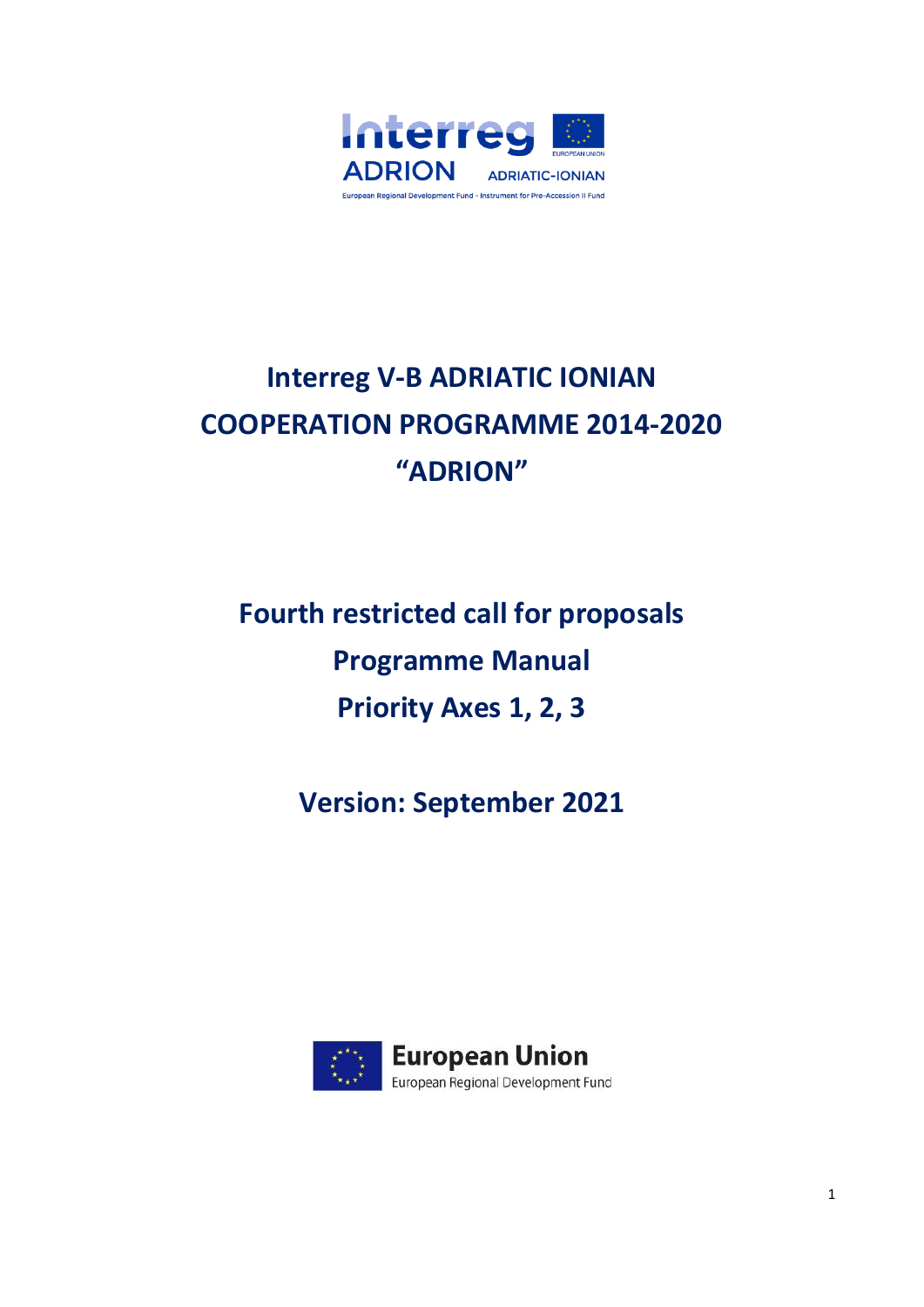# **Disclaimer:**

**The present manual intends to provide useful information for applicants. It does not replace or overrule the official EU Regulations and Adriatic Ionian Cooperation Programme.**

# **List of acronyms**

| <b>ADRION</b>                                                      | INTERREG V-B Adriatic-Ionian Transnational Cooperation Programme 2014 -<br>2020          |  |  |
|--------------------------------------------------------------------|------------------------------------------------------------------------------------------|--|--|
| <b>AF</b>                                                          | application form                                                                         |  |  |
| <b>CP</b>                                                          | cooperation programme                                                                    |  |  |
| <b>ENI</b>                                                         | European Neighbourhood Instrument                                                        |  |  |
| <b>ESI FUNDS</b>                                                   | European Investment and Structural Funds                                                 |  |  |
| <b>ERDF</b>                                                        | European Regional Development Fund                                                       |  |  |
| <b>ETC</b>                                                         | <b>European Territorial Cooperation</b>                                                  |  |  |
| <b>EUSAIR</b>                                                      | European Union Strategy for Adriatic and Ionian Region                                   |  |  |
| <b>ERDF Partner States</b>                                         | Croatia, Greece, Italy, Slovenia                                                         |  |  |
| <b>ICT</b>                                                         | information and communication technologies                                               |  |  |
| lΙP                                                                | investment priority                                                                      |  |  |
| <b>IPA</b>                                                         | <b>Instrument for Pre-Accession Assistance</b>                                           |  |  |
| <b>IPA Partner States</b>                                          | Albania, Bosnia and Herzegovina, Montenegro, Serbia                                      |  |  |
| JS                                                                 | joint secretariat                                                                        |  |  |
| МA                                                                 | managing authority                                                                       |  |  |
| МC                                                                 | monitoring committee                                                                     |  |  |
| <b>NCP</b>                                                         | national contact point                                                                   |  |  |
| PA                                                                 | priority axis                                                                            |  |  |
| <b>Partner States</b>                                              | Albania, Bosnia and Herzegovina, Croatia, Greece, Italy, Montenegro, Serbia,<br>Slovenia |  |  |
| <b>PRAG</b>                                                        | Practical Guide to Contract Procedures for EU External Actions                           |  |  |
| <b>SME</b>                                                         | Small and Medium sized Enterprises                                                       |  |  |
| SΟ                                                                 | specific objective                                                                       |  |  |
| TO                                                                 | thematic objective                                                                       |  |  |
|                                                                    | Lead Partner, Lead beneficiary and Lead applicant have been used as synonyms             |  |  |
| Project Partner and project beneficiary have been used as synonyms |                                                                                          |  |  |
| Operation and project have been used as synonyms                   |                                                                                          |  |  |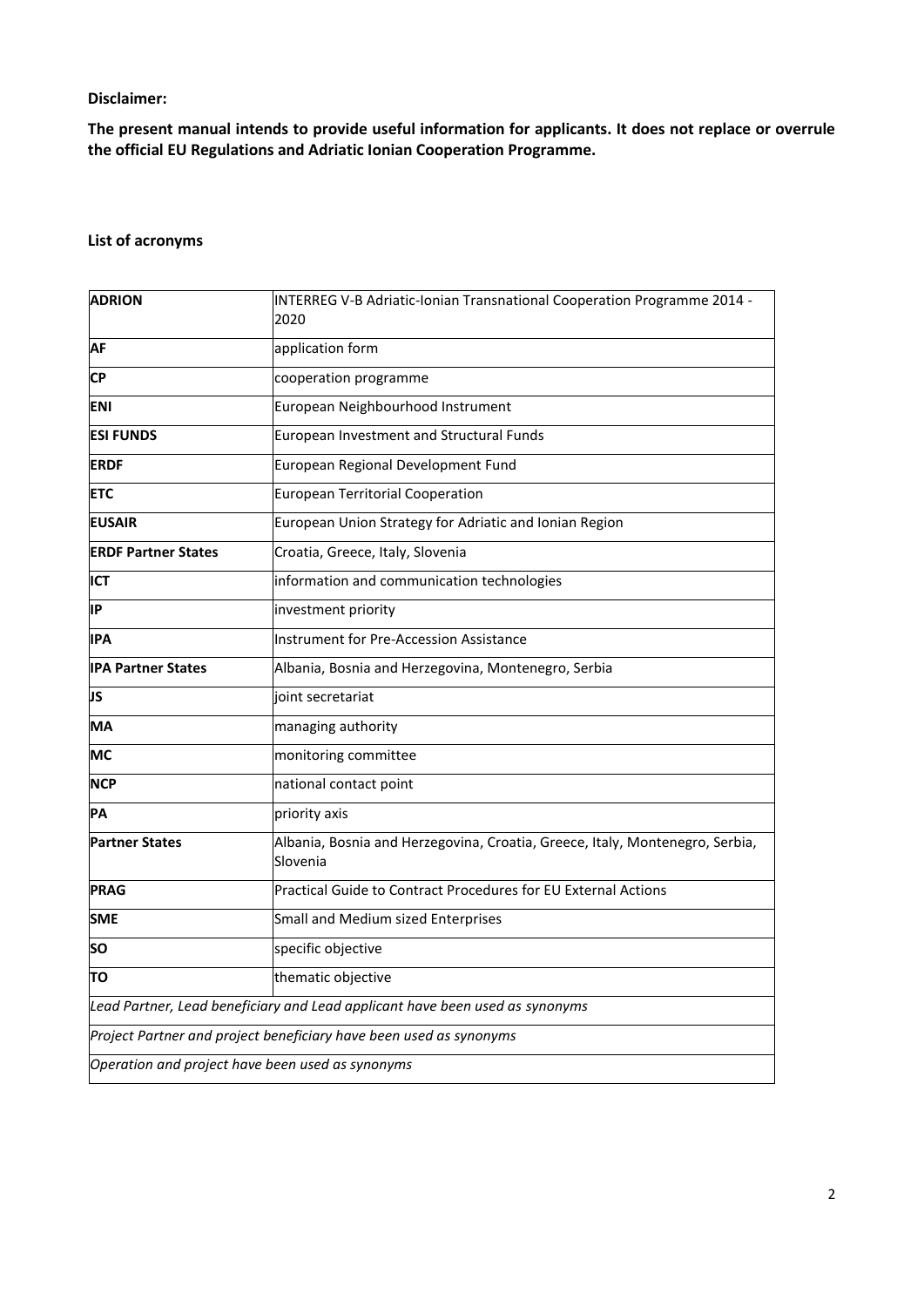# Table of contents

| 3 |
|---|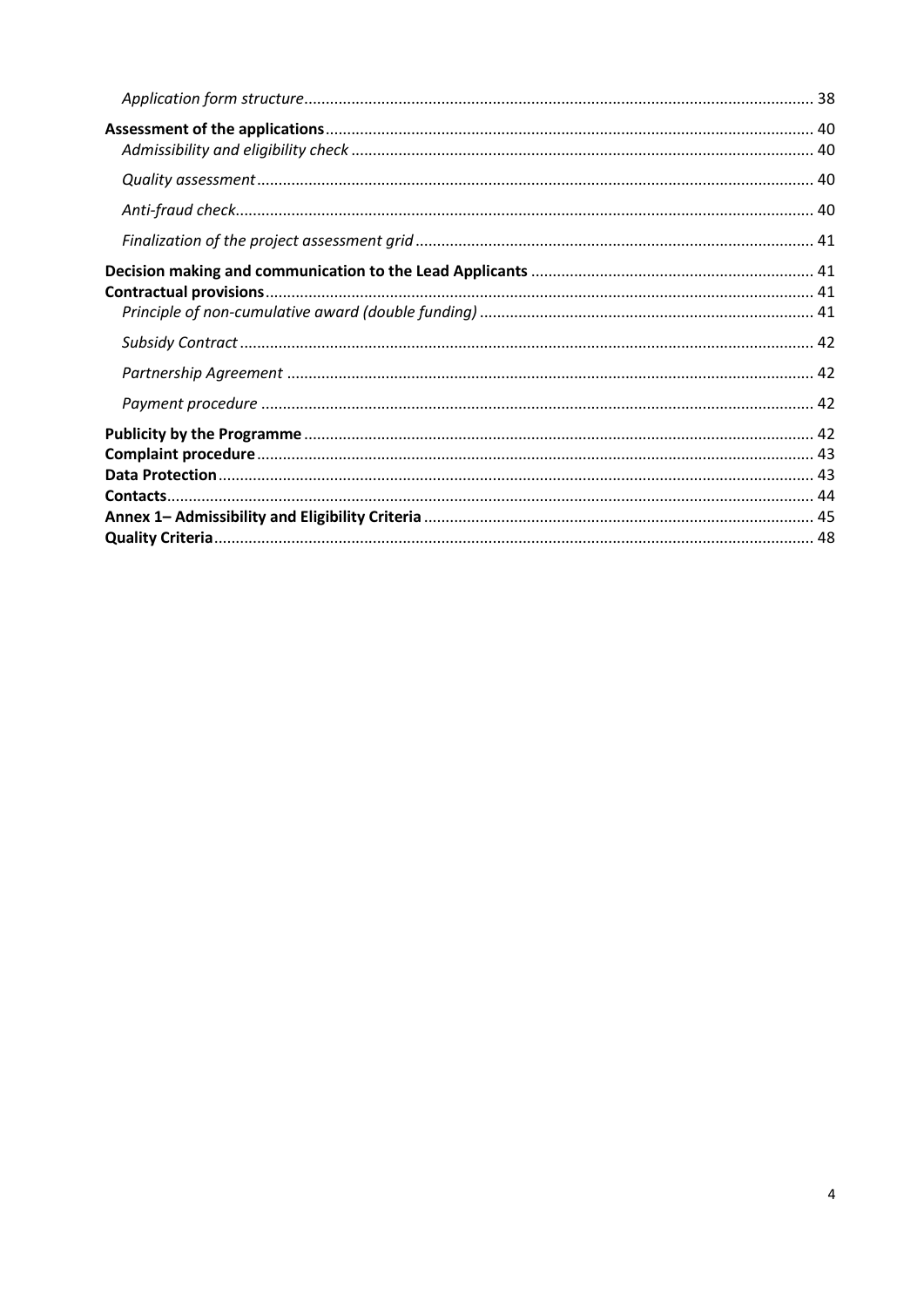#### <span id="page-4-0"></span>**Introduction**

This Programme Manual is based on the legal framework establishing the ESI Funds, the Adriatic Ionian V-B (ADRION) Cooperation Programme and the decisions adopted by the ADRION Monitoring Committee (MC).

It intends to give guidance to potential beneficiaries interested in submitting project applications in the framework of the **fourth restricted call for proposals, which will be addressed to Priority Axes 1, 2 and 3**.

As the restricted call **is addressed to potential beneficiaries which already got activities granted by ADRION programme in the framework of the first call for proposals and finalized within 31 July 2021**, they are invited to combine guidance provided in this document with rules already in force on projects implementation and reported in the Implementation Manual  $1<sup>st</sup>$  call - version No 2, as well as other documentation related to 1<sup>st</sup> call projects implementation available on programme web site.

The present document is structured according to the following: section 1 provides a general overview on the programme, whereas sections 2 and 3 are targeted to the restricted call characteristics.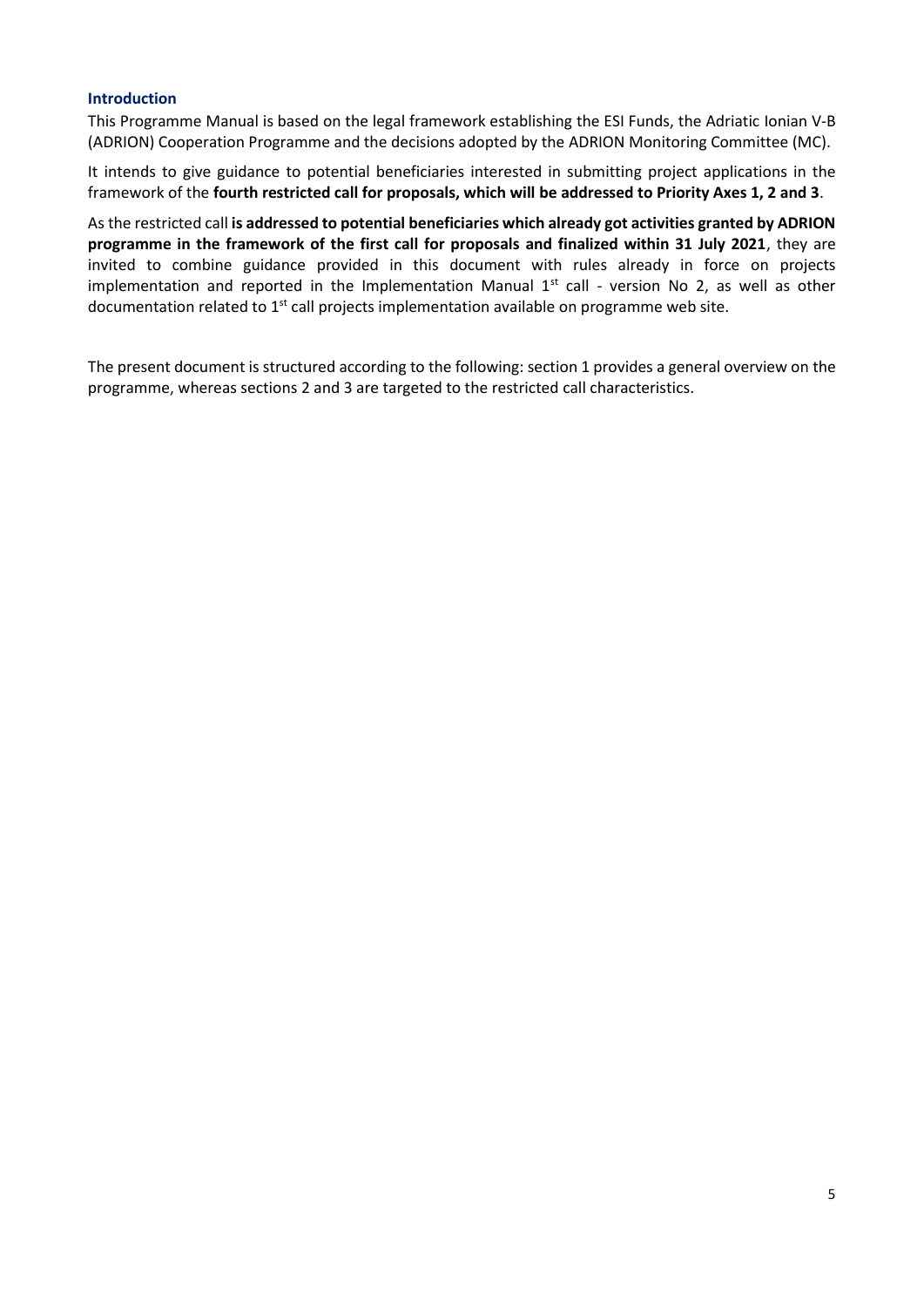<span id="page-5-0"></span>**GENERAL INFORMATION ON THE ADRIATIC-IONIAN PROGRAMME**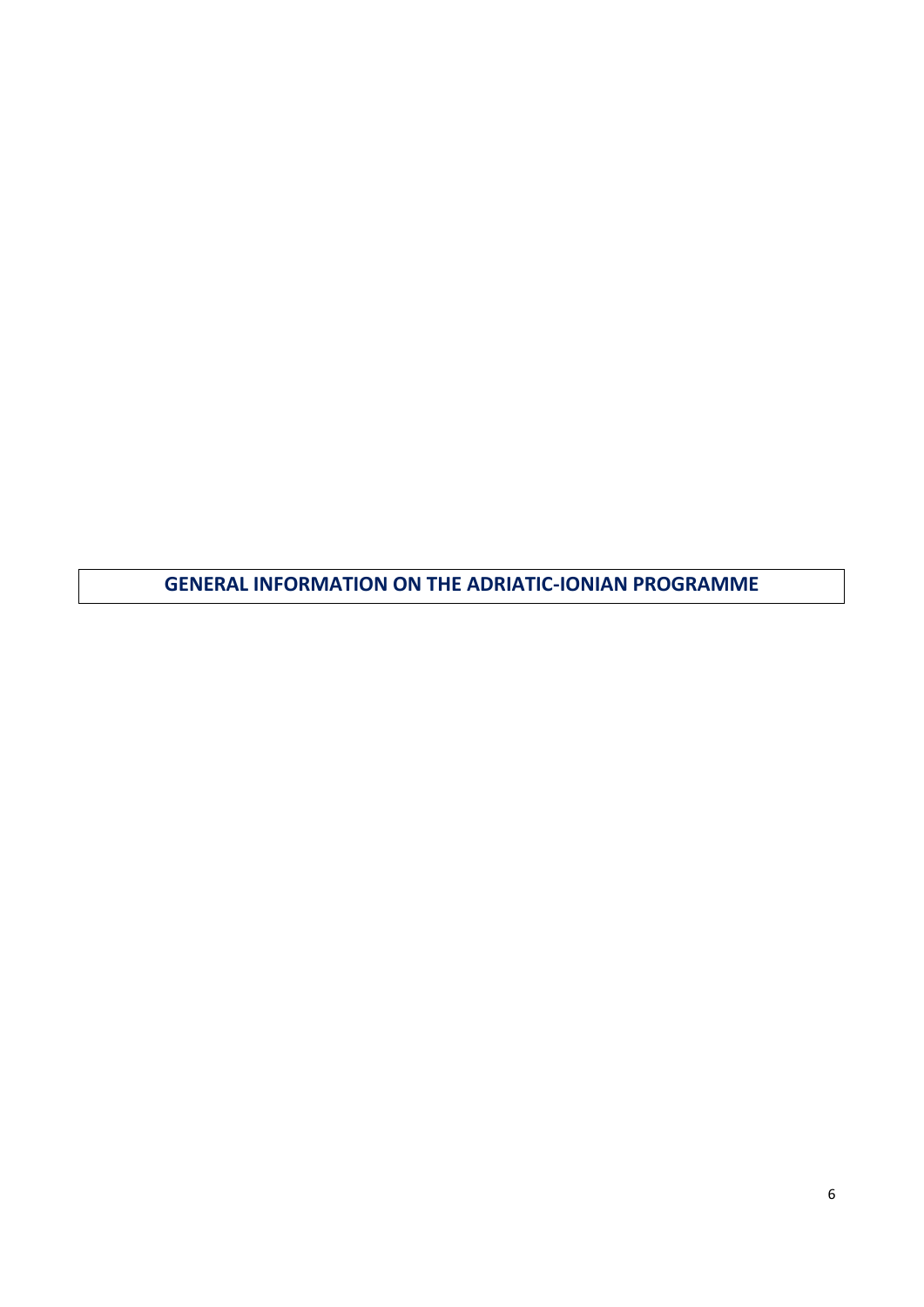# <span id="page-6-0"></span>**Legal and strategic framework**

The points below provide an overview (non-exhaustive list) on the legal framework supporting the Interreg ADRION programme; eventual amendments of the listed Regulations must be considered as well:

- Regulation (EU) No 1303/2013 of the European Parliament and of the Council of 17 December 2013 laying down common provisions on the European Regional Development Fund (ERDF), the European Social Fund, the Cohesion Fund, the European Agricultural Fund for Rural Development and the European Maritime and Fisheries Fund and laying down general provisions on the European Regional Development Fund, the European Social Fund, the Cohesion Fund and the European Maritime and Fisheries Fund and repealing Council Regulation (EC) No 1083/2006;
- Regulation (EU) No 1301/2013 of the European Parliament and of the Council of 17 December 2013 on the European Regional Development Fund and on specific provisions concerning the Investment for growth and jobs goal and repealing Regulation (EC) No 1080/2006;
- Regulation (EU) No 1302/2013 of the European Parliament and of the Council of 17 December 2013 amending Regulation (EC) No 1082/2006 on a European grouping of territorial cooperation (EGTC) as regards the clarification, simplification and improvement of the establishment and functioning of such groupings;
- Regulation (EU) No 1299/2013 of the European Parliament and of the Council of 17 December 2013 on specific provisions for the support from the European Regional Development Fund to the European territorial cooperation goal;
- Regulation (EU) No 231/2014 of the European Parliament and of the Council of 11 March 2014 establishing an Instrument for Pre-accession Assistance (IPA II);
- Regulation (EU) No 236/2014 of the European Parliament and of the Council of 11 March 2014, Common Implementing Regulation for External Actions;
- Regulation (EU, Euratom) 2018/1046 of the European Parliament and of the Council of 18 July 2018 on the financial rules applicable to the general budget of the Union, amending Regulations (EU) No 1296/2013, (EU) No 1301/2013, (EU) No 1303/2013, (EU) No 1304/2013, (EU) No 1309/2013, (EU) No 1316/2013, (EU) No 223/2014, (EU) No 283/2014, and Decision No 541/2014/EU and repealing Regulation (EU, Euratom) No 966/2012;
- Delegated and Implementing Acts of the European Structural and Investments Funds Regulations for the period 2014-2020;
- EU legislation and related underlying principles laying down provisions on public procurement, on competition and entry into the markets, the protection of the environment, the equal opportunities between men and women and non-discrimination;
- Art. 107 and 108 of the Treaty on the Functioning of the European Union;
- Commission Regulation (EU) No 1407/2013 on the application of art. 107 and 108 of the Treaty on the functioning of the European Union to *de minimis* aid;
- Delegated and Implementing acts as well as all applicable decisions and rules in the field of state aid.

In addition to the above, the lead and project partners (hereinafter: LP and PP) must also take into account the following:

- The European Territorial Cooperation Programme Interreg V-B Adriatic Ionian CCI 2014TC16M4TN002, approved by the European Commission on 20/10/2015 in its latest version;
	- The Interreg ADRION Programme Strategic Environmental Assessment;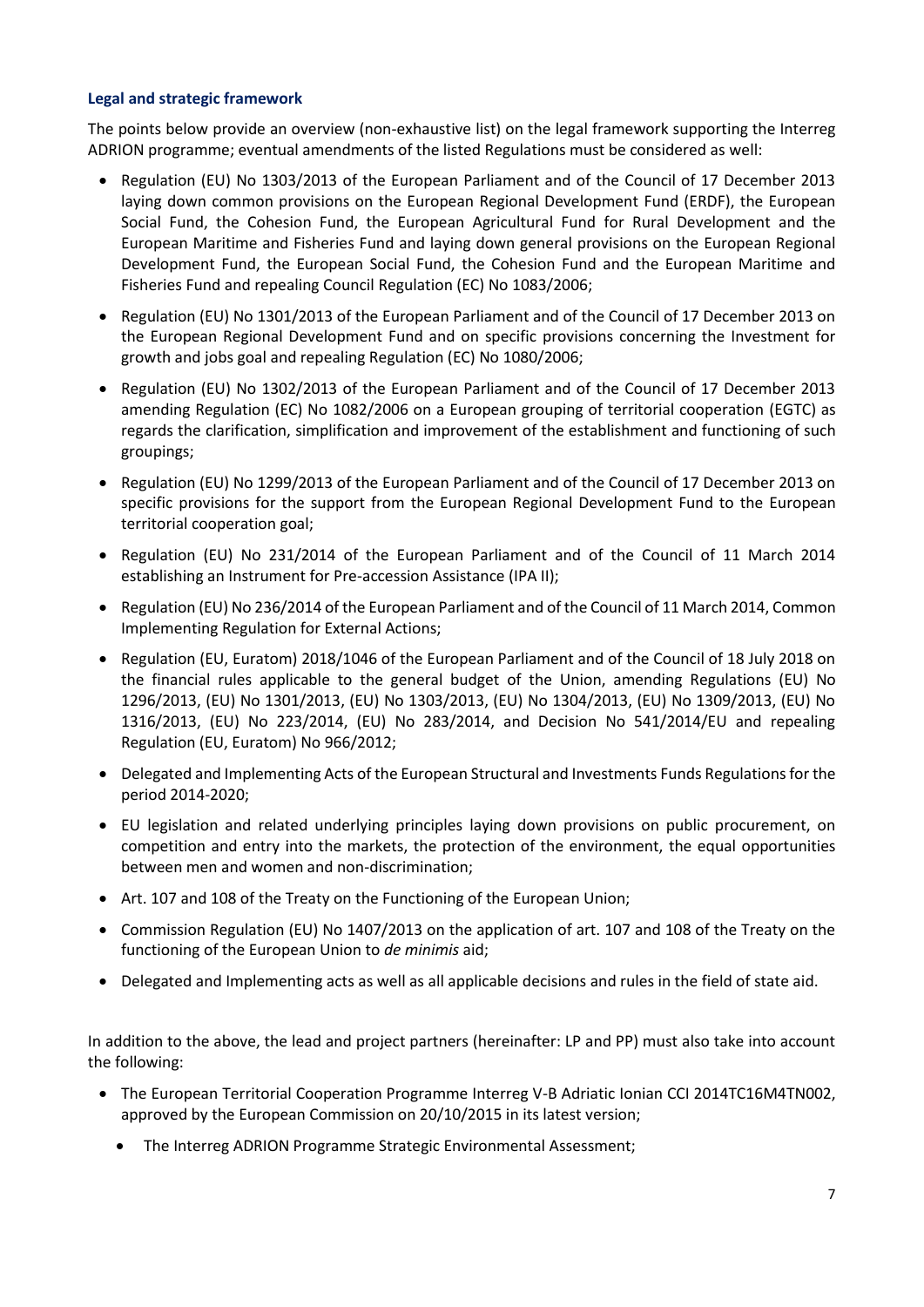- The Call announcement of the present fourth restricted call for proposals.
- The Implementation Manual and other guidelines issued by ADRION supporting projects implementation in their latest versions;
- National rules applicable to the beneficiaries and their activities;
- The laws of the Republic of Italy applicable to the contractual relationship between MA and the LP.

The application package of the fourth restricted call for proposal is available on ADRION web site.

For reference and further documentation please consult the following websites: [http://ec.europa.eu/regional\\_policy/en/information/legislation/regulations/](http://ec.europa.eu/regional_policy/en/information/legislation/regulations/) [http://ec.europa.eu/regional\\_policy/en/information/legislation/delegated-acts/](http://ec.europa.eu/regional_policy/en/information/legislation/delegated-acts/) [http://ec.europa.eu/regional\\_policy/en/information/legislation/implementing-acts/](http://ec.europa.eu/regional_policy/en/information/legislation/implementing-acts/) [http://ec.europa.eu/enlargement/instruments/overview/index\\_en.htm](http://ec.europa.eu/enlargement/instruments/overview/index_en.htm)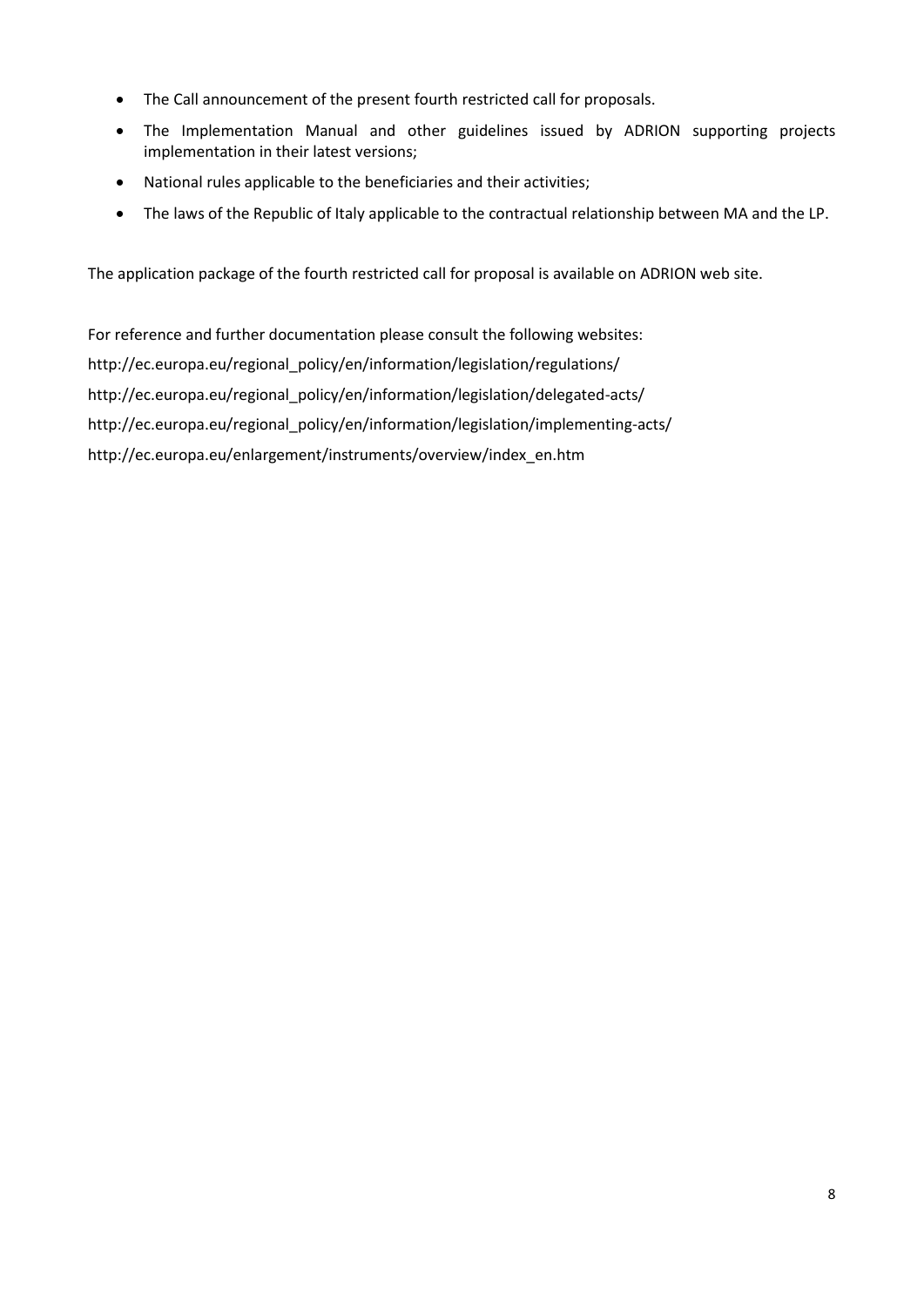# <span id="page-8-0"></span>**The ADRION programme in a nutshell**

The ADRION overall objective is to act as a policy driver and governance innovator fostering European integration among Partner States (Albania, Bosnia and Herzegovina, Croatia, Greece, Italy, Montenegro, Serbia, Slovenia), taking advantage from the rich natural, cultural and human resources surrounding the Adriatic and Ionian seas and enhancing economic, social and territorial cohesion in the Programme area.

ADRION intends to contribute to "*the harmonious development of the Union's territory (…) and to strengthen cooperation by means of actions conducive to integrated territorial development linked to the Union's*  cohesion policy priorities"<sup>1</sup> through the funding of project proposals aimed at positively contributing to the needs and challenges of the living conditions in the ADRION area (economic activities, quality of the environment, safety, etc.), rather than highlighting on the needs of a limited number of partners.

# <span id="page-8-1"></span>*The Programme eligible area*

The ADRION Programme includes a wide transnational area with more than 70 million inhabitants, and has distinct physical, environmental, socio-economic and cultural characteristics. Hence, it addresses all three dimensions of sustainability, including social, economic and environmental aspects but also institutional elements.

The Programme eligible area involves 8 Partner States primarily surrounding the Adriatic and Ionian Sea basin and covering an important terrestrial surface as well. Four countries are EU Member States, whereas the other four are candidate or potential candidate countries.

#### **EU Partner States:**

- 1. Croatia (NUTS regions: Jadranska Hrvatsk; Kontinentalna Hrvatska);
- 2. Greece (NUTS regions: Anatoliki Makedonia, Thraki; Kentriki Makedonia; Dytiki Makedonia; Thessalia; Ipeiros; Ionia Nisia; Dytiki Ellada; Sterea Ellada; Peloponnisos; Attiki; Voreio Aigaio; Notio Aigaio; Kriti);
- 3. Italy (NUTS regions: Abruzzo, Basilicata, Calabria, Emilia-Romagna, Friuli-Venezia Giulia, Lombardia, Marche, Molise, Provincia Autonoma di Bolzano, Provincia Autonoma di Trento, Puglia, Sicilia, Umbria, Veneto);
- 4. Slovenia: (NUTS regions: Vzhodna Slovenija; Zahodna Slovenija).

#### **Non-EU Partner States:**

- 5. Albania;
- 6. Bosnia and Herzegovina;
- 7. Montenegro;
- 8. Serbia.

As a general rule, EU Member States benefit from ERDF funds (hereinafter: ERDF Partner States), whereas the others from IPA II (IPA) contribution (hereinafter: IPA Partner States).

<sup>&</sup>lt;sup>1</sup>Recitals No 4 and 6 of Regulation (EU) No 1299/2013.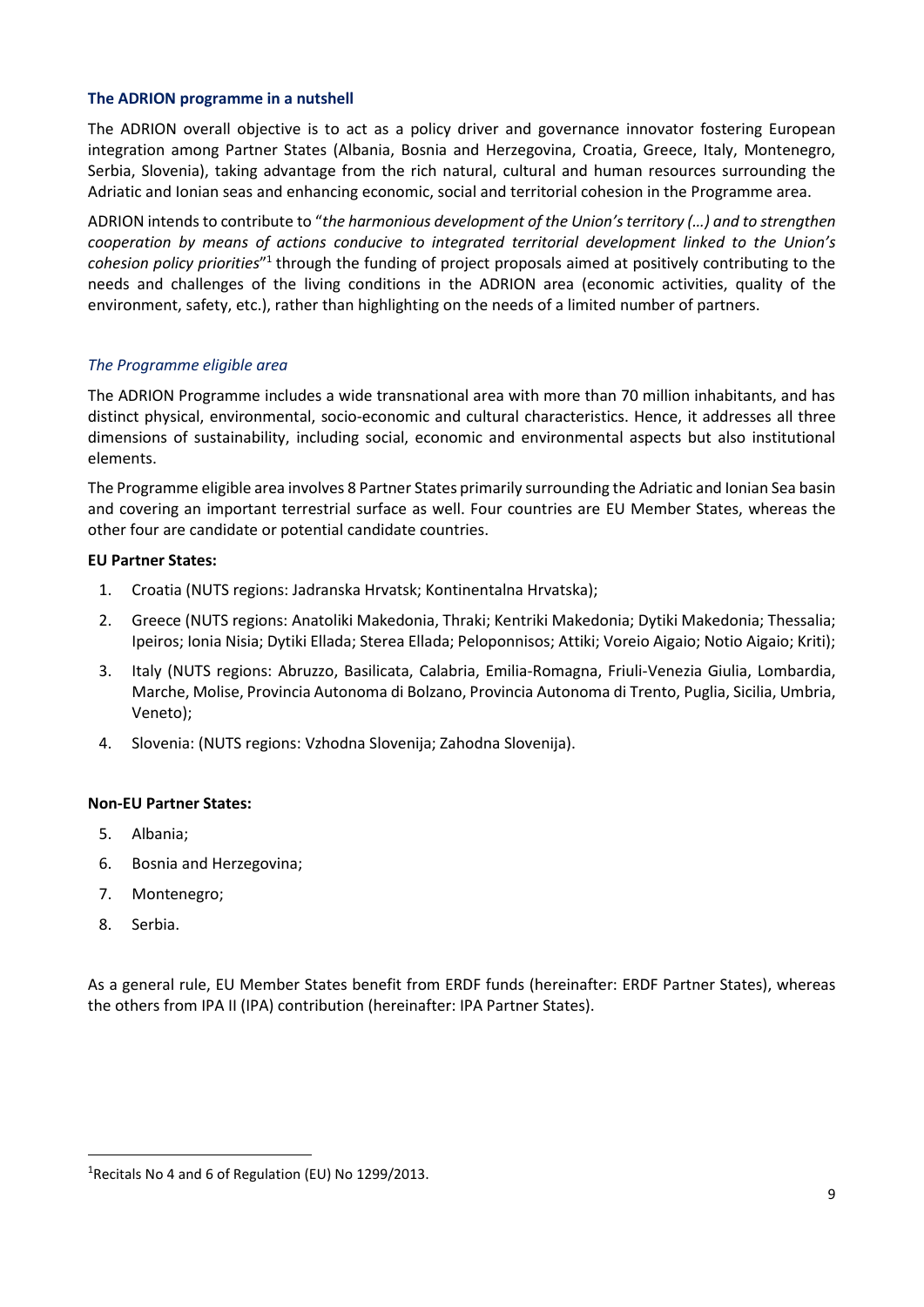# <span id="page-9-0"></span>*ADRION programme budget*

The overall programme budget amounts to EUR 117.918.198, out of which EUR 99.156.616 of EU public resources (EUR 83.467.729 ERDF and EUR 15.688.887 IPA funds).

Funds devoted to operations to be allocated through calls for proposals refer to the three priority axes:

- Priority Axis No 1 Innovative and smart Region;
- Priority Axis No 2 Sustainable Region;
- Priority Axis No 3 Connected Region.

# <span id="page-9-1"></span>*ADRION Cooperation Programme structure*

As all the Cooperation Programmes approved in the 2014-2020 programming period, also ADRION is based on a result-oriented approach and follows a programme intervention logic aimed at defining its structure and goals in accordance with the Regulation (EU) No 1299/2013.

The result-oriented approach is based on:

- Result orientation of the programme;
- Programme monitoring through indicators;
- Definition of a performance framework whose targets must be reached in 2018;
- Evaluation and reporting.

The programme intervention logic is the theoretical framework that structures and visualises the entire logical and sequential process adopted by the programme to define its thematic and specific objectives aimed at contributing to reaching the expected change within the programme area.

The programme structure is characterised by Priority Axes, Programme Specific Objectives, actions to be supported, outputs and results each other closely interlinked:

- A priority axis corresponds to a thematic objective as described in art. 9 of the Regulation (EU) No 1303/2013 and to art. 5 of Regulation (EU) No 1301/2013;
- Each priority axis includes specific objectives and expected results for the specific objectives;
- Descriptions of the type and examples of actions to be supported under each investment priority and their expected contribution to the specific objectives;
- Output indicators including their quantified target value, which are expected to contribute to the results (e.g.: number of firms supported, number of action plans elaborated, etc.);
- Result indicators relating to the specific objectives of the Priority Axis. They refer to the effects on direct beneficiaries brought about by the programme. They provide information on changes to, for example, the behaviour, or the capacity or performance of beneficiaries. Such indicators can be physical (e.g.: reduction of energy consumption, increase of a competence etc.) or financial (e.g.: additional financial resource mobilised, decrease of an expense etc.)<sup>2</sup>.

<sup>2</sup> ADRION Cooperation Programme, page 130.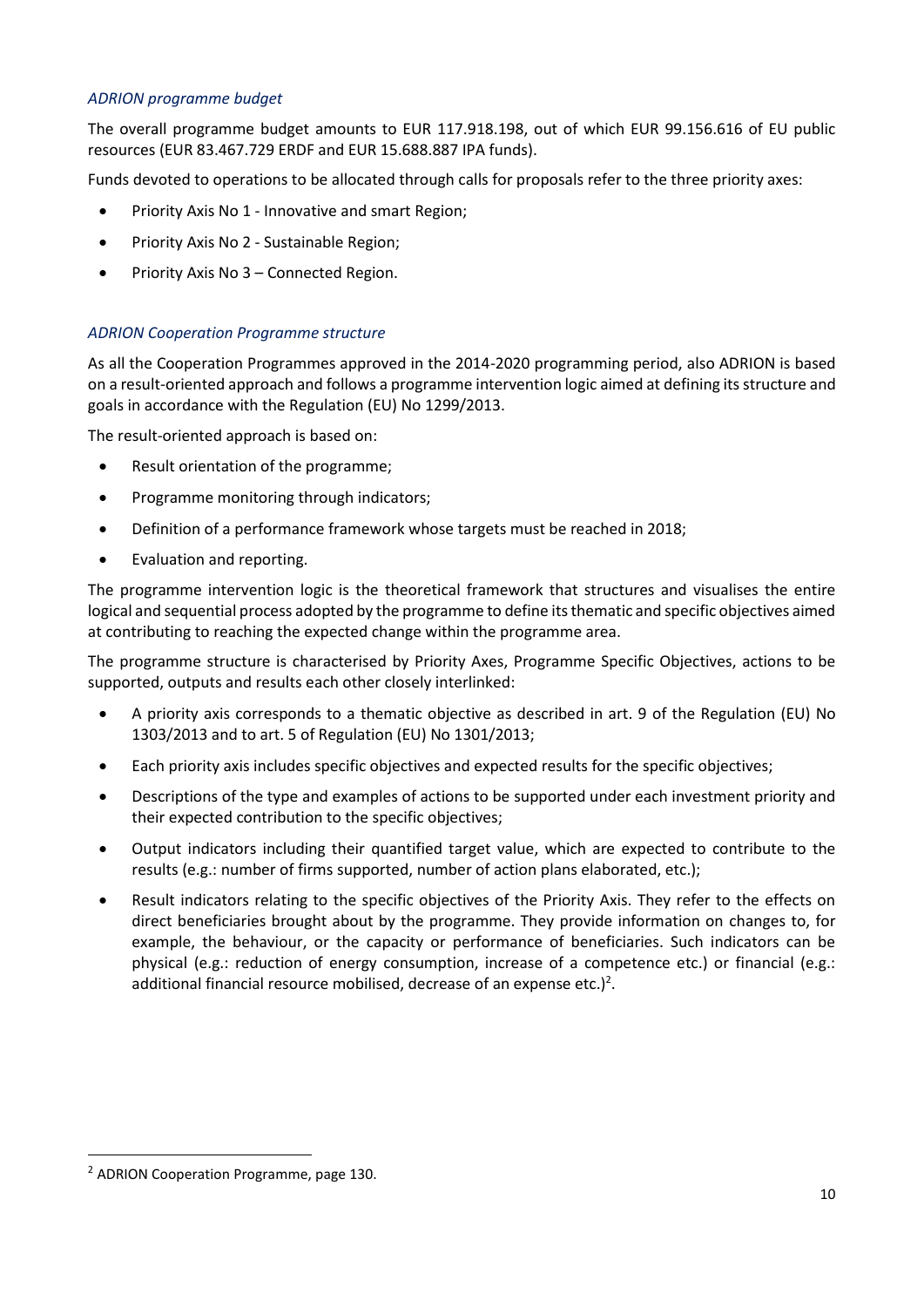

**In the framework of the fourth restricted call for proposals, no outputs indicators are expected to be delivered.**

# <span id="page-10-0"></span>**The EU Strategy of the Adriatic and Ionian region - EUSAIR**

The geographical area covered by the ADRION Programme coincides with the one encompassed by the EU macro regional strategy for the Adriatic Ionian Region (EUSAIR), which offers a framework for policy coordination reflected in a joint action plan<sup>3</sup> shared between several countries or regions.

A macro region is an area including the territory of several countries or regions which shares common features or challenges.

The EUSAIR was jointly developed by the countries and stakeholders of the Adriatic-Ionian Region with the support of the European Commission. EUSAIR was finally endorsed by the European Council in October 2014, to identify and address common challenges together.

Through the development and implementation of EUSAIR, the Partner States aim at fostering coordination of interventions across all territories and policy areas in the Adriatic-Ionian Region and to add value to those actions which significantly contribute to address joint challenges and opportunities.

The Strategy is structured into 4 pillars; its action plan identifies topics for joint actions, defines the related targets and will be periodically revised to take into account achievements and changes in the Region.

<sup>3</sup> http://ec.europa.eu/regional\_policy/sources/cooperate/adriat\_ionian/pdf/com\_357\_en.pdf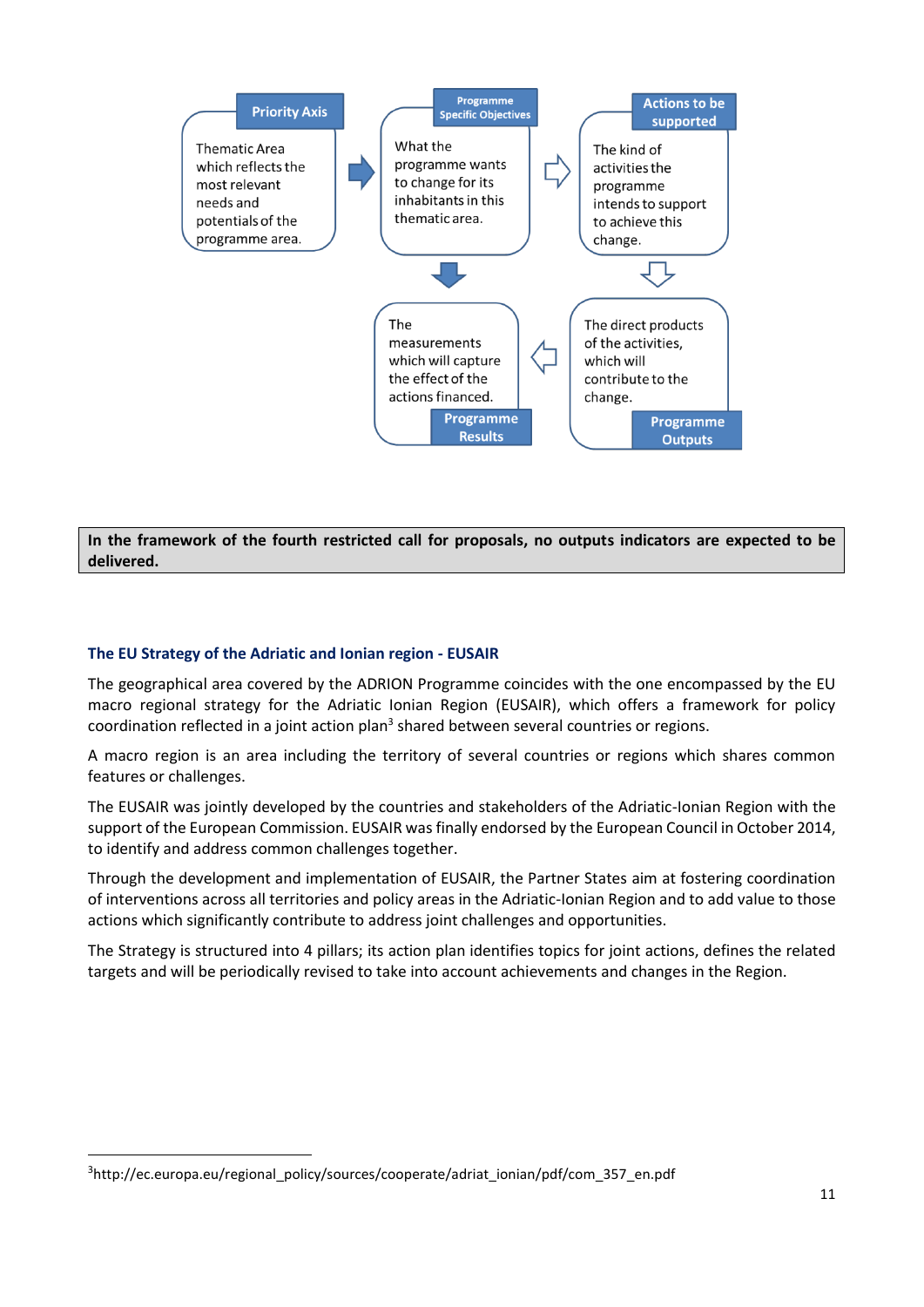

The Strategy encourages a horizontal approach, highlighting interdependence between its four pillars.

EUSAIR is one of the four macro regional strategies put in place; the others are<sup>4</sup>:

- [The EU Strategy for the Baltic Sea Region](http://ec.europa.eu/regional_policy/en/policy/cooperation/macro-regional-strategies/baltic-sea/) (EUSBSR);
- [The EU Strategy for the Danube Region](http://ec.europa.eu/regional_policy/en/policy/cooperation/macro-regional-strategies/danube/) (EUSDR);
- The EU Strategy for the Alpine Region (EUSALP).

Updated information on the EUSAIR strategy can be found in:

- http://ec.europa.eu/regional\_policy/en/policy/cooperation/macro-regional-strategies/adriaticionian/
- [http://www.adriatic-ionian.eu/.](http://www.adriatic-ionian.eu/)

# <span id="page-11-0"></span>*Links between the EUSAIR and ADRION Programme*

ADRION programme must be seen as a strategic programme due to its direct alignment - geographically, thematically, and operationally - to the EU Strategy for the Adriatic and Ionian Region.

<sup>4</sup>http://ec.europa.eu/regional\_policy/en/policy/cooperation/macro-regional-strategies/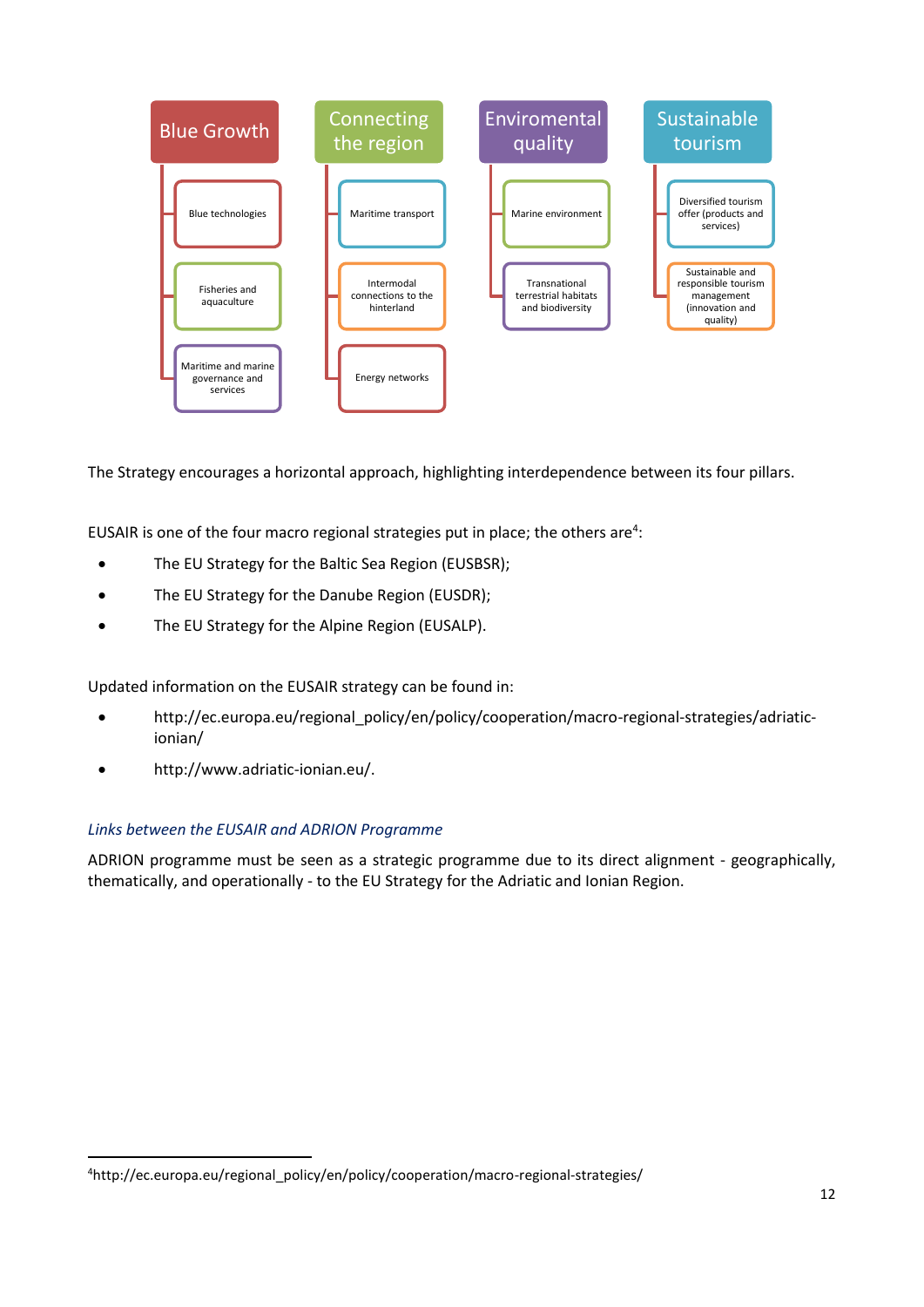

Priority Axis 1 on innovation addresses directly Pillar 1 on Blue Growth but also encompasses elements of the other three Pillars;

Priority Axis 2 on natural and cultural heritage and biodiversity addresses directly Pillar 4 on Sustainable Tourism through the Investment Priority (IP) 6c, but also Pillar 1 on Blue Growth and 3 on Environmental Quality through IP 6d;

Priority Axis 3 on sustainable transport and mobility addresses directly Pillar 2 on connecting the Region and indirectly Pillar 3 through the promotion of environmental-friendly low carbon transport and also Pillar 4 as a prerequisite for tourism.

However, it should be highlighted that the alignment is not comprehensive, as not all the ADRION topics are present in EUSAIR, and not all EUSAIR ones are mirrored in ADRION.

# <span id="page-12-0"></span>**Programme key principles**

ADRION Programme does not start from scratch: it has its roots in the projects mainly funded by the transnational programme South East Europe and by the IPA cross-border Adriatic programme in the area.

A wide variety of actors have been involved on both Adriatic and Ionian coastlines as well as on its bordering terrestrial surface and a wealth of knowledge, experiences, innovative practices, valuable outputs and results have been generated and must not be dispersed: indeed, they shall be taken into account and capitalised to progress in cooperation and achievements.

In this respect the ADRION programme intends to consolidate the capital built by Interreg projects and programmes with the objectives of:

1. Making the knowledge and results generated by projects more accessible, thus improving transfer of knowledge;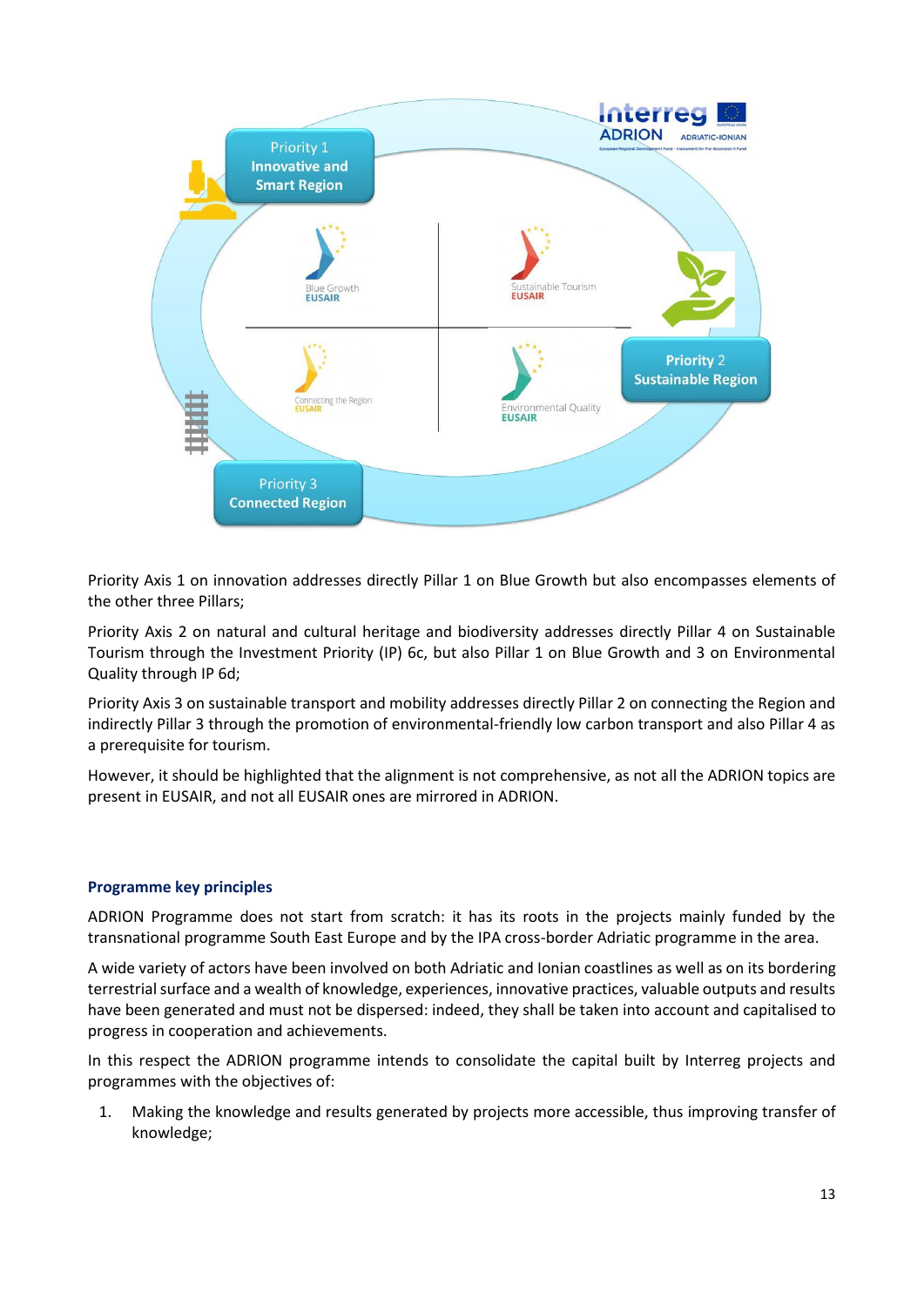- 2. Obtaining additional results through benchmarking and detailed content analysis, building on existing knowledge and experience;
- 3. Promoting the re-use and / or transfer of this knowledge and these results, in order to boost performance and delivery.
- 4. Raising awareness and improving communication of results in specific fields of regional policy<sup>5</sup>.

This approach shall support the leading principles guiding the ADRION implementation which can be summarised as follows:

- 1. Effective **contribution of funded operations** to the **programme results** through the realization of **programme outputs;**
- 2. **Positive contribution to the needs and challenges in a transnational perspective** of the living conditions **in the ADRION area** (economic activities, quality of the environment, safety, etc.), **rather than highlighting on the needs of a limited number of partners**;
- 3. **Support the exchange and transfer experiences** between regions, transnational interventions and capacity building, and **ensure that results are disseminated and used beyond project partners;**
- 4. (Relevance of) **cohesion policy and capacity building as multiplier of prosperity and growth;**
- 5. **Leverage for future initiatives and investments.**

# <span id="page-13-0"></span>**Horizontal principles**

# <span id="page-13-1"></span>*Equality between men and women and non-discrimination*

In addition to the thematic orientation, ADRION Programme incorporates horizontal aspects highlighted in EU regulations, namely:

1. **Equal opportunities and non-discrimination**:

Projects must ensure that the activities implemented do not generate sex discrimination of any kind (sex, racial or ethnic origin, religion or belief, disability, age or sexual orientation) and to explain how the equal opportunity principle is rooted in the project design and implementation. All projects, regardless the priority axis under which they are submitted are encouraged to foresee measures or actions to promote equal opportunities and preventing any discrimination.

# 2. **Equality between men and women:**

Projects must ensure that the activities implemented are in line with the principle of equality between men and women and to demonstrate how this principle is rooted in the project design and implementation. This aspect applies to all projects, regardless the priority axis under which they are submitted.

Furthermore, specific cross-cutting issues will be addressed in all the Priority Axes contributing to the overall objectives of the programme:

- 1. Wide-spread take-up and use of Information and Communication Technologies (ICT);
- 2. Social cohesion and social innovation;

<sup>&</sup>lt;sup>5</sup> Sources of inspirations can be found in the INTERACT database KEEP which collects information on project and partners of Territorial Cooperation [www.keep.eu,](http://www.keep.eu/) programmes projects portfolios and INTERACT thematic studies.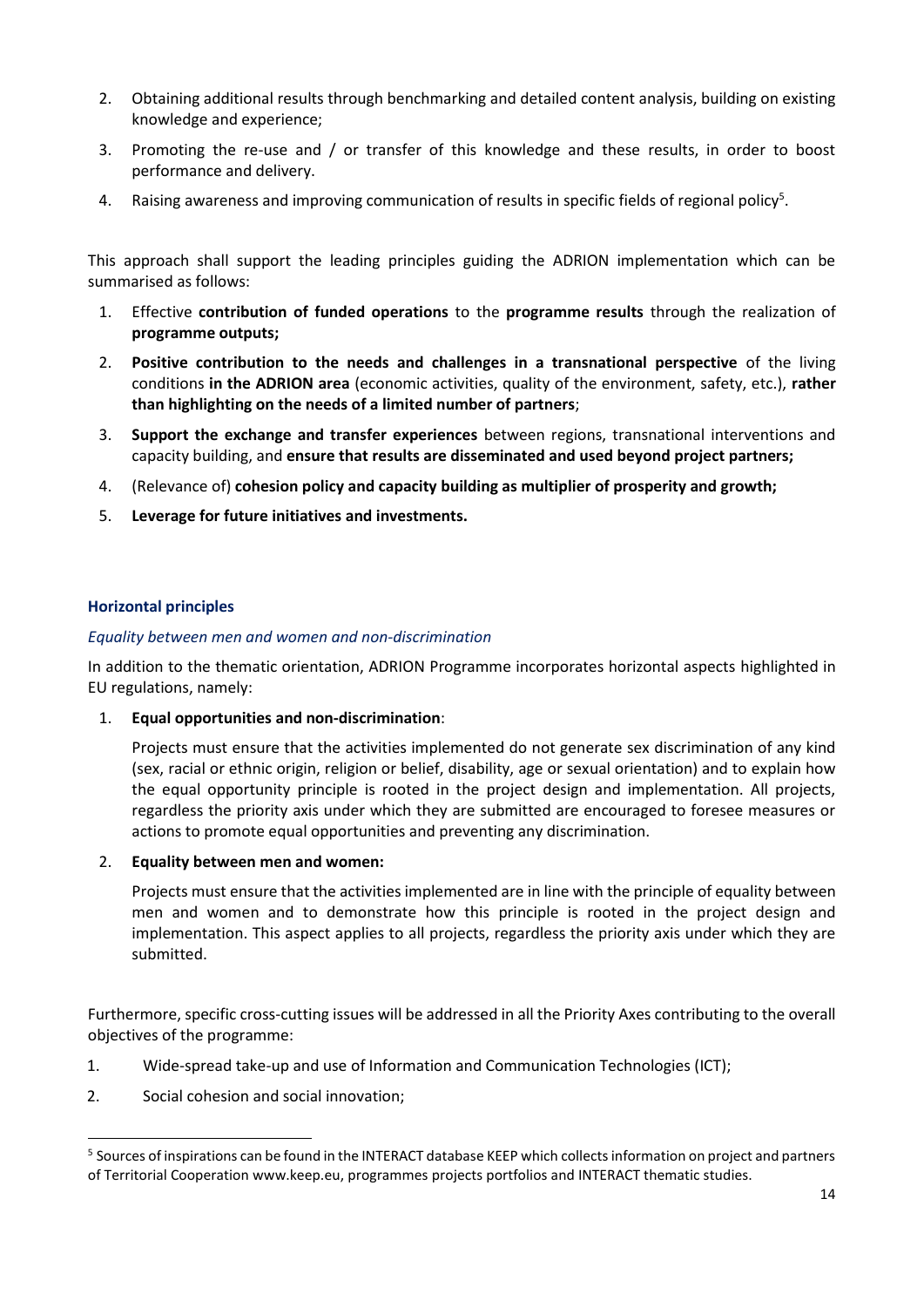- 3. Promotion of data availability and knowledge management according to the "open data" principle;
- 4. Integrated territorial and eco-systemic approach, i.e.: a way of making decisions to manage activities sustainably. It recognises that humans are part of the ecosystem and that their activities both affect the ecosystem and depend on it. The ecosystem approach requires:
	- a) An integrated approach that considers all ecosystem components (e.g. human activities, habitats and species, and physical processes);
	- b) Consideration of ecosystem functions and resulting ecosystem services;
	- c) Strong participation of stakeholders<sup>6</sup>.

# <span id="page-14-0"></span>*Sustainable development*

ADRION programme invites to promote eco-innovation, i.e.: aiming to make a more sustainable use of natural resources under all Priority Axes. More precisely, beneficiaries are requested to describe in their project proposals the efforts they will undertake to reduce the project's "carbon footprint".

In line with the principle of sustainable development:

- 1. Projects which have a positive effect on the environment or which conserve, enhance or rehabilitate existing endowments will be preferred to those that are neutral from this perspective;
- 2. Projects that have a potentially harmful effect on the environment will be excluded;
- 3. Actions designed to raise environmental awareness and compliance both within the economic and administrative sectors, and among the general public, including acknowledgement that a high level of environmental performance can provide a long-term competitive advantage will be supported.

Additionally, ADRION invites to implement actions/adopt specific measures to reduce the environmental impact. Indicatively, they can include:

- 4. Use of video conferencing to reduce travelling;
- 5. Publications on FSC certified paper;
- 6. Use of "green public procurement" procedures and innovative public procurement where appropriate;
- 7. Use of short supply chains in the implementation of projects activities;
- 8. Raising awareness of partners, beneficiaries and target groups on sustainability issues;
- 9. Promotion of activities with limited use of energy and natural resources.

# <span id="page-14-1"></span>**Programme language**

The official language of ADRION Programme is English. All deliveries, documents, tools, and communication activities of the Programme management bodies will be in English; this language will also be used in all communication with the applicants and beneficiaries and among the project beneficiaries themselves.

<sup>&</sup>lt;sup>6</sup> The Convention on Biological Diversity (CBD) defines the ecosystem approach as "a strategy for the integrated management of land, water and living resources that promotes conservation and sustainable use in an equitable way". In the marine environment, ICES defines it as "the comprehensive integrated management of human activities based on best available scientific knowledge about the ecosystem and its dynamics, in order to identify and take action on influences which are critical to the health of the marine ecosystems, thereby achieving sustainable use of ecosystem goods and services and maintenance of ecosystem integrity".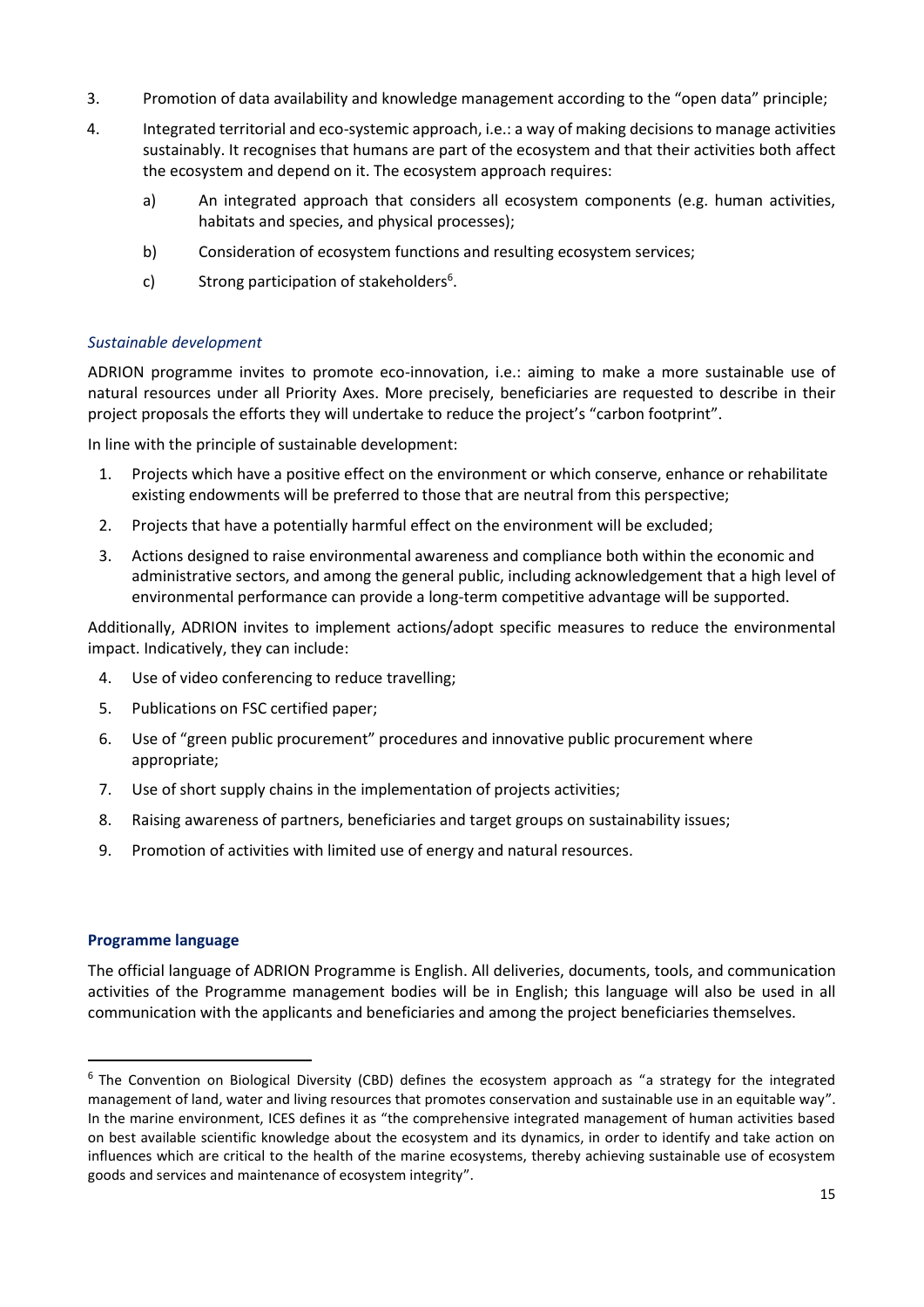Potential beneficiaries can receive information in their national language by the corresponding National Contact Points (NCPs), who, if they deem it relevant, can also translate the Programme documentation in their own language.

English version of documentation and correspondence is however the only binding one.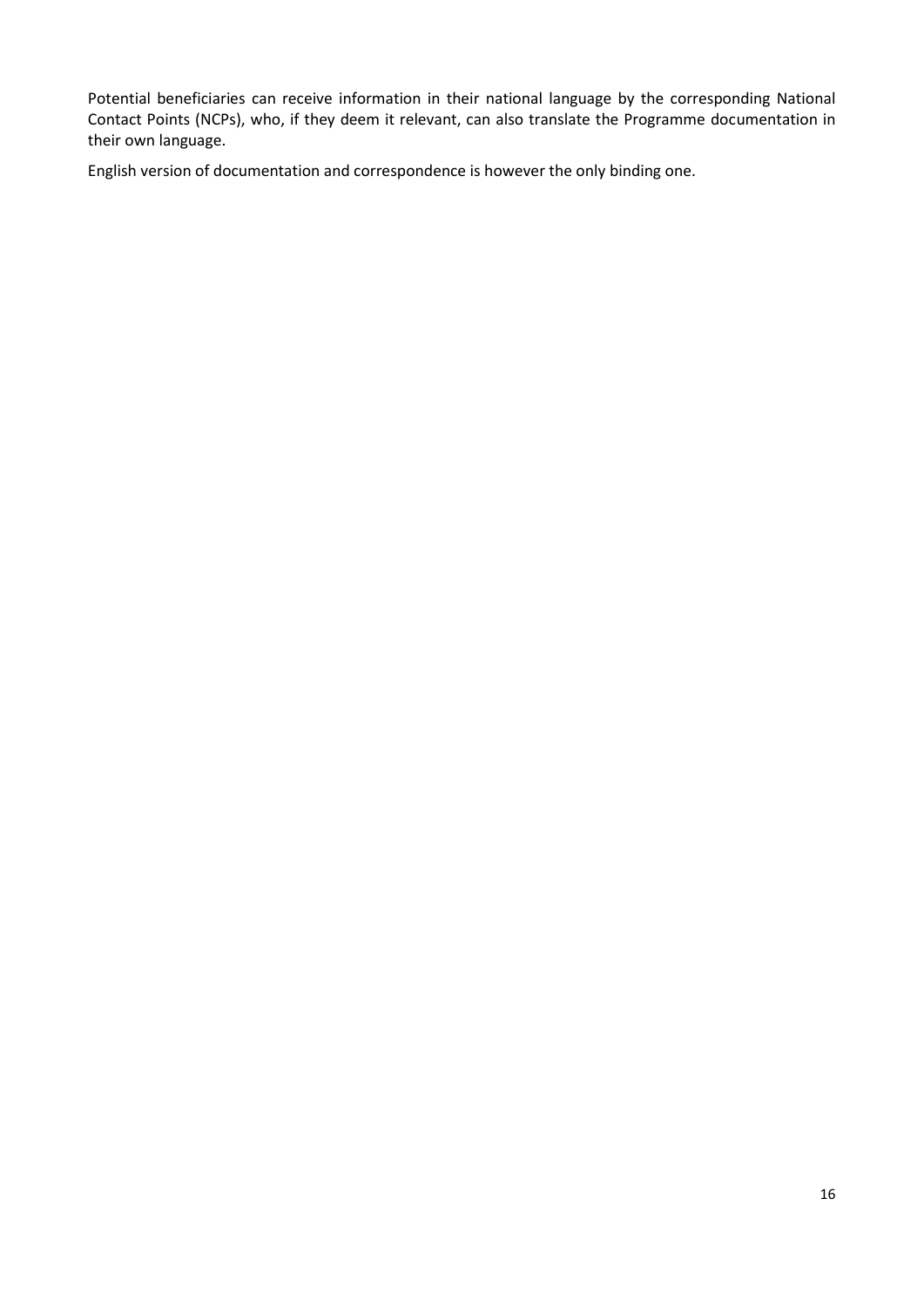<span id="page-16-0"></span>**FOURTH RESTRICTED CALL FOR PROPOSALS: KEY ELEMENTS**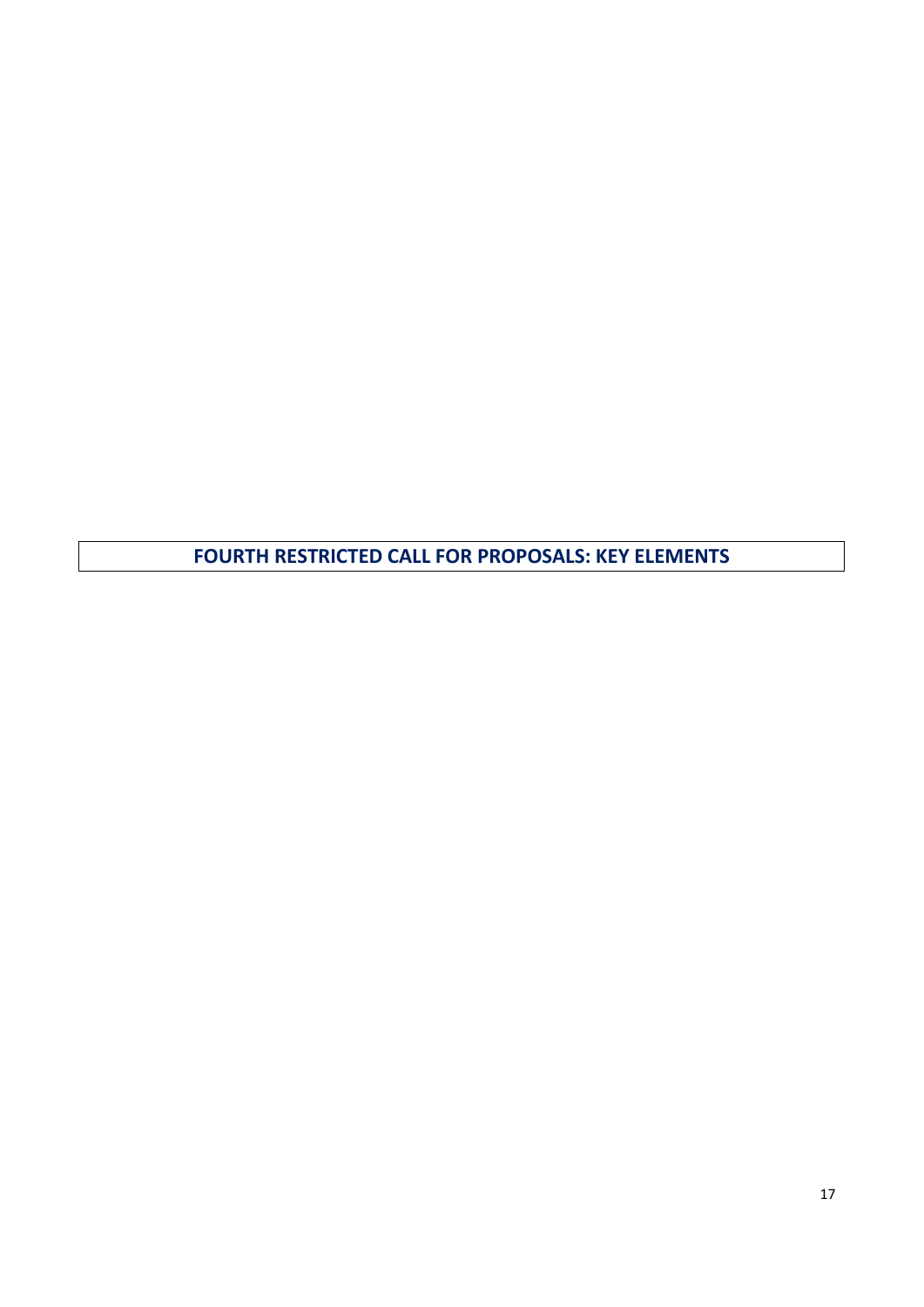# **Overall goals**

First call projects have been highly affected by the pandemic crisis during their last implementation phase, which prevented the wide spreading of their outcomes in their territories and to relevant stakeholders.

ADRION intends to offer **first call projects which have been finalised within31 July 2021** the chance of further maximizing the effectiveness of their achieved outcomes though a follow up of their activities according to a pre-defined set of conditions as reported in the next paragraphs.

The overall goals the restricted call intends to achieve are:

- a) Increasing awareness among potential beneficiaries, stakeholders and interested institutions on the role of European Territorial Cooperation to increase cohesion.
- b) Promoting the project outcomes and results to national/regional/level.
- c) Promoting the practical use, relevance, and transferability of project outcomes (e.g.: tools, apps, strategies etc) to potential beneficiaries (eventually in cooperation with ADRION National Contact Points).
- d) Providing first-hand information on managing and implementing European projects to future potential beneficiaries (eventually in cooperation with ADRION National Contact Points).

#### <span id="page-17-0"></span>**EU funds allocation**

Indicatively, the EU available funds (ERDF and IPA II) to be allocated through the present call amounts to ca MEUR 5,60.

If necessary, use of art. 20.2 of Regulation (EU) No 1299/2013 shall apply.

# <span id="page-17-1"></span>**EU Project financial size**

Project EU budget may be between EUR 100.000,00 up to EUR 150.000,00.

ADRION EU contribution will be limited to a co-financing rate up to 85% of eligible costs for all financing Project Partners (i.e.: both benefitting from ERDF and IPA II contribution). The share of expenditure (at least 15%) not covered by ERDF or IPA II funds shall be ensured by national co-financing sources.

The proposed project budget must be built on the principle of sound financial management, i.e.: it must truly reflect the activities foreseen in the project.

Should the granted projects spend more than what approved by the MC, the EU contribution shall not be increased accordingly.

# <span id="page-17-2"></span>**Eligible activities**

Interested partnerships may only implement the activities listed in the following pre-defined menu list: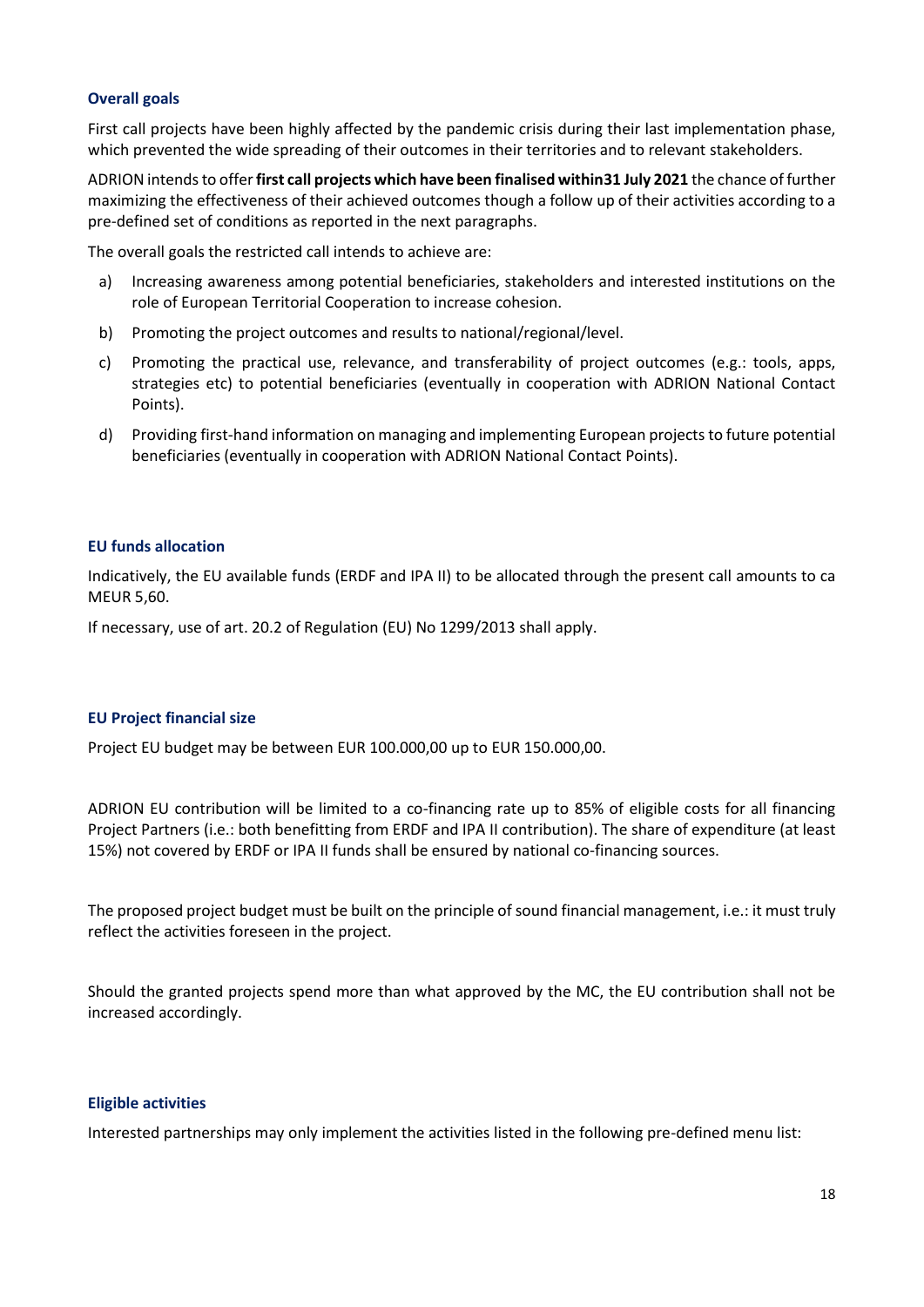- 1. Organization of at least 1 meeting and/or events per country of beneficiary either in persons or online open to the public; wide online access must in any case be ensured. The topic must be framed under lett a) or b) of the overall goals listed in paragraph "*Overall goals*".
- 2. Organization of activities, e.g.: trainings, manuals, video tutorials, stakeholders' events, related to the promotion of practical application of products/practices and processes developed (e.g.: in case of a project promoting sustainable tourism, meetings with travel agencies, hotels representatives, etc. could be organized). Activities shall be addressed to relevant stakeholders operating in the sector subject of the project intervention. Activities can be organized either in person or online: wide online access must in any case be ensured. Cooperation with National Contact Points could also be considered.
- 3. Organization of at least 1 meeting and/or events per partner state hosting project partners on future projects tackling the topics reported in letter d) of paragraph "*Overall goals*". Wide online access must in any case be ensured. Cooperation with National Contact Points can also be considered.
- 4. Update/improvement/enhancement of the already delivered project strategy, action plan and networks to ensure their resilience to COVID-19 and the consequent economic crisis.
- 5. Merging partially or totally and/or putting in relation the different tools like apps, platforms, etc. elaborated by first call projects.
- 6. Further enhancement of first call already delivered project's platforms data and operability.
- 7. Implementation of up to 2 pilot actions addressing COVID -19 situation.

**In order to maximize the financial allocation of released resources, projects may choose at least 3 up to a maximum of 6 activities.**

# <span id="page-18-0"></span>**Project partnership**

The fourth restricted call for proposals is addressed to partnerships of first call projects finalized within 31 July 2021 only.

Interested applicants may submit their proposals upon condition that their proposal:

- a) Is to be understood as a follow up of ADRION first call granted projects.
- b) The involved partnership is the same which implemented the granted project activities: it may not replace partners or include new ones.
- c) In case some project partners which implemented first call projects are not interested in participating, a proposal can still be submitted by the remaining partners upon condition that the proposed partnership meets the minimum eligible requirements set forth in the  $1<sup>st</sup>$  call programme Manual, i.e.:
	- o a minimum of three financing partners (ERDF/IPA II) located within the ADRION eligible area from different Partner States, out of which
	- o At least one partner must be from an ERDF Partner State.
- d) The lead partner must be the same as of the first call project for which it is intended to submit a follow up project proposal.

Only ERDF institutions may be lead applicants.

It is possible the involvement of the previously engaged Associated Partners with the same role.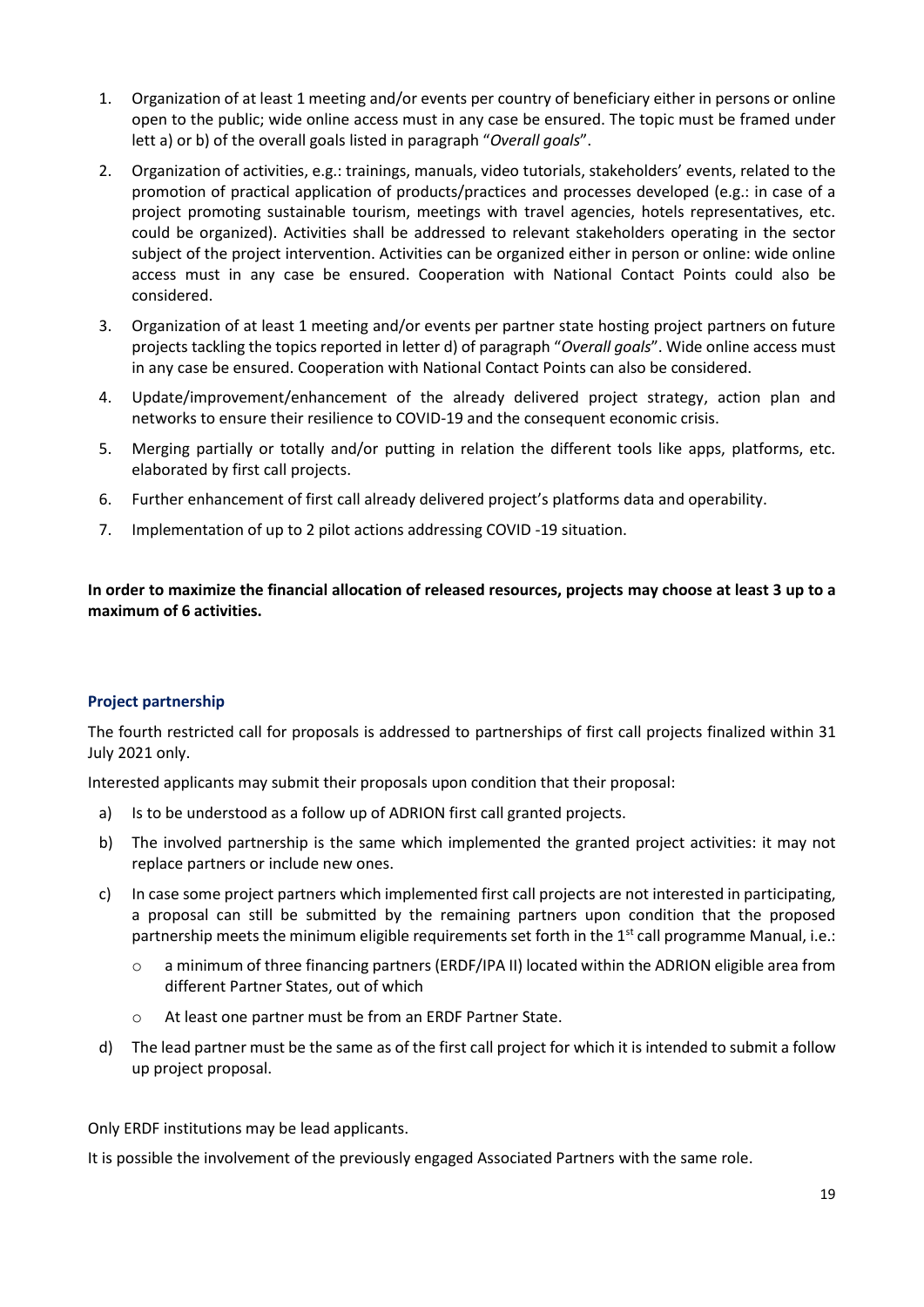Project partners and lead applicants' legal requirements are the same as those in force along the submission of project proposals in the framework of first call for proposals and here reported in the grey box below for convenience.

Applicants are required to inform in the Application Form – B Section - whether their legal status changed as from 1 April 2020.

MA/JS reserve the right to verify the correctness of the provided information.

# *Eligible partners*

They must be:

1. **Established under the national law of one of the Partner States participating in the Programme**. Nationality will be determined on the basis of the organisation's statute/articles of incorporation which should demonstrate that it has been established by an instrument governed by the internal law of a country participating to the Programme. In this respect, any legal entity whose statute has been established under the national law of a country not participating to the programme cannot be considered an eligible partner, even if it has established branches/offices legally registered under the national law of a Country participating to the Programme;

2. **Have their official seat and their seat of operations in the country/part of the country included in the Programme area** (with the exceptions reported under the sub-paragraph "*Assimilated partners*");

3. Be endowed with **legal personality**.

In addition to what above, eligible partners shall be:

- 1. **National, regional and local public bodies** (including **EGTCs** in the meaning of Article 2(16) of Regulation (EU) No 1303/2013, (see the sub-paragraph "*European Grouping of Territorial Cooperation*") and associations formed by one or several of such public bodies;
- 2. **Body governed by public law**, and associations constituted by one or several bodies governed by public law, as defined in Article 2(4) of Directive 2014/24/EU on public procurement, i.e. bodies that have all of the following characteristics:
	- (a) They are established for the specific purpose of meeting needs in the general interest, not having an industrial or commercial character;
	- (b) They have legal personality; and
	- (c) They are financed, for the most part, by the State, regional or local authorities, or by other bodies governed by public law; or are subject to management supervision by those authorities or bodies; or have an administrative, managerial or supervisory board, more than half of whose members are appointed by the State, regional or local authorities, or by other bodies governed by public law;
- 3. **Private bodies,** including private companies, having legal personality.
- 4. **International organisations acting under the national law** of one of the Partner States participating to the Programme.

# *European Grouping of Territorial Cooperation - EGTC*

According to art. 2(16) of Regulation (EU) No 1303/2013 the category bodies governed by public law also frame "*any European grouping of territorial cooperation (EGTC) established in accordance with Regulation (EC) No 1082/2006 of the European Parliament and of the Council, regardless of whether the EGTC is considered to be a public law body or a private law body under the relevant national implementing provisions*".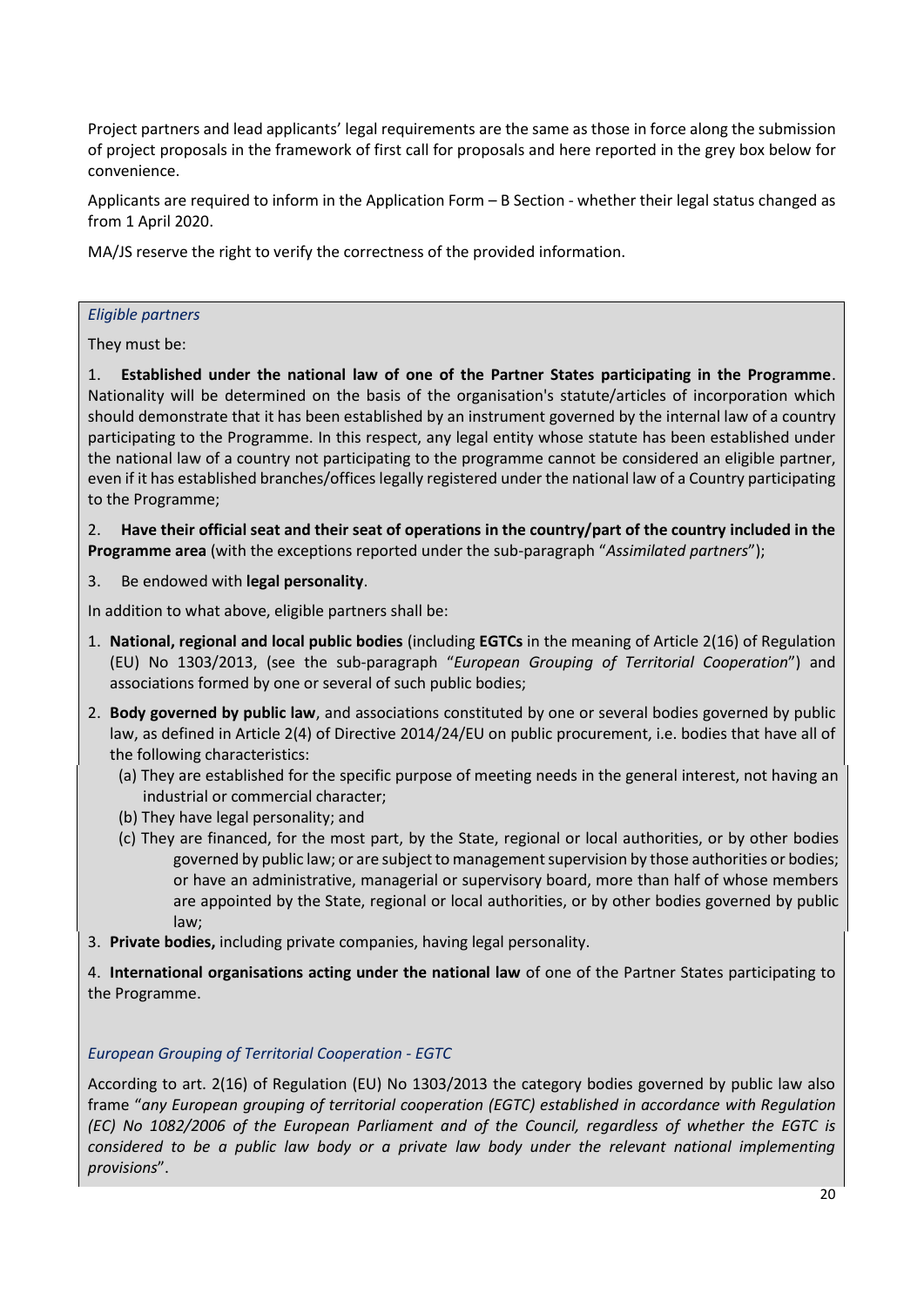EGTC can be a project partner on condition that it is governed by the law of the country where the EGTC has its registered office, which is located in one of the EU countries/part of the country participating to the Programme. The minimum number of members of an EGTC is the one reported in art. 3 a) of Regulation (EU) No 1302/2013 modifying Regulation 1082/2006<sup>7</sup>.

As far as the EGTC is concerned, and in accordance with art. 12.3 of ETC Regulation, an EGTC may be the sole beneficiary of an operation provided that it is set up by public authorities or bodies from at least two participating countries.

# *Private bodies*

Private bodies are understood as bodies established under private law, having legal personality, irrespective of their size and scope.

# *International organizations*

Only international organizations acting under the national law of a Partner State participating to the Programme are considered eligible (international organizations acting under international law are not eligible).

International organizations must be operational from at least 2 fiscal years at the time of submission of the candidature.

# *Assimilated partners*

In order to overcome to the Programme geographical constraints applying to Italy, those Italian public authorities or bodies governed by public law which are competent in their scope of action for certain parts of the eligible area, but which are located outside of it (e.g.: Ministries) are considered as assimilated partners, with equal rights and obligations to applicants located within the programme area.

The attribution of the characteristic of assimilated partner to an Italian institution located outside the Programme area shall be duly justified in the project application and further assessed with the support of the NCP.

# *Other indications regarding the eligibility of partners*

All applicants, irrespective their legal status, must ensure that:

1. They have adequate human and technical resources to ensure a sound project implementation and management;

<sup>7</sup> *"In accordance with Article 4(3a), an EGTC may be made up of members located on the territory of at least two Member States and of one or more third countries neighbouring at least one of those Member States. For the purposes of this Regulation, a third country shall be considered to be neighbouring a Member State where the third country and that Member State share a common land border or where both the third country and the Member State are eligible under a joint maritime cross-border or transnational programme under the European territorial cooperation goal, or are eligible under another cross-border, sea-crossing or sea-basin cooperation programme, including where they are separated by international waters".*

*<sup>2.</sup> An EGTC may be made up of members located on the territory of only one Member State and of one or more third countries neighbouring that Member State, where the Member State concerned considers that EGTC to be consistent with the scope of its territorial cooperation in the context of cross- border or transnational cooperation or bilateral relations with the third countries concerned.*

*<sup>3.</sup> Third countries neighbouring a Member State include maritime borders between the countries concerned".*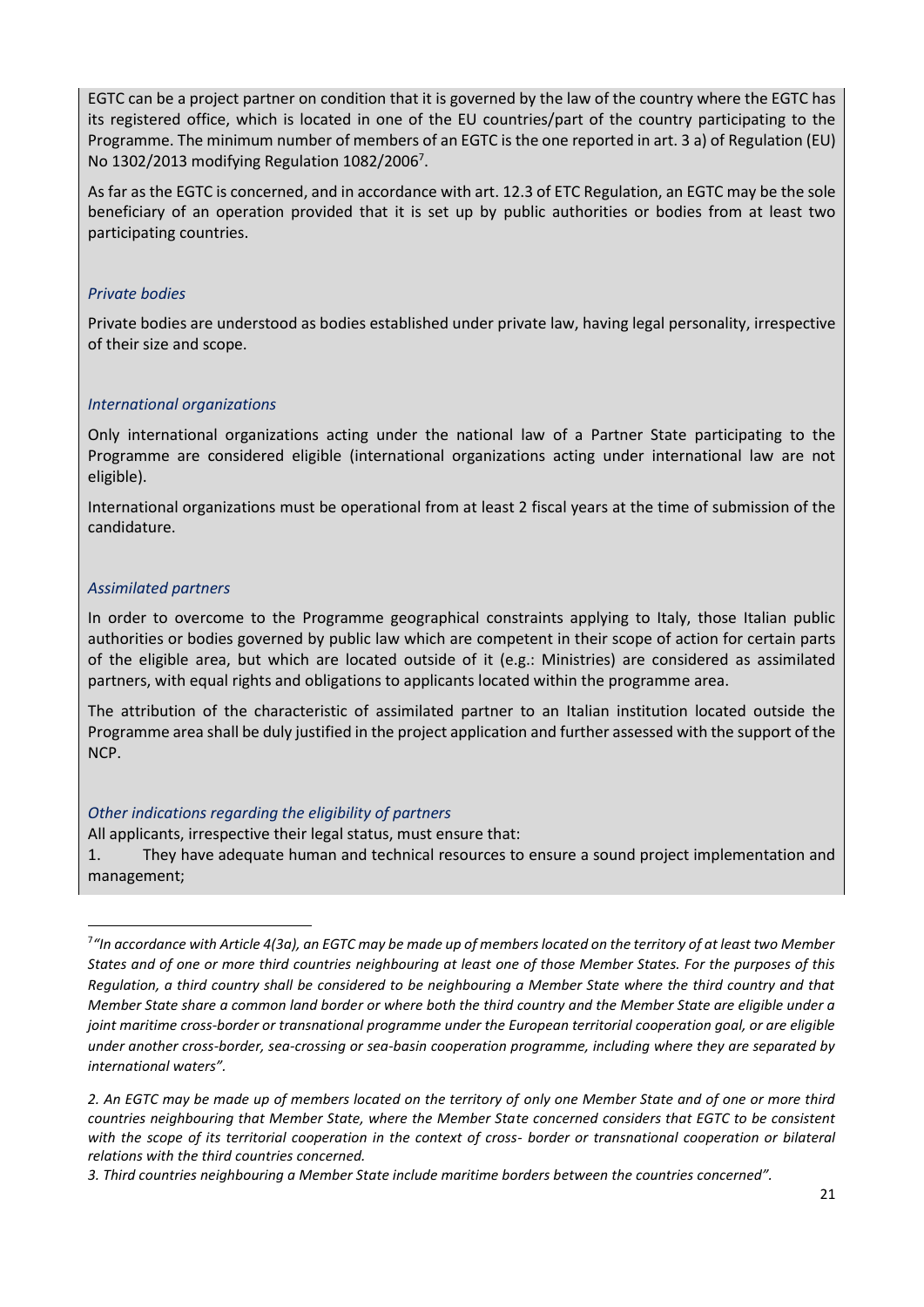- 2. Their administrative involvement in the project does not undermine their daily activities;
- 3. Their financial commitment within the project is adequate to their size and capacity;
- 4. They have the capacity of advancing payments for the implementation of project activities and eventual delays in reimbursement of EU contributions will not undermine their capacity of implementing the foreseen activities within the project.

Only legal entities eligible for funding and listed in the Application Form (AF) may report their costs. In order to ensure a proper audit trail the MA needs to know which organisations receive programme funding and whether they are eligible according to the programme rules. Therefore, an **"umbrella" type of partnership structure, where one partner acts on behalf of, collects funding and represents other partners without naming them, is not possible**.

As a general principle, as far as the **role covered by the partners within the project is concerned, public and private entities whose ordinary main scope of activities and whose role in the project consists mainly in project coordination, management, communication or knowledge management, cannot be considered as eligible partner/beneficiary**. The involvement of such bodies in the project should be, instead, as external service providers to be contracted following the applicable public procurement procedures.

Finally, applicants are strongly advised to **carefully check the indicative list of potential beneficiaries included in the description of each Programme Priority Axis, namely section 2 of the ADRION CP**: such lists are referred to the typologies of beneficiaries that can best contribute to the Programme specific objectives.

# *Other forms of participation within the projects*

The ADRION Programme does not allow bodies located outside the Programme, either from other EU countries or from Third Countries to directly benefit from its ERDF/IPA funds. In case their participation is relevant and strategic to the project, other forms of participations are possible.

# *Associated partners*

The ADRION Programme foresees the involvement of *associated partners*, i.e.: those bodies willing to be involved in a project with an observer or associated status without financially contributing to the project. The associated institutions do not account for the partnership minimum requirements; all expenditure incurred by these bodies shall be finally borne by any of the institutions acting as financing partners in order to be considered as eligible. The associated institutions must not act as service providers in order not to enter in conflict with public procurement rules.

The partnership must demonstrate the benefits that the involved associated partner shall bring to the project and its follow up. Expenditure incurred by these bodies shall be limited to reimbursement of travel and accommodation costs related to their participation in project meetings.

Associated partners can also be located outside the Programme area.

# *Participation of Non-EU Partners located outside the Programme area*

The Programme allows the participation of financing partners from non-EU countries outside the Programme area Participation is open to public institutions located in Third Countries not included in the Programme area: their financial participation cannot be, however, supported with Programme funds. Interested organizations from Third Countries shall search for other sources of funding (e.g.: ENI, IPA II, United Nation)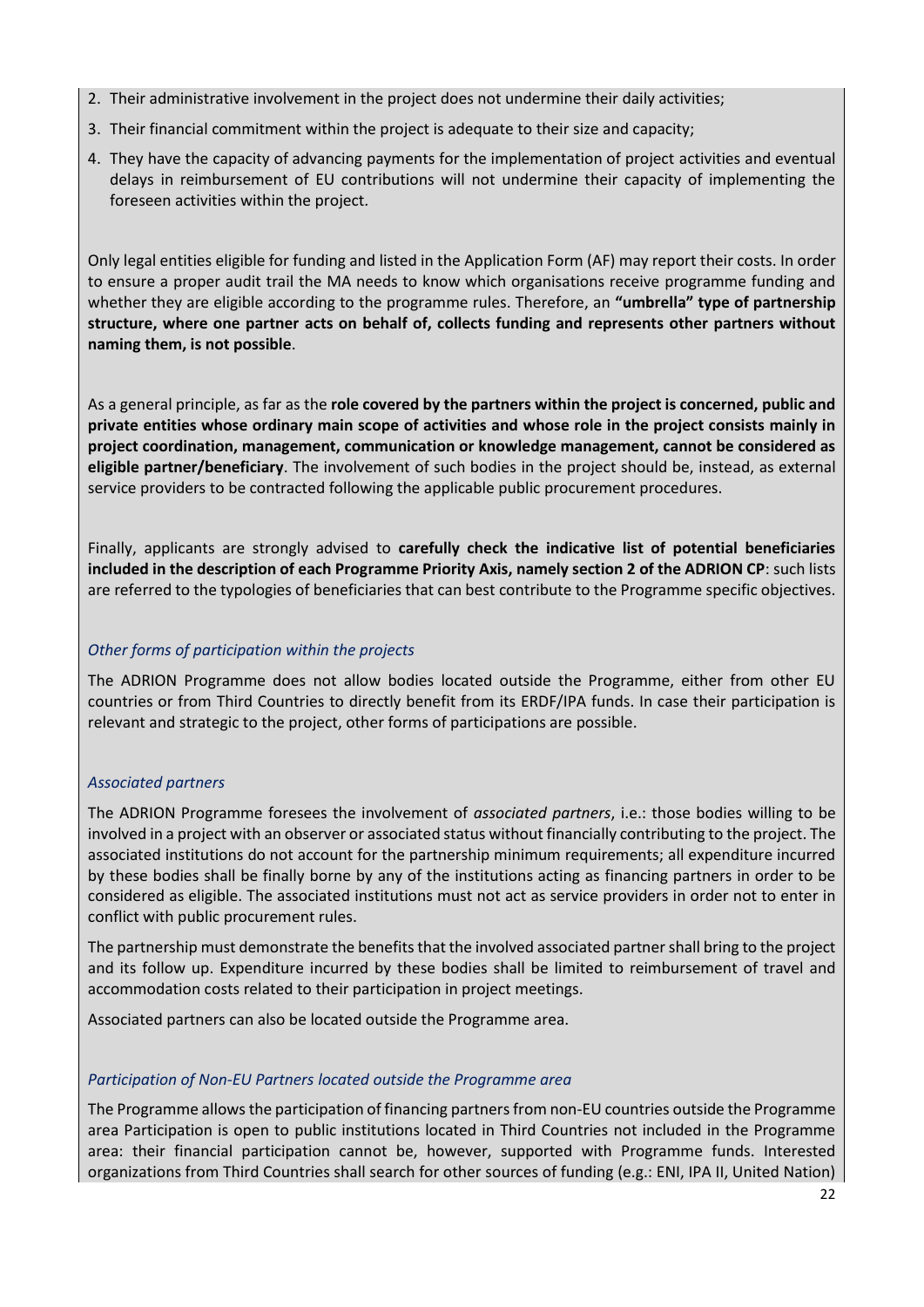or use their own funds. Third Countries participation shall not count for the fulfilment of the minimum eligible partnership size requirement.

# *Lead applicant*

According to art. 13 of the Regulation (EU) No 1299/2013 "*where there are (two or) more beneficiaries of an operation in a cooperation programme, one of them shall be designed by all the beneficiaries as lead beneficiary*" (lead partner principle).

The following bodies located in the ERDF Partner States shall be considered as eligible Lead Applicants:

- 1. Public bodies (national, regional or local level), including associations formed by one or several regional or local authorities governed by public law;
- 2. Bodies governed by public law, including associations formed by one or several bodies governed by public law;
- 3. EGTC;
- 4. Assimilated partners;
- 5. International organizations acting under national law.

All eligible bodies located in IPA Partner States can participate to projects only as partners.

# <span id="page-22-0"></span>**Partners' obligations**

Eligible partners shall be directly responsible for preparation and implementation of their share of project's activities within the partnership, not acting as an intermediary.

Lead partner and project partners responsibility remain unchanged: below an overview on the main obligations for your convenience.

# <span id="page-22-1"></span>*Lead partner responsibility*

The partner designated by all partners to act as lead partner (art. 13 of Regulation (EU) No 1299/2014) assumes the following responsibilities:

- 1. Is responsible for the coordination of the drafting of the project application and of its submission on behalf of the entire partnership. In case clarifications are necessary during the assessment phase, the Joint Secretariat (JS) will address to it;
- 2. Signs the subsidy contract on behalf of the entire partnership with the MA;
- 3. Ensures arrangements with the other partners comprising provisions able to guarantee the sound financial management of the funds allocated to the project and arrangements for recovering the amounts unduly paid;
- 4. Assumes the responsibility for ensuring the implementation of the entire operation; in this respect it sets the coordination structure through the appointment of key figures (e.g.: a project coordinator, a financial coordinator and a communication manager) operating for the entire partnership;
- 5. Ensures that expenditure presented by all partners has been incurred in implementing the operation and corresponds to the activities agreed between all the beneficiaries, and is in accordance with the subsidy contract;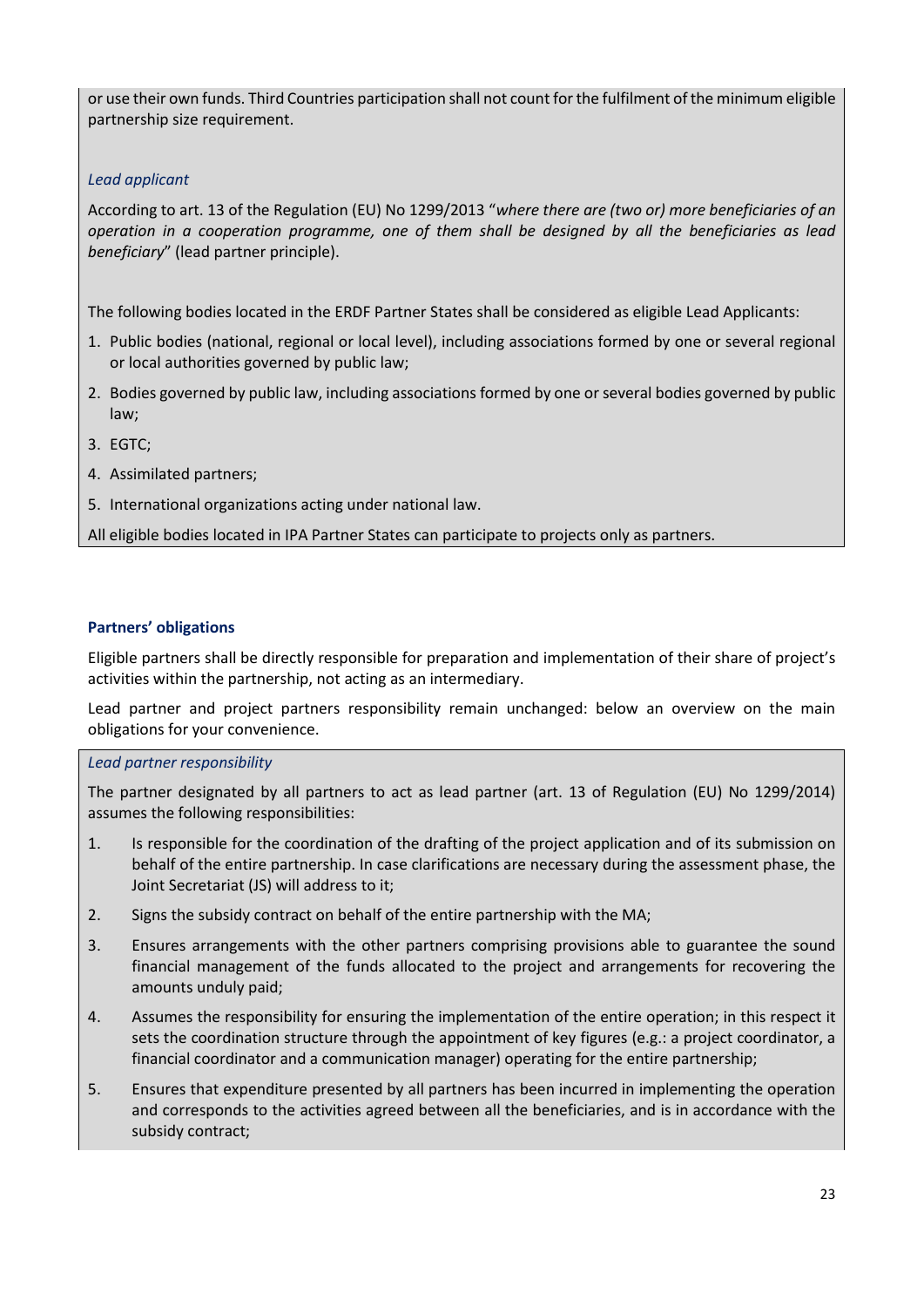- 6. Ensures that the expenditure presented by all partners has been verified by the controllers appointed by the country where the partner is located according to the specificities of the national system;
- 7. Ensures that the promised outputs as in the approved application are delivered in accordance with the set timeline;
- 8. Receives the reimbursed amount from the Programme on behalf of the entire partnership and transfers the due amounts to its partners as soon as possible without deducting any amount or specific charge;
- 9. Guarantees the reimbursement of amounts unduly paid to the MA upon receiving a recovery order following the detection of an irregularity on behalf of the affected partner(s) (itself or project partner);
- 10. Ensures that all project documentation (e.g.: progress report etc.) shall be kept available for a period of two years from 31 December following the submission of the accounts in which the final expenditure of the completed project is included or otherwise required by the specific legislation (e.g.: State Aid). The time period referred to shall be interrupted either in the case of legal proceedings or by a duly justified request of the Commission;
- 11. Coordinates the communication flow towards the MA/JS with regard to the timely submission of the progress reports and requests for reimbursement;
- 12. Is responsible of the communication flow between the partnership and the Programme (mainly with the JS and the MA), it is in charge of spreading communication and information received by the Programme to its project partners, including the announcements to participate to seminars organized by the Programme;
- 13. Ensures prompt solutions of management problems (e.g.: change of partners, requests for revision of activities etc.).

# <span id="page-23-0"></span>*Project partner responsibility*

Each project partner carries out activities planned in the approved Application Form within the deadline agreed at Programme and partnership level. Each project partner shall:

- 1. Signs the Partnership Agreement which transfers rights and responsibilities from the Lead Partner to the project partners;
- 2. Assume responsibility towards the lead partner of repaying the received undue amount and it assumes its responsibility in case of irregularities in the expenditure it has declared;
- 3. Carry out information and communication measures for the public about the project activities;
- 4. Ensure that all project documentation (e.g.: progress report etc.) shall be kept available for a period of two years from 31 December following the submission of the accounts in which the final expenditure of the completed project is included or otherwise required by the specific legislation (e.g.: State Aid). The time period referred to shall be interrupted either in the case of legal proceedings or by a duly justified request of the Commission.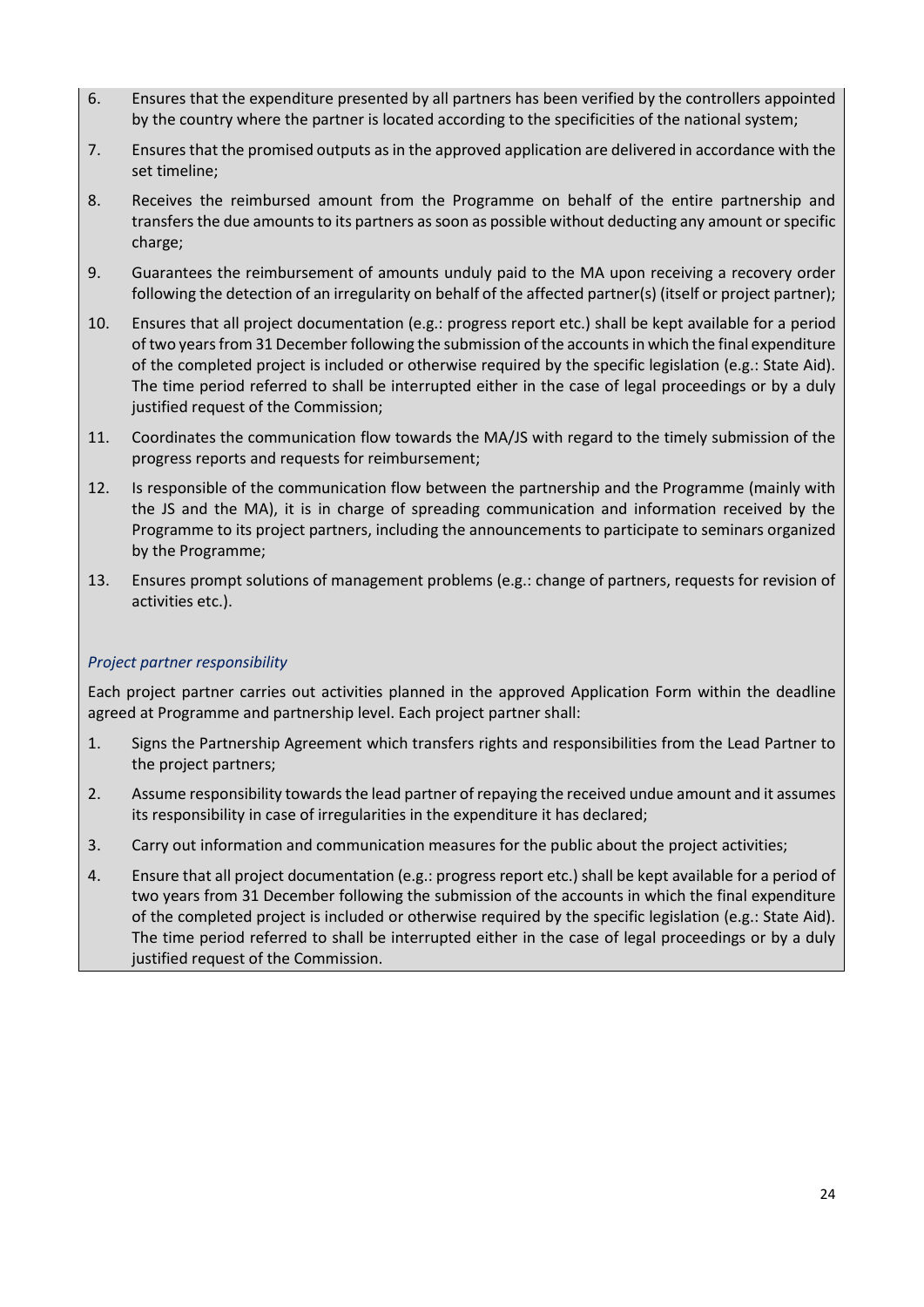# <span id="page-24-0"></span>**Exclusion criteria**

# <span id="page-24-1"></span>*Exclusion from participation*

Potential beneficiaries might be excluded if falling under one of the conditions reported in art. 137-140 of Regulation (EU, Euratom) 2018/1046, for example:

- 1. They are bankrupt or being wound up, are having their affairs administered by the courts, have entered into an arrangement with creditors, have suspended business activities, are the subject of proceedings concerning those matters, or are in any analogous situation arising from a similar procedure provided for in national legislation or regulations;
- 2. They or persons having powers of representation, decision making or control over them have been convicted of an offence concerning their professional conduct by a judgment of a competent authority of a Partner State which has the force of res judicata;
- 3. They have been guilty of grave professional misconduct proven by any means which the contracting authority can justify, including by decisions of the European Investment Bank and international organisations;
- 4. They are not in compliance with their obligations relating to the payment of social security contributions or the payment of taxes in accordance with the legal provisions of the country in which they are established or with those of the country of the contracting authority or those of the country where the contract is to be performed;
- 5. They or persons having powers of representation, decision making or control over them have been the subject of a judgment which has the force of res judicata for fraud, corruption, involvement in a criminal organisation, money laundering or any other illegal activity, where such illegal activity is detrimental to the Union's financial interests;
- 6. They are subject to an administrative penalty imposed by any contracting authority for behaviours mentioned above.

# <span id="page-24-2"></span>*Exclusion from subsidy*

Applicants will not be granted financial assistance if, in the course of the grant award procedure, they:

- 1. Are subject to a conflict of interests;
- 2. Are guilty of misrepresentation in supplying the information required by the Programme as a condition of participation in the grant award procedure or fail to supply this information;
- 3. Find themselves in one of the situations of exclusion, referred to in the previous paragraph.

# <span id="page-24-3"></span>**Ways of cooperation within a project proposal**

The cooperation among partners shall be **compulsorily** characterised by the following elements (art 12.4 of Regulation (EU) No 1299/2013):

- 1. Development of the operation;
- 2. Implementation of the operation.

Additionally, ADRION requires that also joint financing of operation is to be considered as **compulsory**.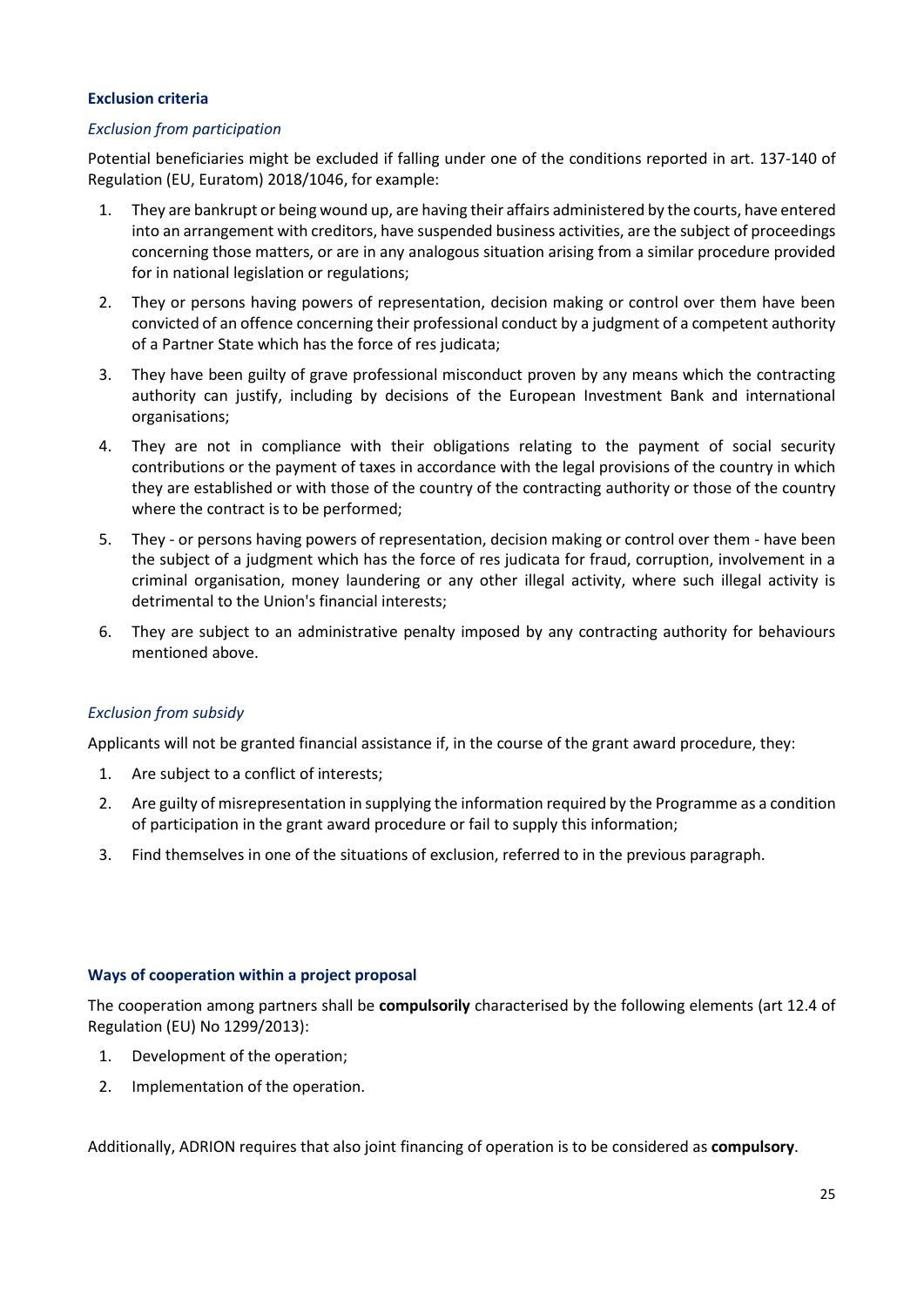The partners can also cooperate in staffing the operation (optional).

#### Cooperation in the implementation of the operation Cooperation in the development of the operation Under the overall coordination of the Lead Partner, the All partners shall contribute to the project idea generation partnership starts the implementation of the approved and mirror their ideas and actions. operation. The implementation refers both to the realization They will also define how they intend to work together and of activities described in the approved application form and the tasks distribution, having regard to their knowledge and to the internal management activities. experience. Activities must properly be carried out and coordinated: it is The development of activities should not consider the not enough that activities run in parallel: There must be realization of "mirror" activities, i.e.: the same activities to clear content based links between what is happening on be implemented by all partners, but a real distribution of different sides of the border sand regular contact between tasks according to their skills and abilities, which shall be them. The Lead Partner is responsible for ensuring that available for the benefit of the entire partnership. activities are properly coordinated, that schedules are kept The Lead Partner plays a coordination role of the process. and that the right quality levels are achieved. Cooperation in the financing of the operation The project is characterized by one budget which is the sum of each partner allocation. Cooperation in the staffing of the operation According to the lead partner principle characterizing the The project defines its internal organization attributing roles and the necessary staff to fulfil them. ETC projects, the financial responsibility of the project Duplication of functions are to be avoided: the project shall budget vis-à-vis the Programme lies within the lead partner, whereas a partnership agreement is signed between the have only 1 joint project coordinator, 1 joint financial lead and the project partners mirroring the subsidy contract manager etc., who will keep regular contacts with the duties and obligations. partners for the fulfilment of their tasks. The partner budget mirrors the partners' responsibilities within the project.

While the presence/absence of the first three dimensions of cooperation is considered as a condition of eligibility of project proposals, their actual shaping in project proposals will be also qualitatively assessed, whereas the fourth dimension (joint staffing) will be evaluated only as a quality element.

#### <span id="page-25-0"></span>**Location of the operation and related activities**

Activities shall be implemented in the ADRION area.

#### <span id="page-25-1"></span>**Project duration**

New granted activities may start their implementation as from 1 January 2022 at the latest and end no later than 30 June 2022.

Project progress report must be finalized and submitted to the JS/MA no later than 30 September 2022. No extension is envisaged.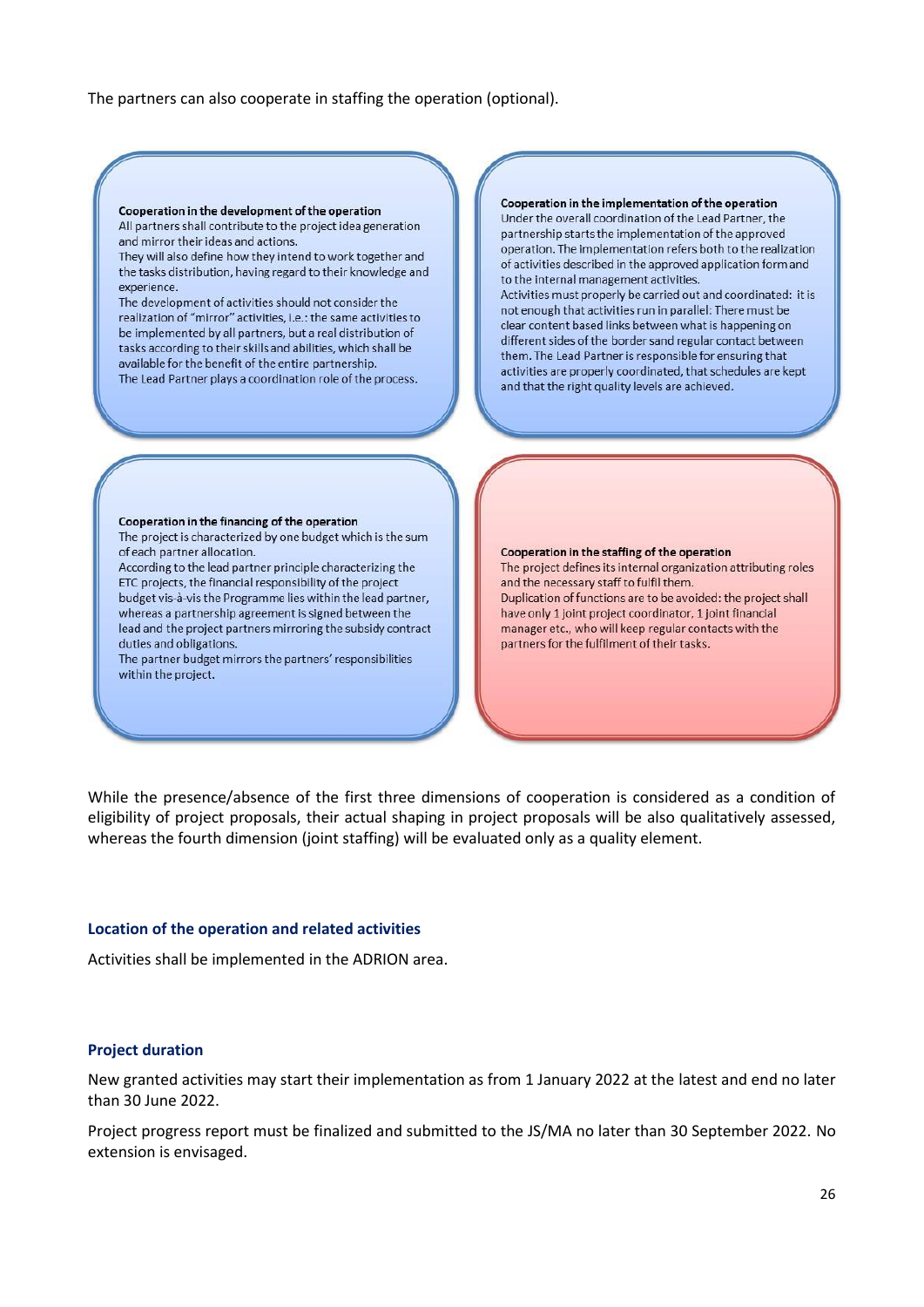Late submission of project reports will not guarantee their processing on due time and could be subject to decommitment risk.

# <span id="page-26-0"></span>**Funding method**

ADRION contribution is limited to a co-financing rate up to 85% of eligible costs for all partners (i.e.: both benefitting from ERDF and IPA II contribution).

The share of expenditure (at least 15%) not covered by ERDF or IPA II funds shall be ensured by national cofinancing sources, i.e.:

- 1. **Public funding**: public co-financing provided by central, regional or local public bodies, obtained either through specific-co-financing schemes established at Partner State level or on an *ad hoc* basis; public co-financing can also be the contribution directly provided by public or bodies governed by public law involved in the projects<sup>8</sup>;
- 2. **Own resources of International Organizations**: they may be considered as public co-financing, depending on the decision by the National Authorities of the Partner States where such organisation is located;
- 3. **Private funding**: refers to the amount of own funds provided by private institutions through their involvement, or to the provision of funds from private sources external to the partnerships.

# <span id="page-26-1"></span>**Project budget**

The system of financing is a budget-based grant (eligible costs). The grant operates through reimbursement of eligible costs calculated on the basis of a detailed estimated budget, indicating clearly the costs that are eligible for ERDF/IPA II funding. Eligible partners shall ensure stable and sufficient sources of finance to ensure both project implementation and the continuity of the organisation activities throughout the lifespan of the project.

The EU grant may not have the purpose or effect of producing a profit for the beneficiaries (profit is defined as a surplus of receipts over eligible costs incurred by the beneficiaries).

The budget of the project must be drafted following the real cost principle<sup>9</sup>, fully accomplishing the principles of adequacy of costs and sound financial management. The principle of sound financial management builds on the following three principles:

- 1. The **principle of economy:** it requires that the resources used by the beneficiary in the pursuit of its activities shall be made available in due time, in appropriate quantity and quality and at the best price;
- 2. The **principle of efficiency:** it concerns the best relationship between resources employed and results achieved;
- 3. The **principle of effectiveness:** it concerns the attainment of the specific objectives set and the achievement of the intended results.

<sup>8</sup> In the Application Form, Lead Partner and Project Partners' declaration public funding is disentangled in *Automatic public contribution* and *Other public contribution*.

<sup>&</sup>lt;sup>9</sup> Except for preparation costs and when simplified cost options (flat rate) are used for calculating costs under staff and office and administration budget lines.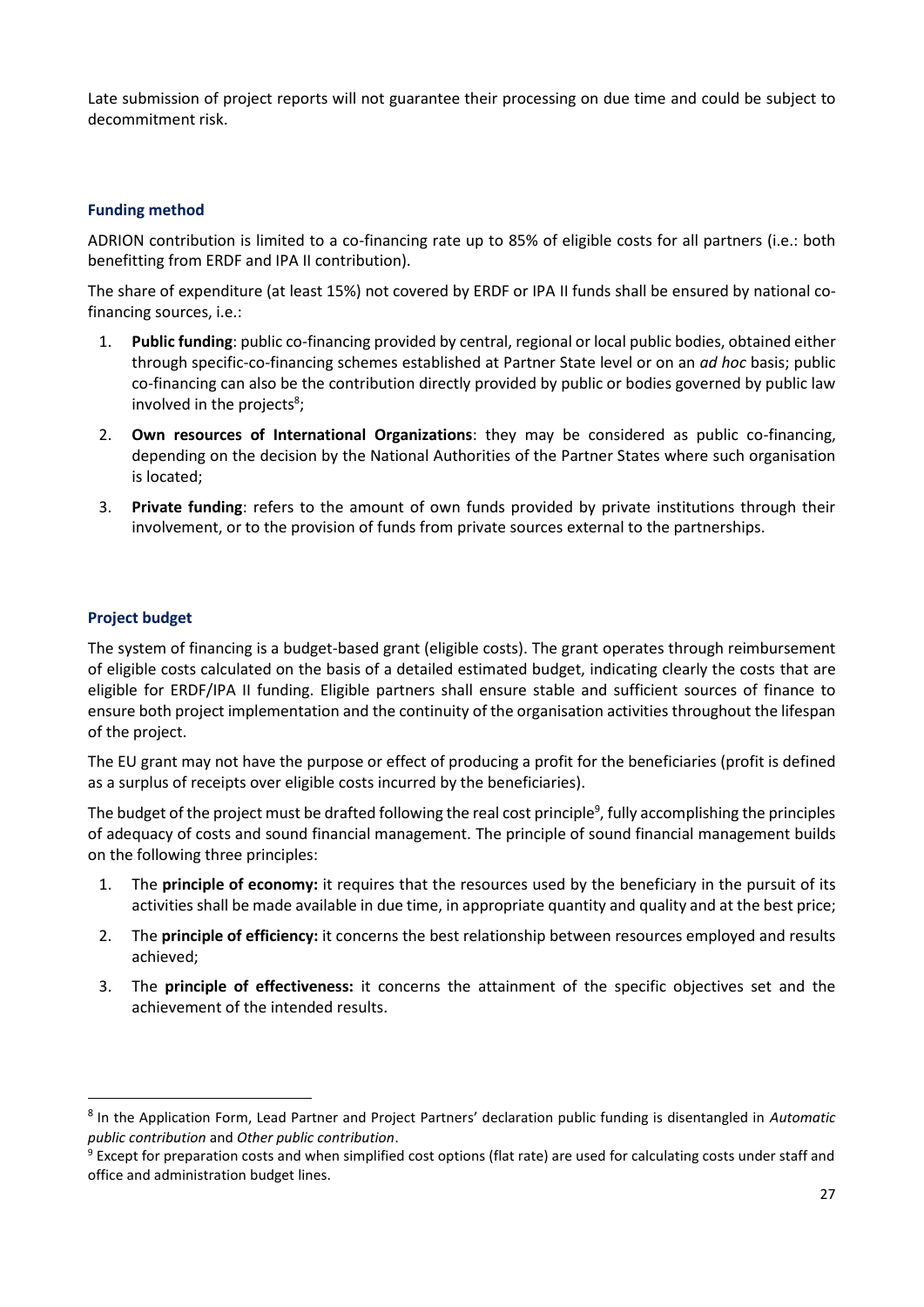# <span id="page-27-0"></span>*Use of Euro*

The budget must be drawn up in EUR. Applicants not based in the Euro zone are advised to draft their budget share using the exchange rate published on the Official Journal of the EU on the date of the publication of the call for proposals on the ADRION website, keeping in mind that reimbursement - based on actually incurred expenditure - will have to be converted into EUR by the beneficiaries using the monthly accounting exchange rate of the Commission in the month during which such expenditure will be submitted for verification to the national controller.

The exchange rate used for accounting expenditure might be different from the one used for the purpose of drafting the budget. Costs related to fluctuation of foreign exchange rate are not eligible.

# <span id="page-27-1"></span>**Hierarchy of rules on eligibility of expenditure**

Three levels of rules apply to the eligibility of expenditure in the framework of all Interreg programmes, including ADRION **applicable both to ERDF and IPA II project partners:**

- a) EU Regulations;
- b) Programme rules:
	- o ADRION Cooperation Programme;
	- o Programme Manual and other Programme guidance documents to projects issued by the MA/MC/JS (e.g.: Guidance on communication, Implementation Manual).

**Only in case there are no EU level and/or Programme level provisions or they do not offer detailed provisions, national, regional or local legislation and institutional rules apply.**

- c) National rules
	- o National legislation;
	- o Local and/or regional legislation;
	- o Institutional rules and regulations.

**National rules cannot prejudice or restrict the rules established at a higher level (EU and programme rules). Stricter programme and national rules may apply only in areas that are not precisely regulated at the EU level or where EU Regulations provide the Partner States with a discretionary power to set such rules.** 

**Whenever different sets of rules apply to ERDF and IPA II beneficiaries, these are expressly indicated in the paragraphs and sub-paragraphs below.**

# <span id="page-27-2"></span>**General eligibility requirements**

In the following paragraphs a set of financial rules are presented: **they are applicable both to ERDF and IPA II partners.**

The text below provides a general overview on eligibility of expenditure; details are provided in the Implementation Manual for first call projects, version No 2.

As a general rule, expenditure is eligible for funding if it fulfils all the following general eligibility requirements: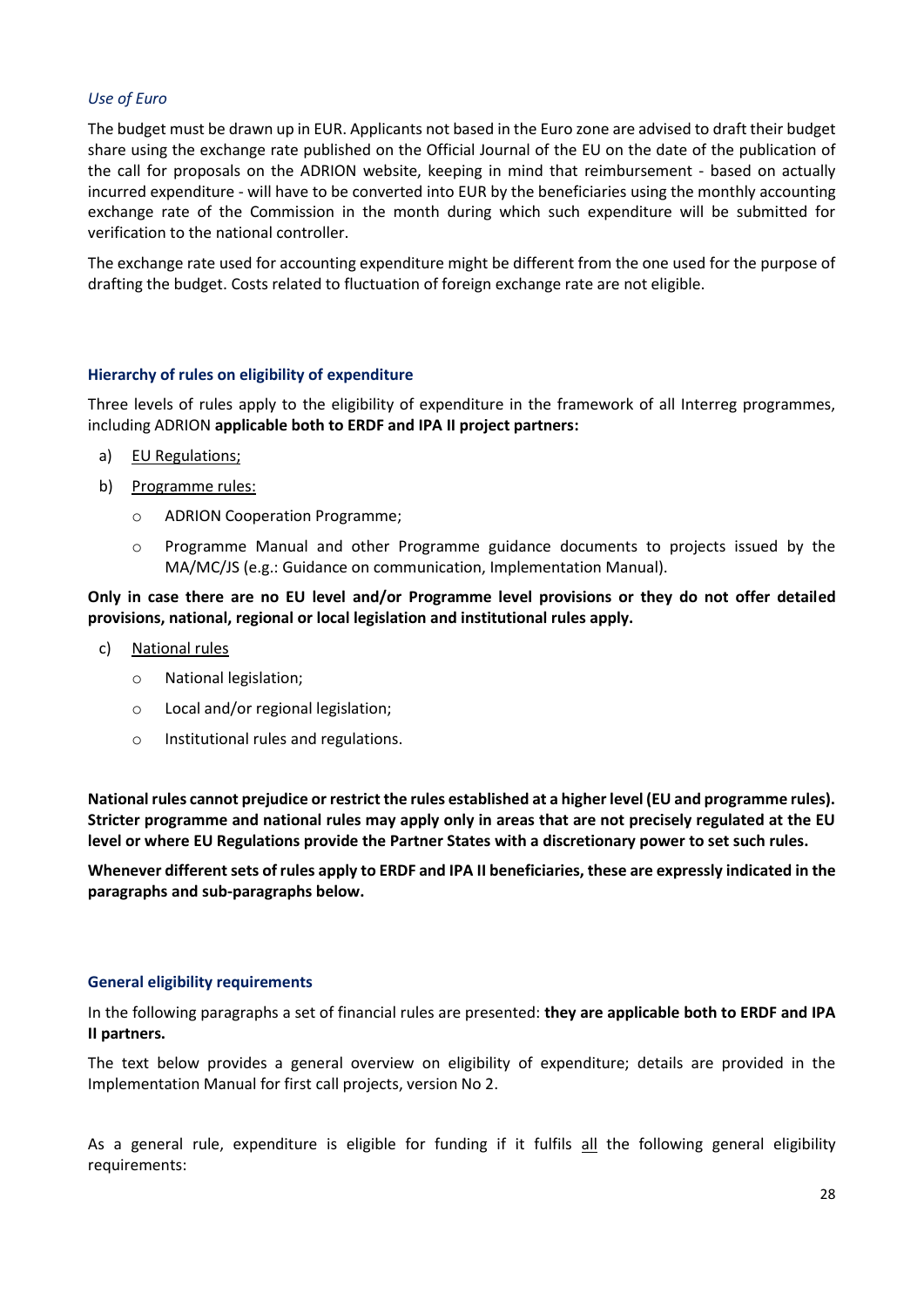- 1. It has occurred in the eligible period defined by the Programme and within the eligible period related to the duration of the project;
- 2. It refers to costs occurred for the implementation of the project and in accordance with the proposal approved by the MC or its subsequent revisions approved by the Programme implementing bodies, if any;
- 3. It is incurred within the ADRION programme area;
- 4. It is essential for the implementation of the project and it would not be incurred if the project is not carried out;
- 5. It relates to a product or service foreseen in the approved project proposal and that has been delivered and complies with publicity and information requirements;
- 6. It is borne directly by the beneficiary and supported by accounting documents justifying incurred expenses/payments (invoices, pay rolls…) except for costs calculated as flat rates;
- 7. It relates to an activity which has not benefitted from financial support by another public source (double funding);
- 8. It complies with the principle of sound financial management referred to above (efficiency, effectiveness and economy);
- 9. It complies, if required, to the public procurement rules applicable in that Partner State;
- 10. It is registered in the beneficiary's accounts through a separate accounting system or an adequate accounting code set in place specifically for the project;
- 11. It is not in contradiction with specific Programme rules;
- 12. It has been verified by an authorised national controller.

In accordance with the scope of support of the Regulation (EU) No 1301/2014 the following activities **shall not be supported**:

- 1. The decommissioning or the construction of nuclear power stations;
- 2. Investment to achieve the reduction of greenhouse gas emissions from activities listed in Annex I to Directive 2003/87/EC;
- 3. The manufacturing, processing and marketing of tobacco and tobacco products;
- 4. Undertakings in difficulty, as defined under Union State aid rules $^{10}$ ;
- 5. Investment in airport infrastructure unless related to environmental protection or accompanied by investment necessary to mitigate or reduce its negative environmental impact.

Without prejudice to the specific Programme rules defined in the specific paragraph, the following expenditure is considered **as not eligible** (reference to art. 69 of Regulation (EU) No 1303/2014 and art. 2 of Delegated Regulation (EU) No 481/2014):

- 1. In kind contributions (in the form of provision of works, goods, services, land and real estate for which no cash payment supported by invoices, or documents of equivalent probative value, has been made);
- 2. Interest on debt;
- 3. Purchase of land;

 $10$ Guidelines on State aid for rescuing and restructuring non-financial undertakings in difficulty (OJ C 249, 31.07.2014).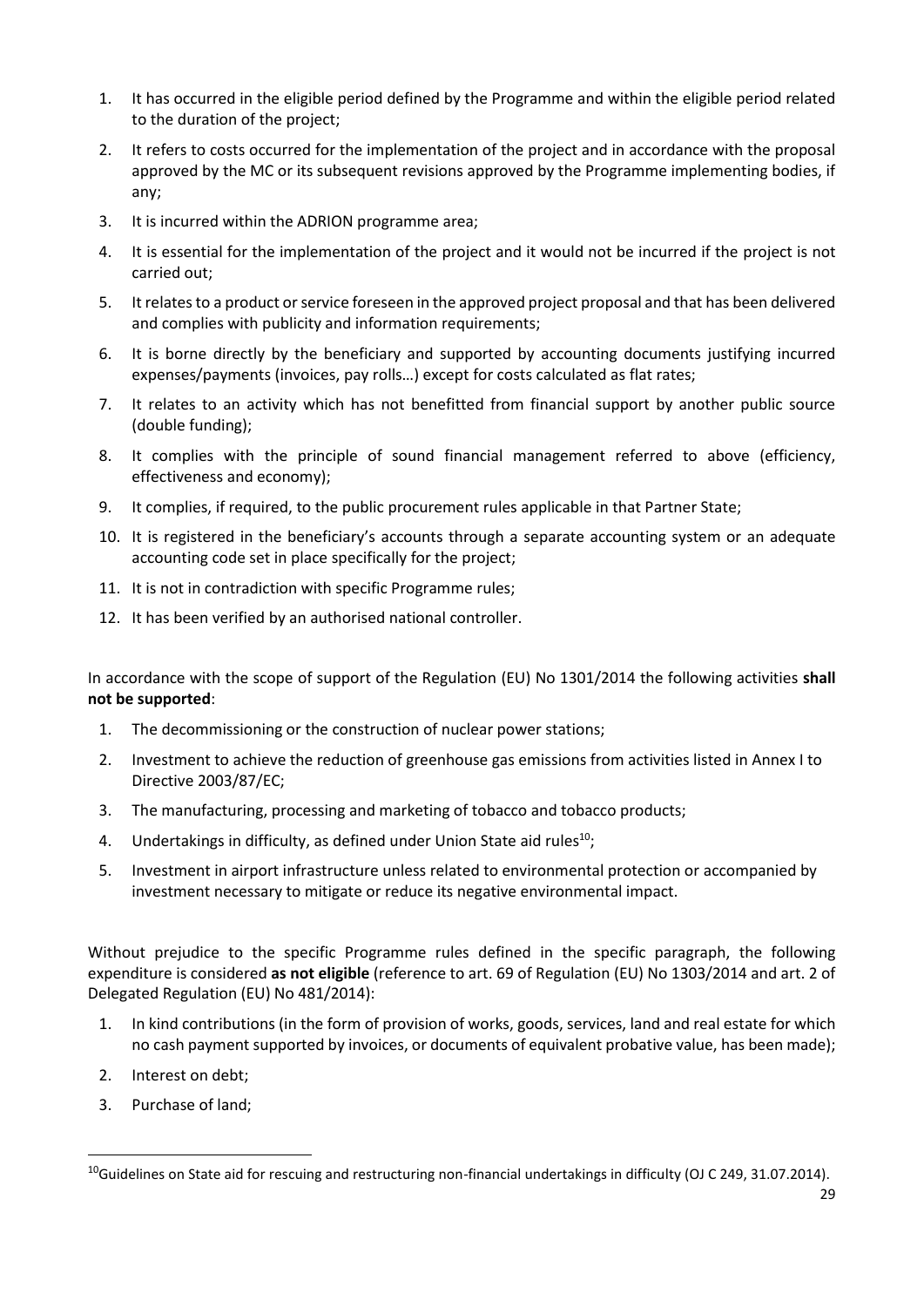- 4. Recoverable value added tax (VAT), except where it is not recoverable under national VAT legislation;
- 5. Fines, financial penalties and expenditure on legal disputes and litigation;
- 6. Costs for gifts, except those not exceeding EUR 50 per gift where related to promotion, communication, publicity or information;
- 7. Costs related to fluctuation of foreign exchange rate;
- 8. Charges for national financial transactions.

The Programme also considers as not eligible the following expenditure:

- 1. Under travel and accommodation budget line, the cost of taxis is not reimbursed, unless (i) it can be demonstrated that no public transport was available at the time and place needed; or (ii) local transportation is covered with a daily allowance provided for by the internal rules of the concerned partner; or (iii) it is the most convenient transport mean.
- 2. Costs for alcoholic beverages;
- 3. Costs for the creation of a project web site, as ADRION will offer in its web site space for all funded projects in order to guarantee a coordinated visibility, unless duly justified;
- 4. Heavy investments, infrastructures and works, as described by the Directive 2014/24/EU (annex II).

Additionally, revenues, i.e.: cash in-flows *directly paid by users* for the goods and/or services provided by the project, such as charges borne directly by users for the use of infrastructure, sale or rent of land or buildings, or payments for services shall reduce the eligible expenditure and consequently the granted amount, with the exception of those operation whose total eligible budget does not exceed EUR 1.000.000. Further information shall be provided in the Implementation Manual.

**Finally, the practice of shared costs shall not be allowed, i.e.: the costs incurred for activities carried out by one partner - or under its responsibility by a sub-contractor – and covered by more than one project partner (the practice of splitting cost items paid by one partner among project partners), even in cases where such activity is for the benefit of the whole project partnership. The budget allocated to a project partner shall fully reflect the activities actually implemented by that partner.**

# <span id="page-29-0"></span>**Project budget lines**

Project budgets submitted to ADRION must be structured according to the following budget lines only:

- 1. Staff costs;
- 2. Office and administrative expenditure;
- 3. Travel and accommodation costs;
- 4. External expertise and services costs.

**Budget line Equipment is not eligible in the framework of this restricted call.**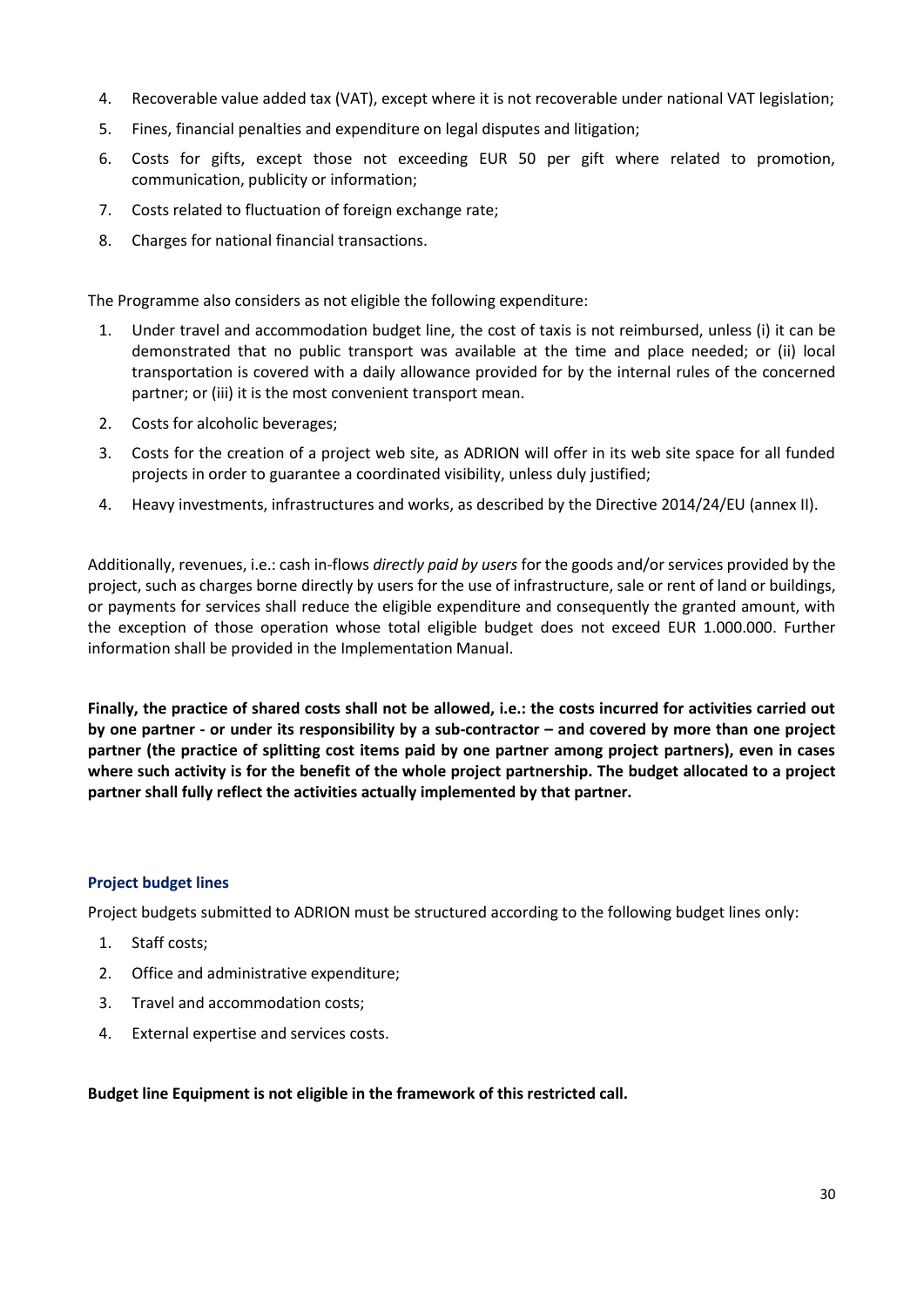The text below provides a general overview on eligibility of expenditure; details are provided in the Implementation Manual for first call projects, version No 2.

# <span id="page-30-0"></span>*Staff costs*

They refer to the gross employment costs of staff employed by the beneficiary institution (lead partner or project partner) for implementing the project. Staff can either be already employed by the beneficiary or contracted specifically for the project.

Staff costs shall be budgeted and reimbursed according to one of two options:

- 1. real costs;
- 2. flat rate of 20% of direct costs other than staff costs $^{11}$ .

The choice is made at partner level and cannot be changed during the project implementation.

Applicants which have originally opted for real cost (first call project) can change their choice.

# *Staff costs reimbursed based on real costs*

Eligible expenditure under this budget line is limited to salary payments and to other costs directly linked to them.

# *Staff costs reimbursed according to the flat rate*

Staff costs of any beneficiary choosing this option will be reimbursed for an amount equal to 20% of the sum of costs under all other budget lines, except "staff costs" and "office and administrative expenditure", without the need of submitting any employment/work contract, any invoice or document having equivalent value nor any proof of payment.

The following table intends to support the choice between staff costs based on real costs and flat rate highlighting pros and cons:

#### **Staff costs reimbursed based on real costs Staff costs reimbursed based on flat rate**

**(20% of the direct costs other than staff costs)**

#### **Project elaboration**

Partnership can decide, in principle, the extent of Ceiling for staff costs; involvement of their staff;

Project appraisal shall be aimed at verifying whether the **Project appraisal shall be aimed at verifying whether the** staff costs are proportioned with the proposed activities staff costs are in accordance with the proposed activities; and in accordance with average personnel costs expenditure within the programme area;

**Project implementation**

 $11$  Direct costs other than staff costs are: travel and accommodation costs; external expertise and services costs; equipment expenditure. Equipment expenditure is, however, not eligible in this restricted call for proposals.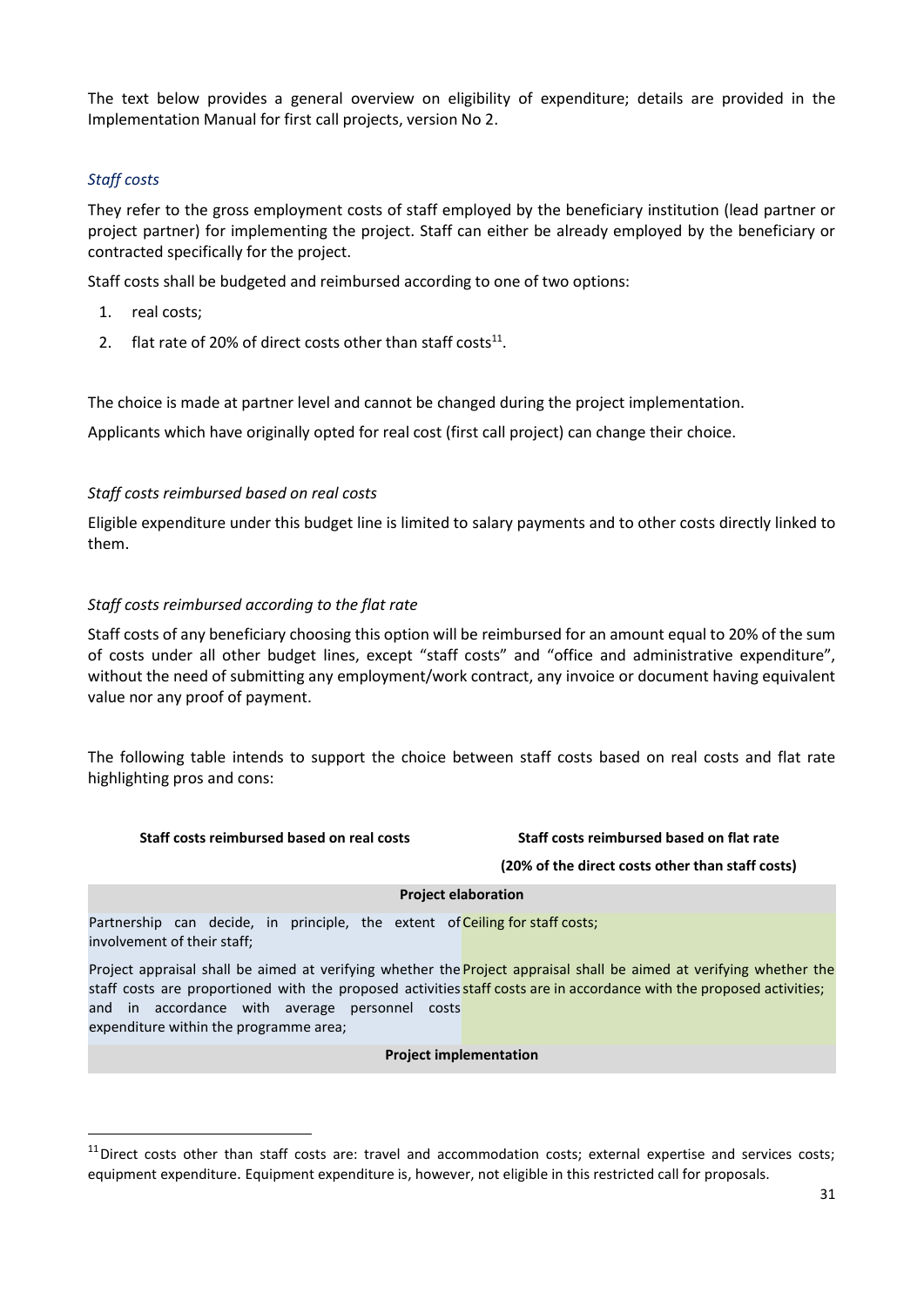Adequate audit trail of the necessary documentation shall **No accountancy is foreseen (i.e.: no provision of supporting** be kept in accordance with the rules set above to get the **documentation shall be provided to first level controllers)**; reimbursement of staff costs;

When reporting staff costs, the distribution of costs between work packages shall reflect the distribution between work packages of the respective direct costs (e.g. costs for external experts and equipment amount to 40% of work package 1 and 60% of work package 2; thus 40% of staff costs shall be allocated to work package 1 and 60% to work package 2);

Staff costs expenditure shall be prior verified by the Staff costs shall not be subject to the verification of national national controller to be reimbursed; controllers to get reimbursed;

Staff costs can be revised (increased or decreased) during Flat rate option must be kept along the entire project the project implementation. implementation.

> Staff costs are automatically generated in the work package if costs under one or more of the following budget lines: travel and accommodation, external experts and services, and equipment are budgeted.

#### <span id="page-31-0"></span>*Office and administrative expenditure*

It covers operating and administrative expenditure incurred by the beneficiary organisation that support delivery of project activities.

Office and administrative expenditure shall be reimbursed by the Programme according to a flat rate of 10% of eligible staff costs. No detailed budget needs to be planned for this budget line since the expenditure shall be automatically calculated by the online system for the applications submission (e-MS), both in the application phase and when submitting financial progress reports. This expenditure will be reimbursed without the need of submitting any invoice or document having equivalent value or any proof of payment.

# <span id="page-31-1"></span>*Travel and accommodation costs*

Expenditure under this budget line refers to the costs incurred by the partner organisation for travels and accommodation of its own staff necessary for the delivery of the project.

The following items are eligible under this budget line:

- 1. Travel costs (e.g. tickets, travel and car insurance, fuel, car mileage, toll, and parking fees);
- 2. Meals costs;
- 3. Accommodation costs;
- 4. Visa costs;
- 5. Daily allowances.

Additionally, COVID-19 tests costs are eligible for project partners' staff/controllers/experts who are required to travel for the implementation of activities related to the projects/verification of activities and expenditure upon condition that they are not otherwise recoverable, and they are paid or reimbursed by the partner organisation/expert.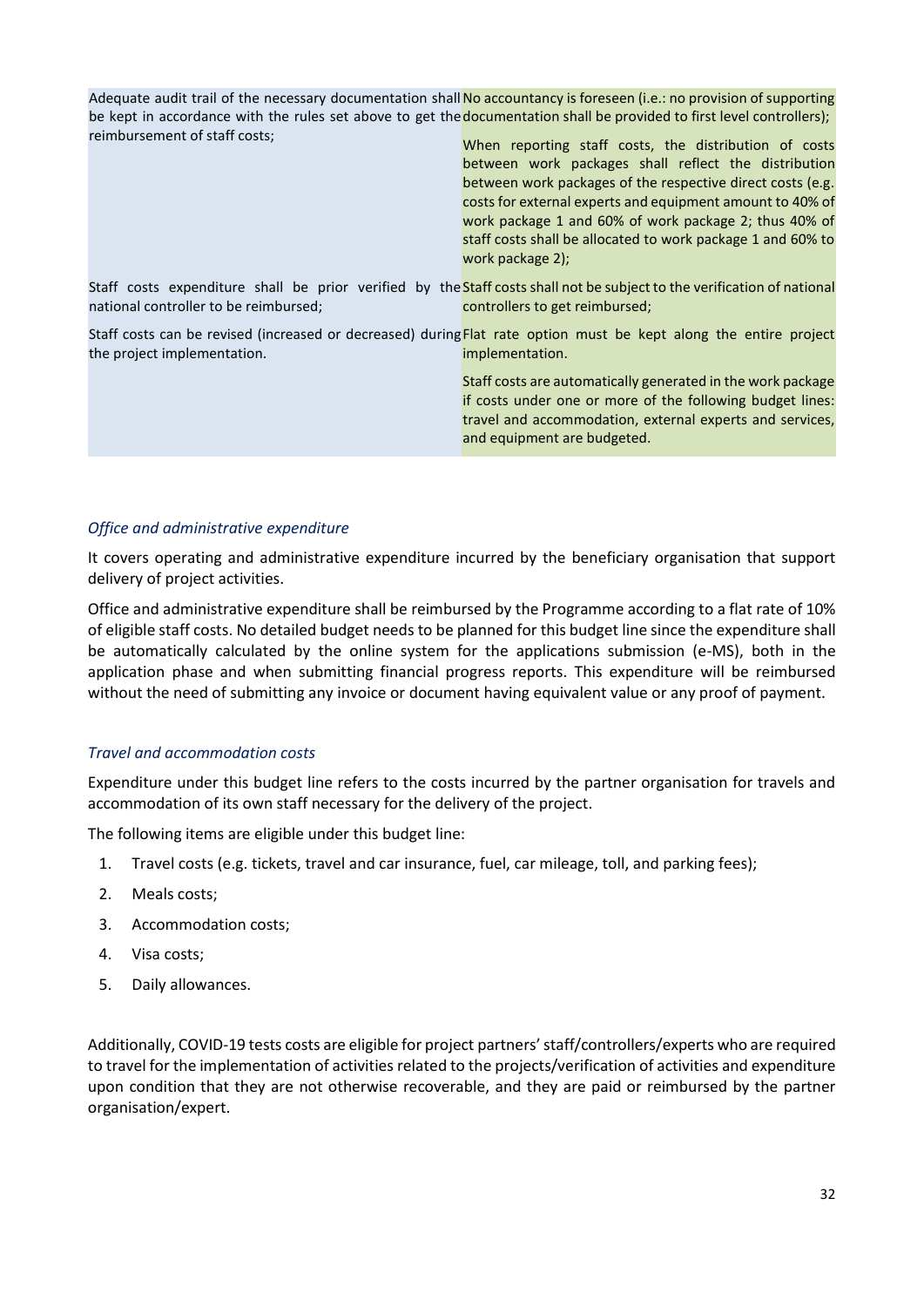In order to get reimbursed, the supporting documents must include a) the proof of payment for the test, b) the proof that the test is compulsorily required for entering in the Partner State or visit the institution and c) the reasons for the travel (e.g.: the programme or agenda of the project event to be attended).

The following principles apply:

- 1. Travel and accommodation costs must clearly link to any project's activities and be essential for their effective delivery;
- 2. Costs must be definitely borne by the beneficiary organisation (direct payment by a staff member of the partner organisation must be supported by a proof of reimbursement from the employer);
- 3. The principle of sound financial management should guide to the choice of transport and accommodation. In line with the result-oriented policy approach, effectiveness should be the leading principle. In the second instance, cost-efficiency should be ensured, taking into account the entire cost of the mission (travel cost, staff costs related to the travel, etc.). In particular:
	- o Beneficiaries must always choose the most economical modes of transport. Exceptions from this principle must be duly justified in each case;
	- $\circ$  Accommodation costs can be accepted if they are in the middle price range, while higher price ranges must be duly justified in each case;
	- o Beneficiaries must respect either their ordinary internal rules for travel and accommodation costs (if any), or respect any maximum ceiling for travel and hotel costs established at national level, whichever is stricter;
	- o In the absence of internal and/or national rules, maximum ceilings for travel and accommodation established by the Commission and applicable throughout the programme area shall apply. They shall be considered as maximum ceilings<sup>12</sup>. The amounts exceeding such values shall be in any case considered not eligible;
- 4. Any expenditure item defined as travel costs, accommodation costs, costs of meals or visa costs that is already covered by a daily allowance, cannot be accounted for and reimbursed in addition to the daily allowance, i.e.: no double funding is allowed (ref: Article 65.11 of Regulation (EU) No 1303/2013). Beneficiaries shall choose the accounting method (daily allowance or direct costs) which is closer to their ordinary practice and/or internal rules.

Travel and accommodation costs of:

- 1. External experts and service providers including speakers, chairpersons, teachers, etc. shall be reimbursed under the external expertise and services budget line;
- 2. Associated partners can only be claimed under the external expertise and services budget line.

**In case of approval of project proposals, costs for travel and accommodation for attending programme or national authorities' meetings and events shall be considered as eligible: it is advisable that some additional budget is allocated to attend these events.**

<sup>12</sup>[https://ec.europa.eu/international-partnerships/system/files/per-diem-rates-20200201\\_en.pdf](https://ec.europa.eu/international-partnerships/system/files/per-diem-rates-20200201_en.pdf)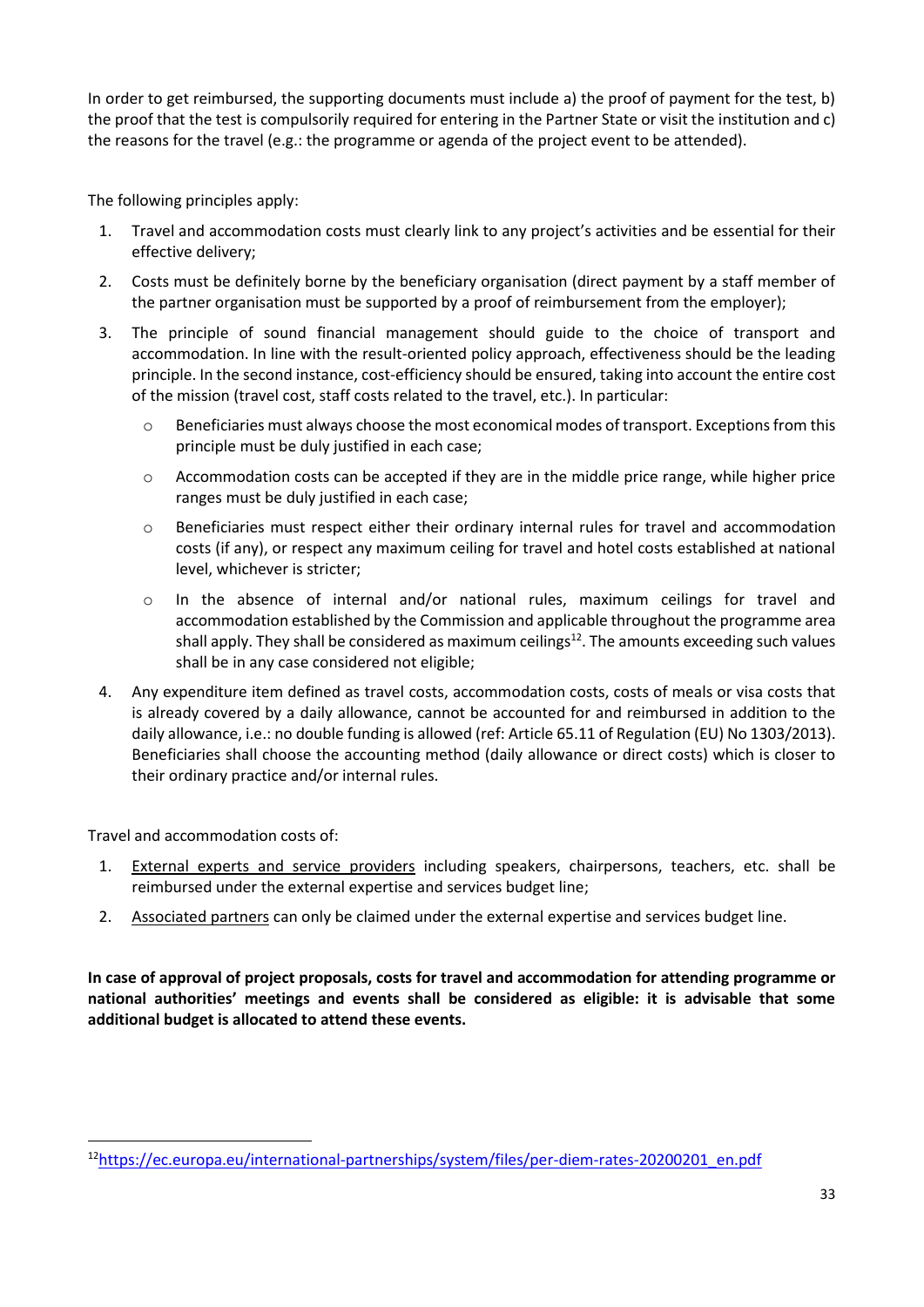# <span id="page-33-0"></span>*External expertise and services costs*

This budget line covers costs paid by beneficiaries to external experts and service providers on the basis of contracts or written agreements and against invoices or requests for reimbursement.

Sub-contracting between beneficiaries inside the same project partnership is not allowed.

Beneficiaries can sub-contract to external experts and service providers only tasks or activities which are essential for the implementation of the project.

When awarding external expertise and service contracts all project partners irrespective their legal status must ensure that EU and national rules on public procurement are respected, in accordance with the amount of the contract. All contracts must comply with the basic principles of transparency, non-discrimination and equal treatment as defined in the EC Treaty and the Commission Interpretative Communication on the Community law applicable to contract awards below the EU thresholds $^{13}$ .

In particular:

**EU beneficiaries** shall respect EU Directives and their respective national legislation on public procurement, depending on the amount concerned.

Furthermore, whenever public bodies or bodies governed by public law have defined internal rules for the purchase of goods and service below the minimum thresholds set by national laws, such internal rules must be respected.

**IPA II beneficiaries** shall follow the provisions of the Practical Guide on Contract Procedures for European Union External Actions (PRAG)<sup>14</sup> in line with the Financing Agreement concluded between the relevant Partner State, the European Commission and the Managing Authority (MA).

Detailed information is available in the Implementation Manual.

Eventual costs for gadgets must be allocated under this budget line and will be considered as eligible only if it is demonstrated its efficacy in reaching one or more target groups. It is recommended that its expenditure will not be higher than 1% of the total eligible budget unless duly justified.

External expertise and services have to be duly specified in the full AF by describing at least the nature and quantity of the expertise/service, the link to the relevant deliverable or output as listed in the work plan and the related budget of the concerned project partner.

Costs referring to project-related tasks sub-contracted by the beneficiary to in-house bodies are eligible under external expertise and service budget line on condition that the following is met:

1. Costs incurred by the in-house body are charged on a real cost basis without any profit margin;

<sup>13</sup>(http://ec.europa.eu/internal\_market/publicprocurement/docs/keydocs/communication\_en.pdffollow <sup>14</sup>Information on the Procurement and Grants for European External Actions (PRAG) can be found in:

http://ec.europa.eu/europeaid/prag/?header\_description=DEVCO+Prag+to+financial+and+contractual+procedures+a pplicable+to+external+actions+financed+from+the+general+budget+of+the+EU+and+from+the+11th+EDF&header\_ke ywords=ePrag%2C+europa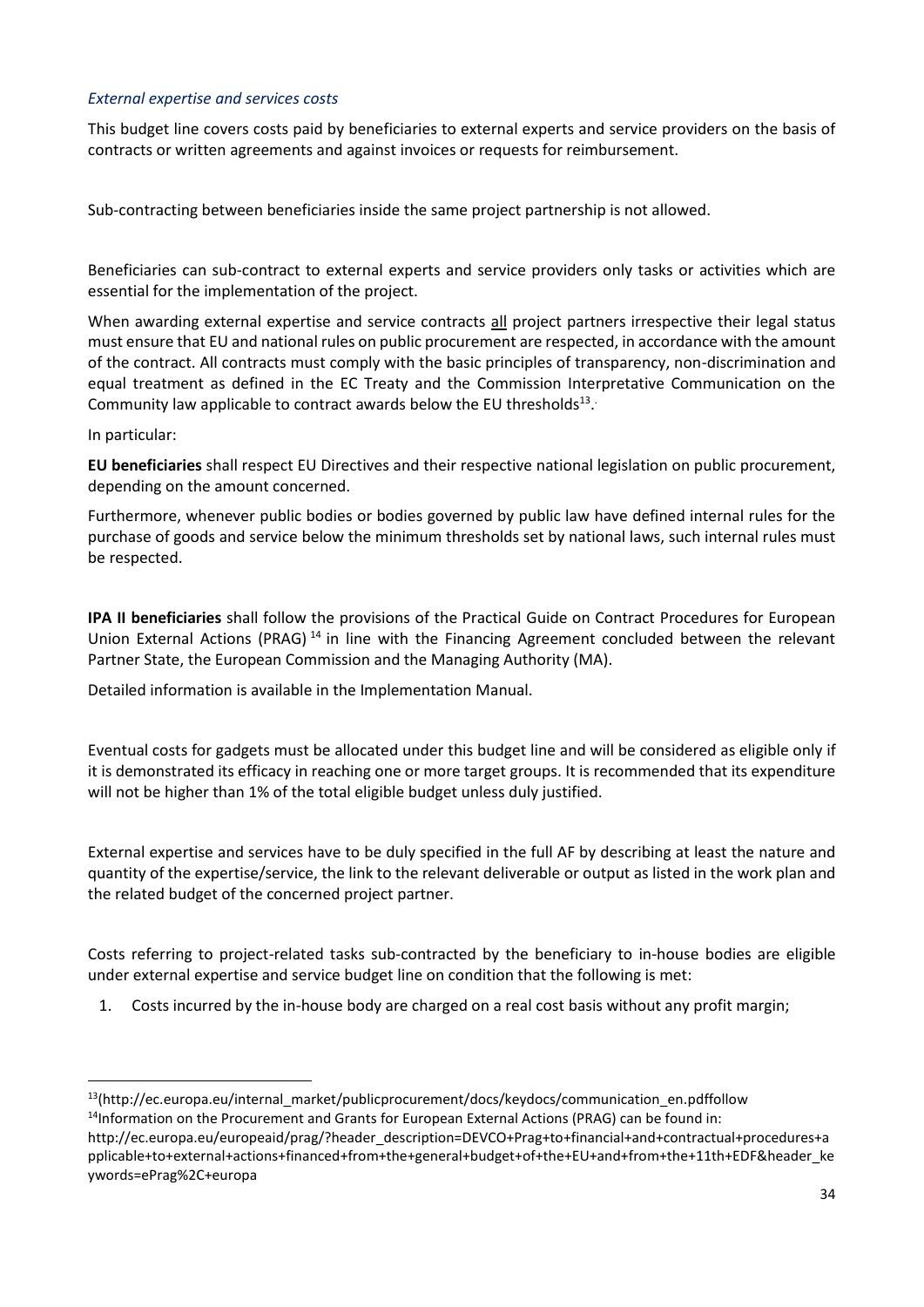2. The sub-contracting to the in-house body of project related tasks complies with national and institutional public procurement provisions in force.

Further specific national eligibility rules are reported in the following page of ADRION web site: <https://www.adrioninterreg.eu/index.php/library/guidelines-for-partners/> whereas information on verification of expenditure and appointed institutions is available in: [https://www.adrioninterreg.eu/index.php/contacts/national-contact-points/](https://www.adrioninterreg.eu/index.php/contacts/national-contact-points)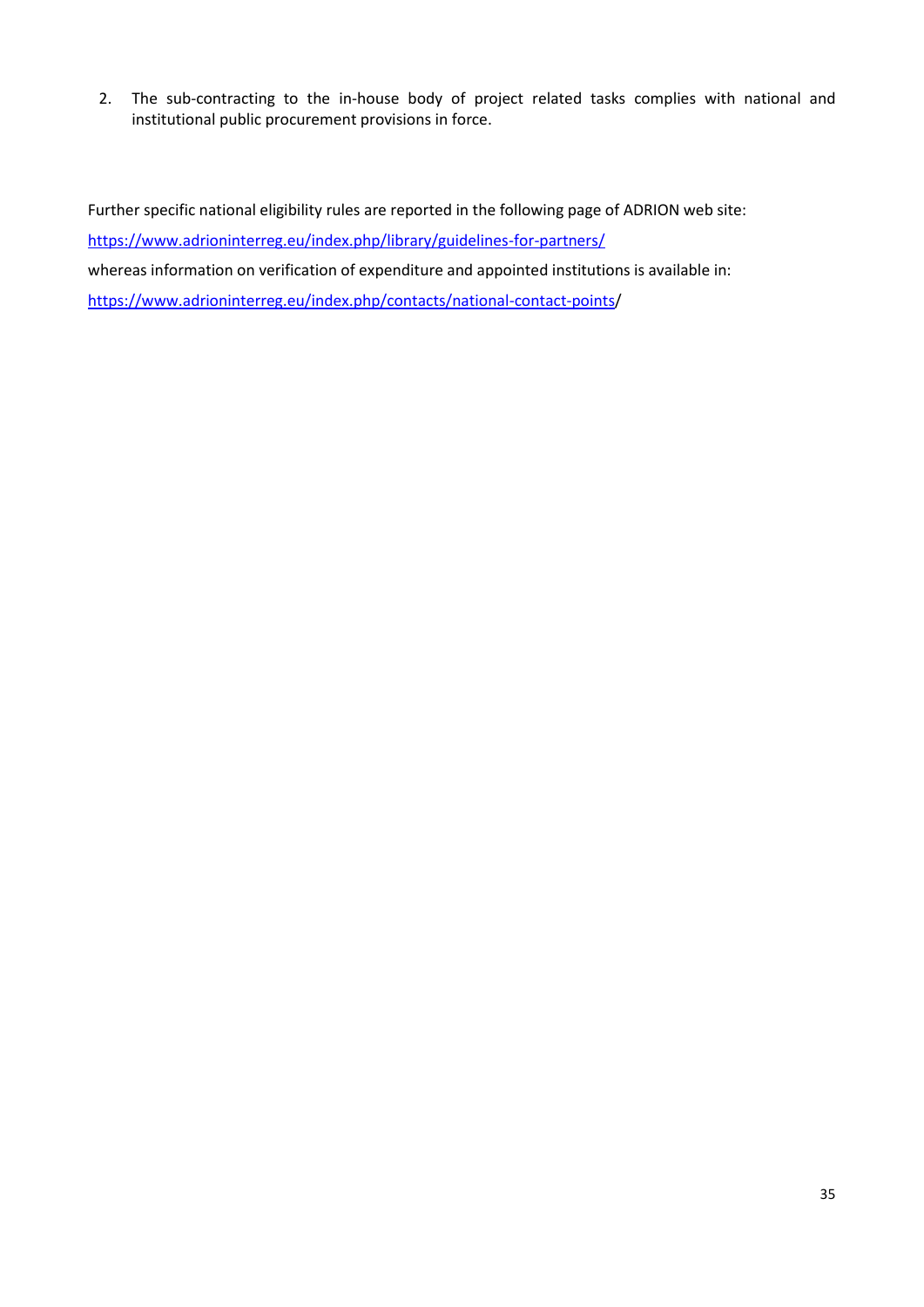<span id="page-35-0"></span>**PROCEDURE FOR SUBMISSION AND SELECTION OF OPERATIONS**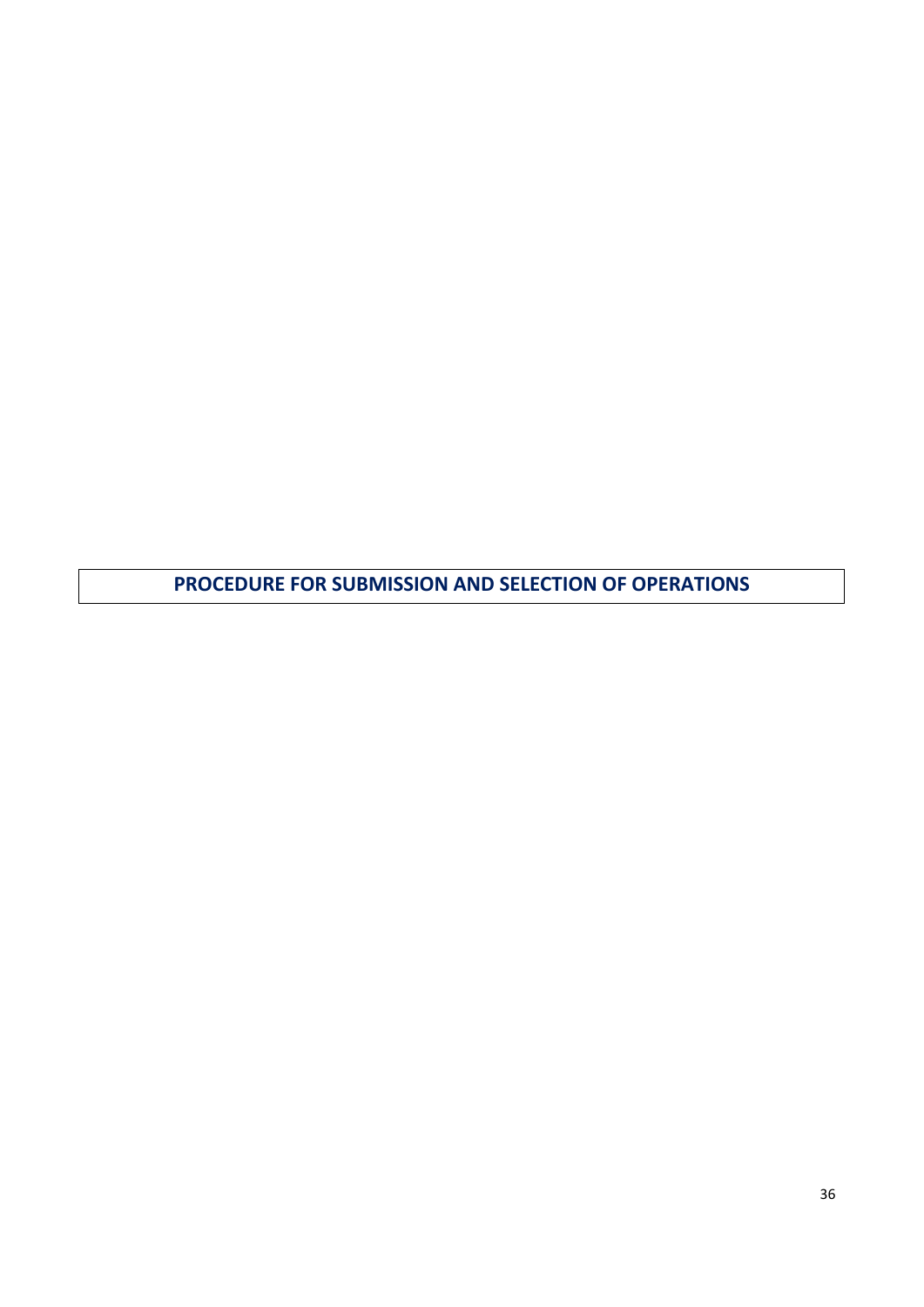#### <span id="page-36-0"></span>**Publication**

The announcement of the restricted call for proposals and the related Application Package is available on the web site of the ADRION Programme.

The Application Package contains:

- 1. The 4th restricted call for proposals announcement;
- 2. The present manual;
- 3. The ADRION Cooperation Programme;
- 4. Declarations' template;
- 5. The off-line Application Form (for information purposes).

In case of project approval by the Monitoring Committee, financing partners shall be asked to provide Declarations on their financial commitment, whereas the associated partners shall be asked for Declarations on their engagement.

Declarations signed by the legal representative/delegated person of the Lead Applicant must be accompanied by a document attesting that he/she holds the power of signature and representation and by a valid identity document (e.g. identity card, passport).

# <span id="page-36-1"></span>**Submission of project proposals**

Applications must be submitted through the online application system (e-MS) available on the programme web site www. interregadrion.eu.

Lead Applicants shall use their already existing ID and password for creating the application form and submitting it.

Applications must be drawn up in English, using the online form specifically designed for this purpose, and be submitted by the deadline (date and Bologna time) reported in the call announcement of the restricted call for proposals.

No other method of submission of an application will be accepted. Applications submitted in any other way will be automatically rejected. No exceptions will be made.

The project proposal shall:

- o Be submitted by the Lead Applicant on behalf of the entire partnership;
- o Be submitted using the credentials of the Lead Applicant.

Lead Applicants shall be ensured of having officially submitted their electronic application form through an e-mail acknowledging receipt of their submission. The Lead Applicant shall regularly inform the other project partners on the communications received by the MA/JS.

# <span id="page-36-2"></span>**Application Form**

**Project proposals shall use as project title and acronym the same of the first call approved one by adding the wording "PLUS" to each of them.**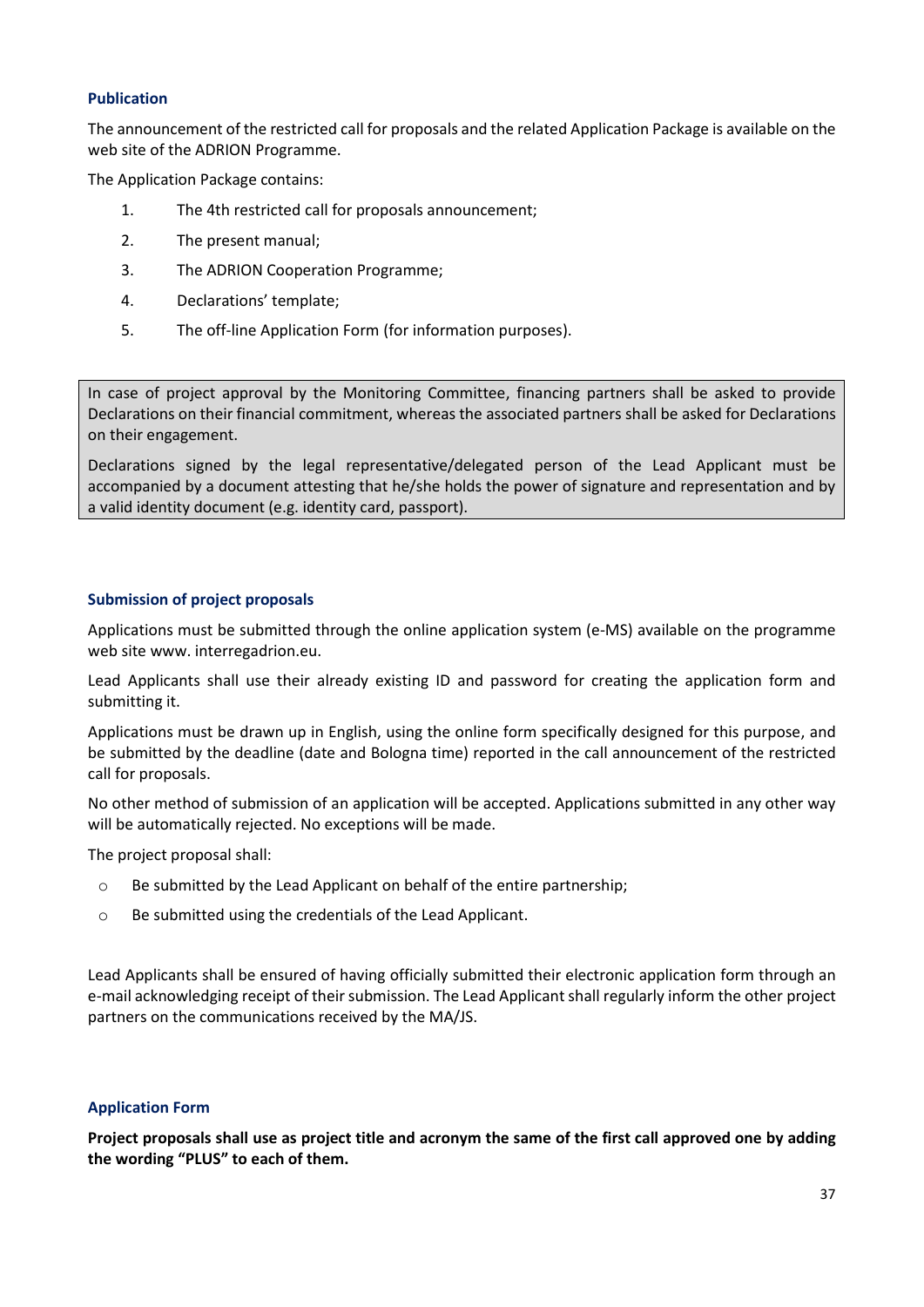The Application Form is structured according to the following:

- 1. *Project summary*;
- 2. *Partnership*;
- 3. *Project description;*
- 4. *Work plan,* structured according to work packages;
- *5. Project budget overview;*
- *6. Partners' budget;*

The on-line application form is characterised by the presence of blocks and/or warnings in most of its parts to force the applicants to ensure its duly filling-in. If the missing information highlighted by the block is not provided, the system will not allow the submission of the proposal.

Please note that sections Workplan – T1 Implementation, and Work Plan – C Communication and the detailed partner budget information do not include blocks/warnings to allow the smooth filling-in of the proposal: even if the eventual lack of information does not imply the ineligibility of the project proposal, such a situation will have a negative impact in the quality assessment, up to the rejection of the project.

# <span id="page-37-0"></span>*Application form structure*

The project proposals shall be sent via eMS through the filling-in of the pre-defined application form template; off-line application form is provided in the application package for information purpose only.

# *Project work packages*

Project activities within the frame of the ADRION Programme shall be organised around work packages, i.e.: a group of related project activities necessary to produce project deliverables and outputs. The organisation of the activities in work packages ensures a shared knowledge about the project's structure and objectives among all partners; additionally, it increases the capacities of the ADRION Programme MA/JS to follow up the implementation of the expected activities and facilitates the procedures for reporting and accounting of expenditure.

Each work package, structured in activities, shall provide information on the partners involved, the description of the related deliverables and expected outputs, and the related budget.

The application form shall be characterised by a minimum of two, maximum of three work packages (WP), namely:

- a) WP Management (compulsory);
- b) WP Implementation if actions No 4, 5, 6 or 7 out of the menu of pre-defined activities are chosen.
- c) WP Communication if actions No 1, 2 or 3 out of the menu of pre-defined activities are chosen.

No preparation activities are envisaged; related costs shall not be considered as eligible.

# *Work package: Management*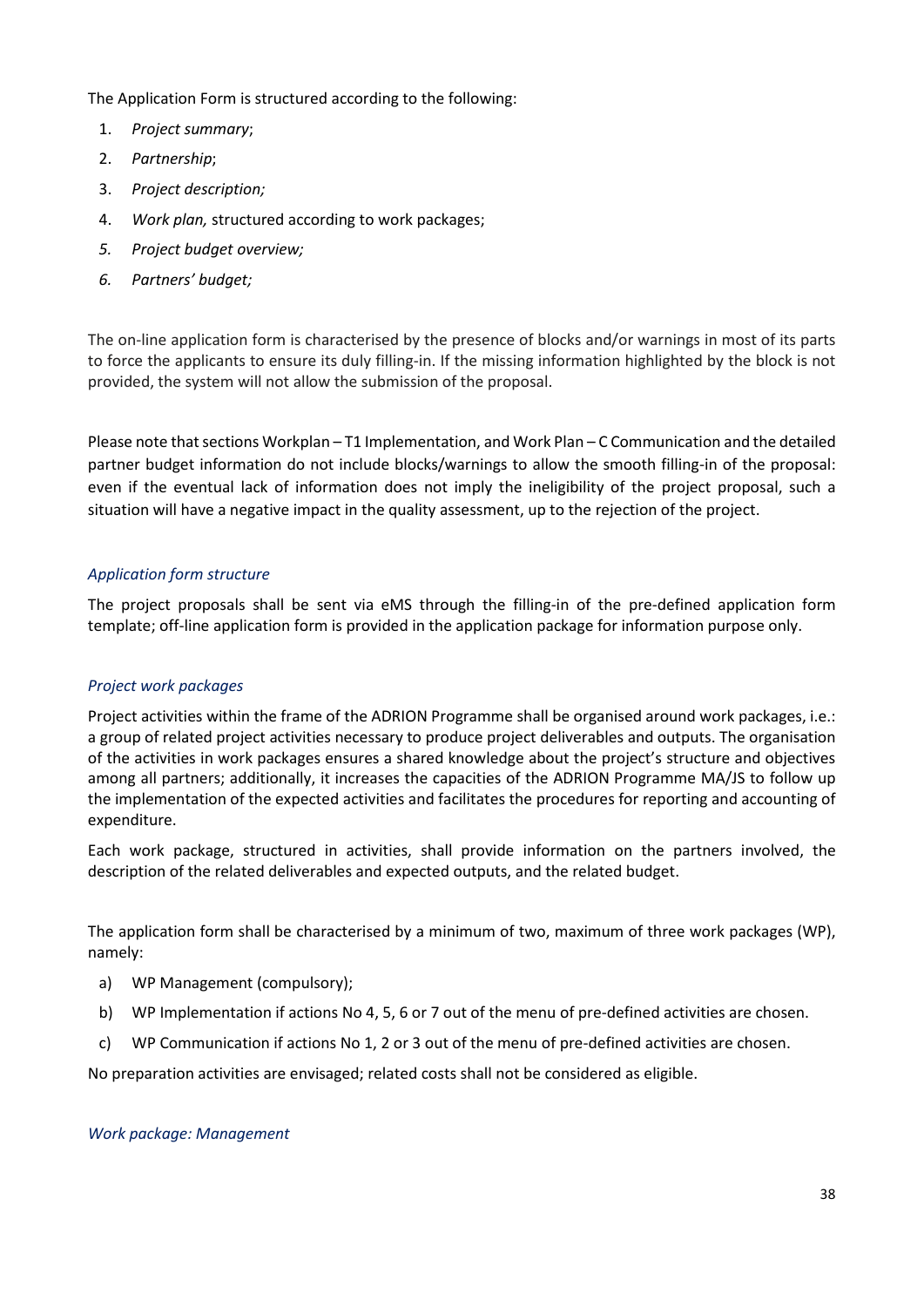In this work package the activities aim at ensuring a sound management and coordination of the project concerning: both the overall project management and all aspects linked to the financial management must be described. The work package shall also provide proof on how the work between the partners involved by building a strong collaborative relationship is organized and distributed. The coordination and management activities shall result in the successful implementation of the project as well as in the production and submission of the administrative documents for accounting of expenditure and reporting on the activities implemented.

Structure, responsibilities, and procedures for the day-to-day management and coordination (including whether it is foreseen the externalization of the management), must be included as well.

# *Work package: Communication*

The communication work package shall include the strategic planning of activities and clear indication of the target group(s) to address. Communication objectives must be specific and measurable (i.e.: proposing of "raising awareness" or to "spread results" without providing to whom and how is not enough).

Eligible activities No 1, 2, 3 can be framed in the Communication work package.

Elements to be considered are reported below for your convenience and refer to the overall structure of the work package.

- 1. Identification and definition of the objective, message, approach/tactics chosen and target group the project intends to achieve;
- 2. Integration with the overall project strategy and project specific objectives;
- 3. Quantification of the communication products (target values), detailed planning of their realization and estimated budget;
- 4. Specification between internal (management) and external communication;
- 5. Definition of the related budget;
- 6. Interaction of the partners (e.g.: activities implemented at partner level, dissemination of results);
- 7. Measurement of the efficiency of the planned communication activities;
- 8. Provisions for feedback mechanisms and evaluation measures for the communication activities.

In case of approval, the project proposal shall use the same project logo provided by the programme along the implementation of the first call activities.

The proposal shall also consider including among its activities the update of its web dedicated pages hosted in ADRION web site.

Targeted information is provided in the Implementation Manual.

#### *Work Package - Implementation*

This work package must be envisaged if activities No 4, 5 6, 7 are chosen.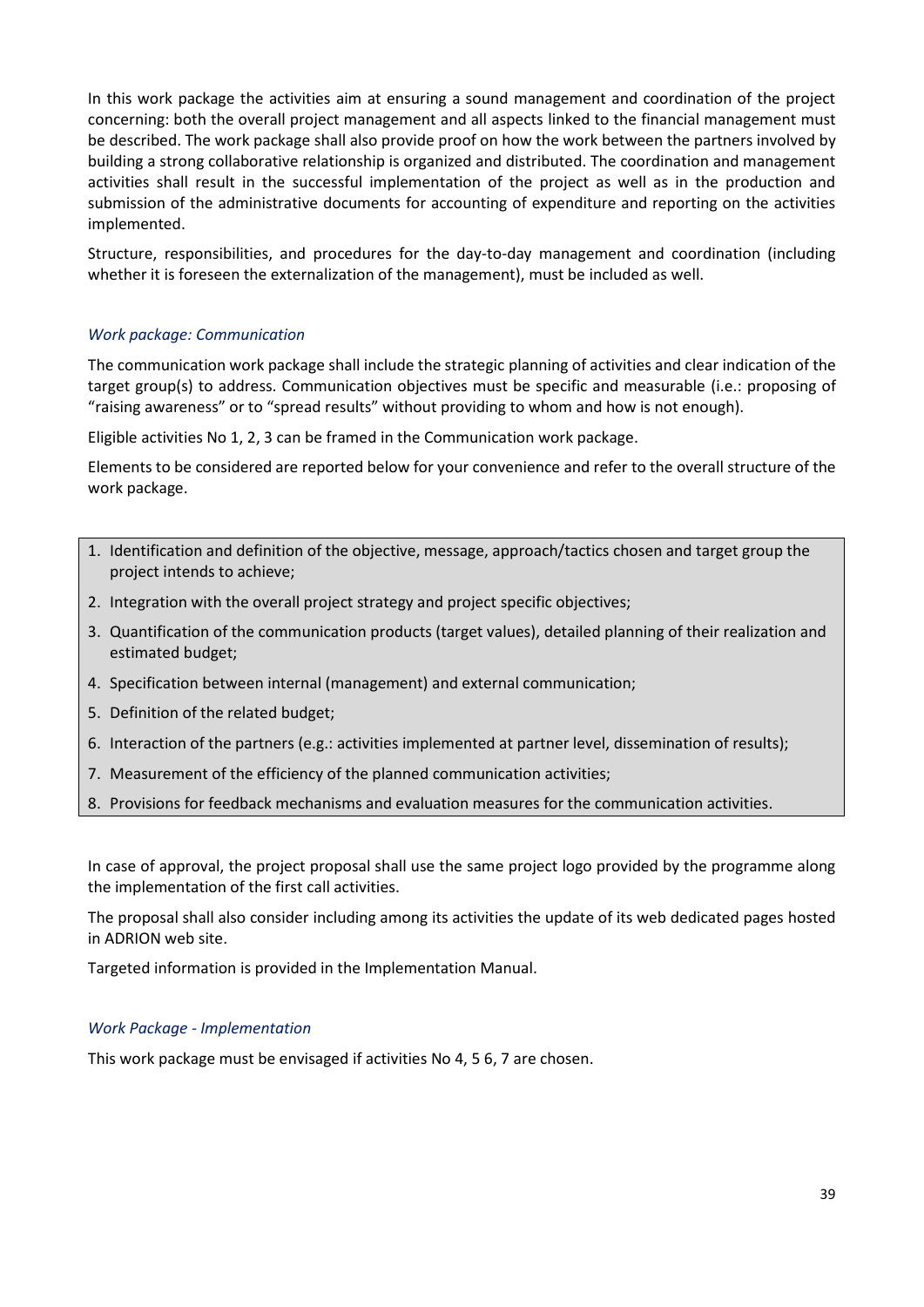# <span id="page-39-0"></span>**Assessment of the applications**

The assessment of the application is coordinated by the MA and performed by the JS.

In order to ensure equal, fair and transparent approach, the project proposals are assessed according to a set of criteria and sub-criteria previously elaborated by the Programme, approved by the MC and specified in the Annex 1. The results of the assessment are reported in a project assessment grid to be prepared for the supporting the MC decision.

The MC is in charge of the final decision on the selection of the operations for funding.

#### **Only the information provided in the application form shall be subject to assessment.**

# <span id="page-39-1"></span>*Admissibility and eligibility check*

The admissibility and eligibility checks are aimed at ensuring the minimum project requirements.

Only those applications which successfully pass these checks are allowed to progress in the assessment process. The list of administrative and eligibility checks to be fulfilled is provided in Annex 1.

In case other formal mistakes are detected than those listed in Annex 1, the Lead Applicant shall have the chance of remedying it in a maximum of 5 working days from the receipt of the communication by the JS.

The verification of the presence of all the requirements is performed by the JS with the support of the NCPs. Applicants may be contacted by their NCPs for the provision of specific documentation.

Results of the admissibility/eligibility check shall be communicated to the MC for endorsement.

All Lead Applicants shall be informed about the results of the project proposal assessment, including its admissibility and eligibility via eMS.

# <span id="page-39-2"></span>*Quality assessment*

Only those applications which have passed the admissibility and eligibility check shall be assessed from a quality point of view.

The quality assessment shall be performed by the JS.

The assessment will affect the proposed work plan and budget and performed according to a list of criteria and sub-criteria reported in Annex 1.

# <span id="page-39-3"></span>*Anti-fraud check*

The anti-fraud check shall aim at excluding the presence of fraudulent behaviours or other fraudulent practices by the partners involved in the project proposal.

The anti-fraud check shall take place only on those applications which successfully passed all the previous checks described in the assessment process.

The checks will be done either by the MA or at Partner State level by the relevant national authorities with the support of the NCPs and with the use of tools and practices currently in use (e.g.: cross checks with the national authorities administering other funds, knowledge of previous fraudulent applications and other fraudulent practice; use of EU databases).

In case the fraudulent behaviour/practice affects:

1. the lead applicant: the project proposal shall be rejected;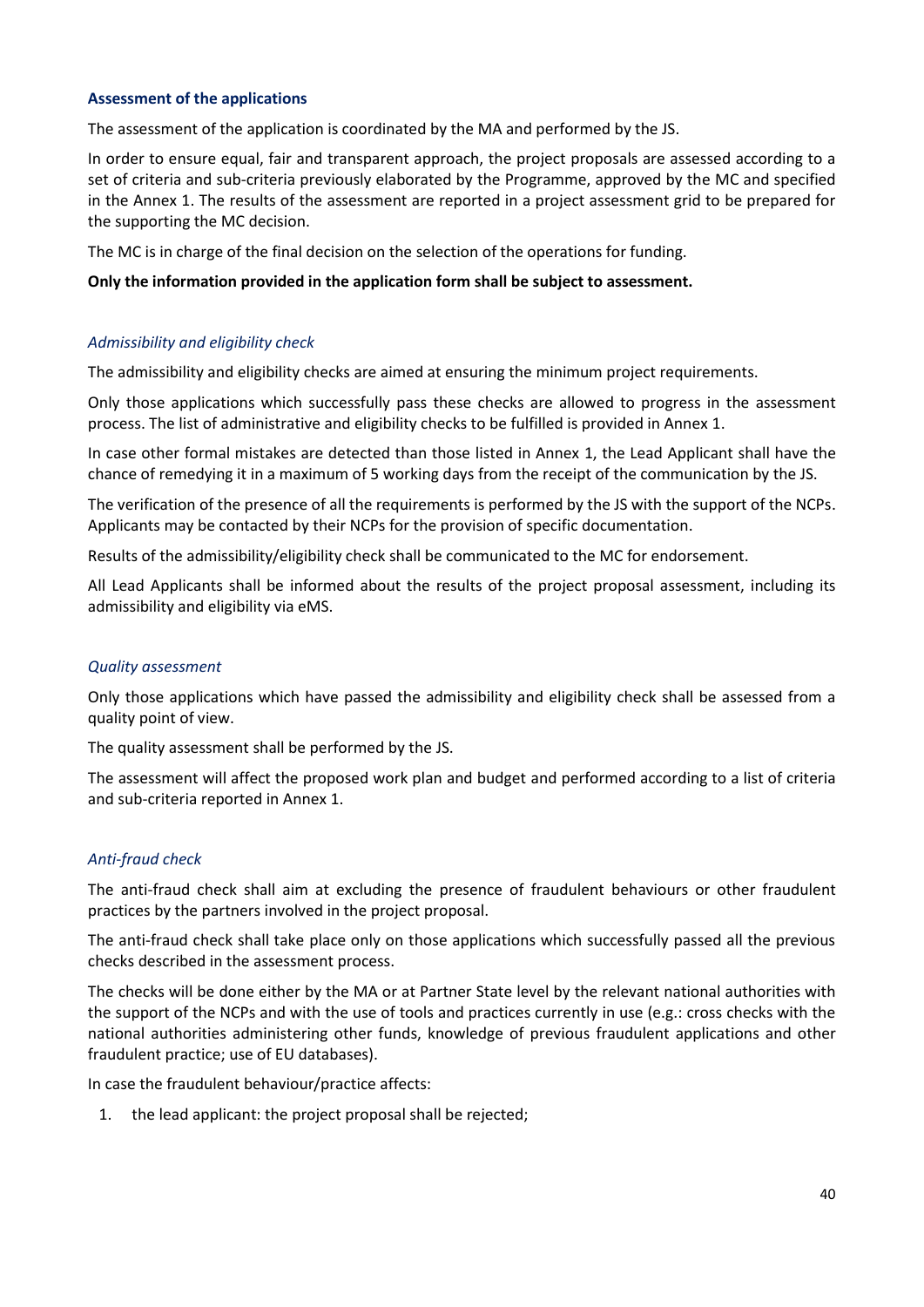2. a project partner: it will be excluded from the project proposal; in case the exclusion of such partner(s) leads to non-fulfilment of the minimum partnership requirement, this will cause the rejection of the project proposal.

# <span id="page-40-0"></span>*Finalization of the project assessment grid*

The results of the assessment shall be reported in a project assessment grid to be submitted to the MC in charge of the funding decision.

# <span id="page-40-1"></span>**Decision making and communication to the Lead Applicants**

The decision for funding is adopted by the MC by consensus.

A project proposal can be:

- 1. **Approved**: the proposal is considered ready to start, fulfilling the requested quality level and responding to the selection criteria;
- 2. **Approved under conditions**: the proposal is considered approved provided that the Lead Partner and/or the project partners satisfy specific conditions within a given deadline;
- 3. **Rejected**: the proposal is considered not matching a certain readiness, quality level and not responding to the selection criteria.

If a project proposal is funded under conditions, the latter are approved by the MC too; conditions may also foresee a lower budget than the amount requested by the partnership.

All Lead applicants of the assessed projects shall be notified by MA/JS in written form about the MC decision. The Lead Applicant shall immediately inform all the partners accordingly.

Additionally:

- 1. Under no circumstances the amount awarded may exceed the amount requested;
- 2. The grant awarding does not establish an entitlement for subsequent years.

The approved operations shall be asked to deliver the MA/JS partners' declarations via eMS.

# <span id="page-40-2"></span>**Contractual provisions**

# <span id="page-40-3"></span>*Principle of non-cumulative award (double funding)*

Lead and project partners must declare to inform the MA/JS without delay on any EU or other public funding source, be international, national, regional or local, received before the signature of the subsidy contract for the implementation of the planned activities.

If during project implementation evidence emerges that an activity/item of expenditure which is being cofinanced by ERDF/IPA funds of the ADRION programme, is at the same time being co-financed by any other public fund, the MA may:

1. Impose the modification of the concerned activities and/or exclude from the eligible expenditure the item which would be double-financed;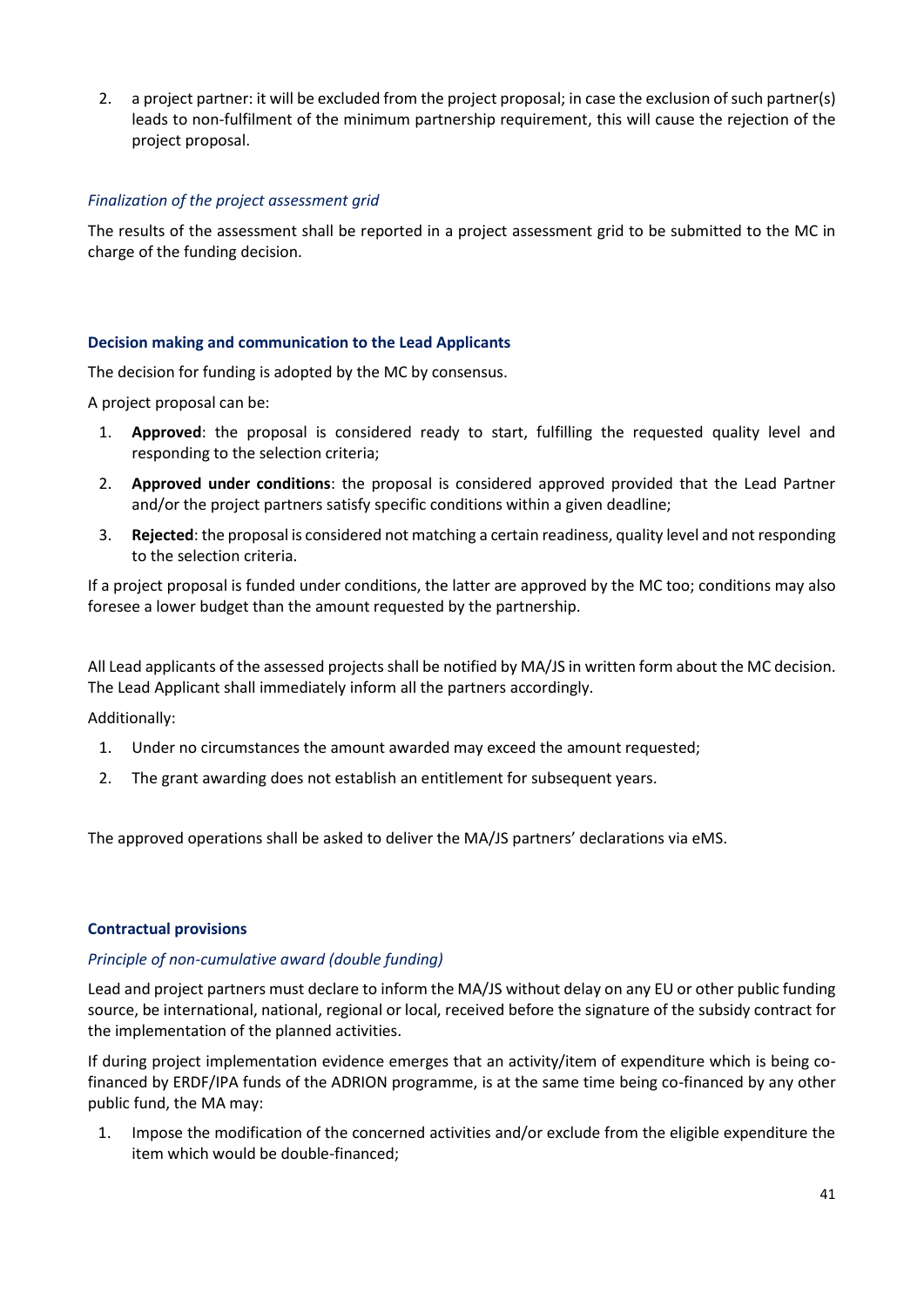2. Withdraw from the subsidy contract and demand the repayment of amounts already disbursed.

# <span id="page-41-0"></span>*Subsidy Contract*

The offered **subsidy contract**, drawn up in EUR and detailing the conditions and percentage of funding, will be sent to the Lead Partner representing the entire partnership The template of the subsidy contract is approved by the MC and cannot be modified. The LP is invited to sign the subsidy contract as soon as possible, and in any case no later than the deadline reported in the accompanying communication to the contract.

The subsidy contract is requested to be returned digitally signed or in paper version for that Lead Partner which does not have digital signature: in the latter case, the Lead Partner sends back the MA two copies of it in hard copy, dated, initialled in each page and signed in full in the last one. The MA signs last and sends back a countersigned copy.

# <span id="page-41-1"></span>*Partnership Agreement*

The arrangements between the Lead Partner and its project partners are defined in the **partnership agreement**, which contains the legal framework to be respected by all project partners; it formalizes the distribution of responsibilities within the partnership, Lead Partner/ project partners' rights and obligations, as well as provisions aimed at ensuring the sound financial management and arrangements for recovering amounts unduly paid.

As far as the partnership agreement is concerned, the Lead Partner shall inform the MA about its signature by all project partners.

False declarations detected after the approval of the project will imply the exclusion of the concerned project partner from the partnership; if false declarations are provided by the Lead Partner, the subsidy contract will not be signed or withdrawn.

# <span id="page-41-2"></span>*Payment procedure*

The requests for reimbursement shall be submitted by the Lead Partner on behalf of the entire partnership only once in project lifetime at the end of the envisaged period. Project implementation rules and instructions for the requests for reimbursement are provided in the Implementation Manual, version 2 (April 2020).

No advance payment is envisaged.

# <span id="page-41-3"></span>**Publicity by the Programme**

The MA, National Authorities and/or the European Commission may publish the list of operations, including:

- 1. beneficiary name (only of legal entities; no natural persons shall be named);
- 2. operation name;
- 3. operation summary;
- 4. operation start date;
- 5. operation end date (expected date for physical completion or full implementation of the operation);
- 6. total eligible budget allocated to the operation;
- 7. Union co-financing rate, as per priority axis;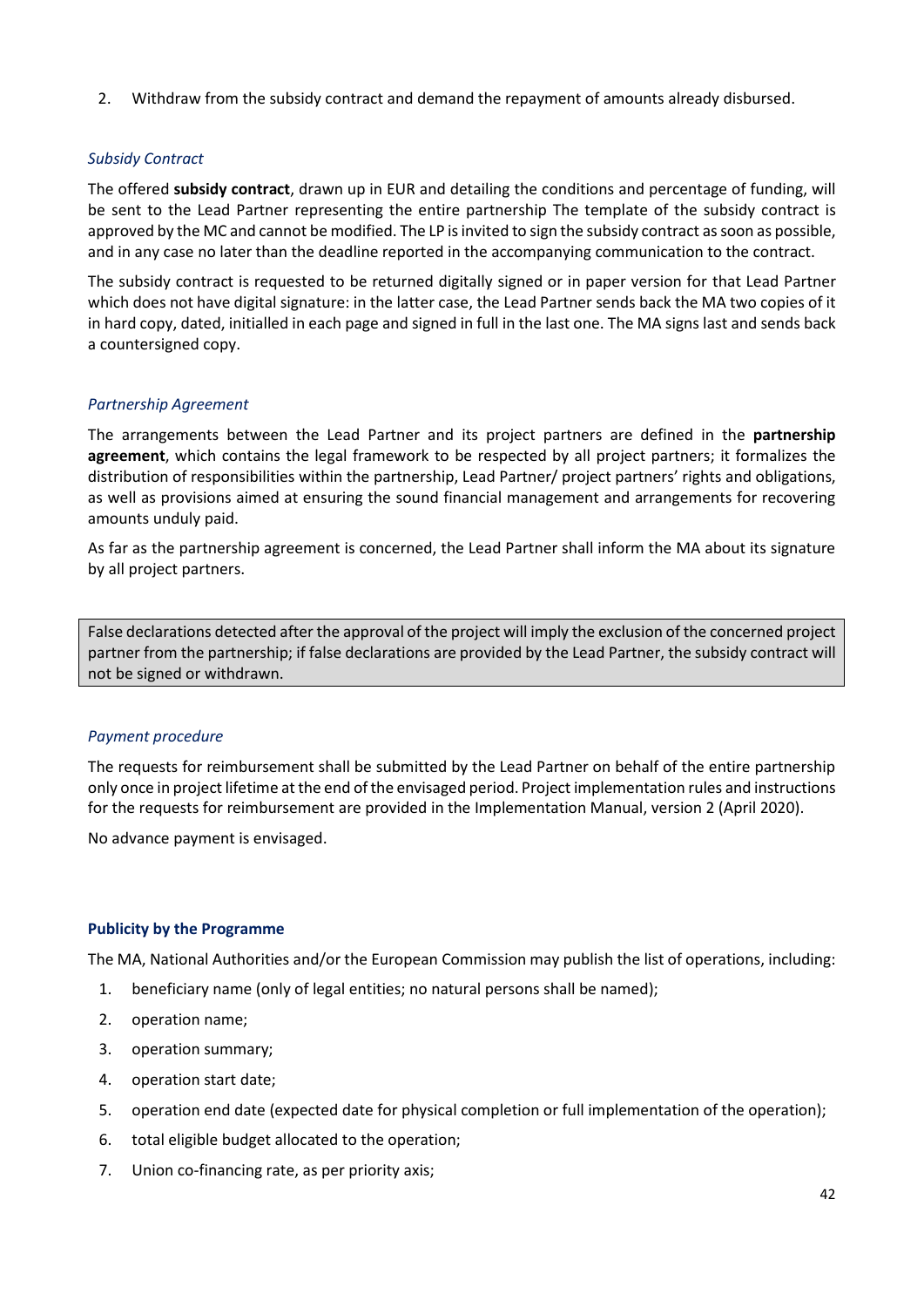- 8. operation postcode; or other appropriate location indicator;
- 9. country;
- 10. name of category of intervention for the operation.

# <span id="page-42-0"></span>**Complaint procedure**

Any complaint related to the assessment and selection of the project proposals shall be addressed by the Lead Applicant, on behalf of the entire partnership, to the MA. The MA, with the support of the JS and/or experts, shall examine it and provide its position regarding the merit of the complaint.

Complaints received by Project Partners individually shall not be taken into consideration.

Receivable complaints must be clearly identifiable by the wording "formal complaint" and project number and acronym in the subject of the request and submitted according to the rules and deadline defined in the communication sent by MA. The Lead applicant shall be in charge of specifying what failures or mistakes have been assumed to happen and shall include clear reference to programme documents. Requests for information or clarifications shall not be considered as complaints.

**Please note that complaints presented by Lead Applicants of project proposals submitted in the last 5 calendar days from the deadlines of the submission of the project proposals and related to the slowing down of eMS system will not be accepted. Additionally, ADRION shall not accept any complaint from Lead Applicants which failed to meet the deadline.** 

The MA shall be in charge of verifying the admissibility of the request from the formal point of view. If the complaint is considered as admissible, it will be submitted to the Complaint Committee.

The Complaint Committee is composed of two Monitoring Committee Partner State representatives - current and future Monitoring Committee Chair - and the MA. The JS is involved with an advisory function.

The complaint can only make reference to:

- a) Outcomes of the admissibility and eligibility checks;
- b) The respect of the assessment process/procedure.

The outcome of the Complaint Committee decision shall be communicated by the MA, in written form, to the Lead Applicant.

The Complaint Committee decision will be final, binding to all parties and not subject to any further complaint proceedings within the Programme if the complaint is based on the same grounds.

# <span id="page-42-1"></span>**Data Protection**

The processing of personal data by the ADRION Programme is governed by Regulation (EU) No 2016/679 of the European Parliament and the Council of 27 April 2016 on the protection of natural persons with regard to the processing of personal data and on the free movement of such data, and repealing Directive 95/46/EC.

The data provided by the applicants in the Application Form are processed for assessing project application forms, awarding funds to selected proposals, as well as managing, monitoring and evaluating the funded projects, performing analyses, surveys and studies, protecting the financial interests of the EU (notably for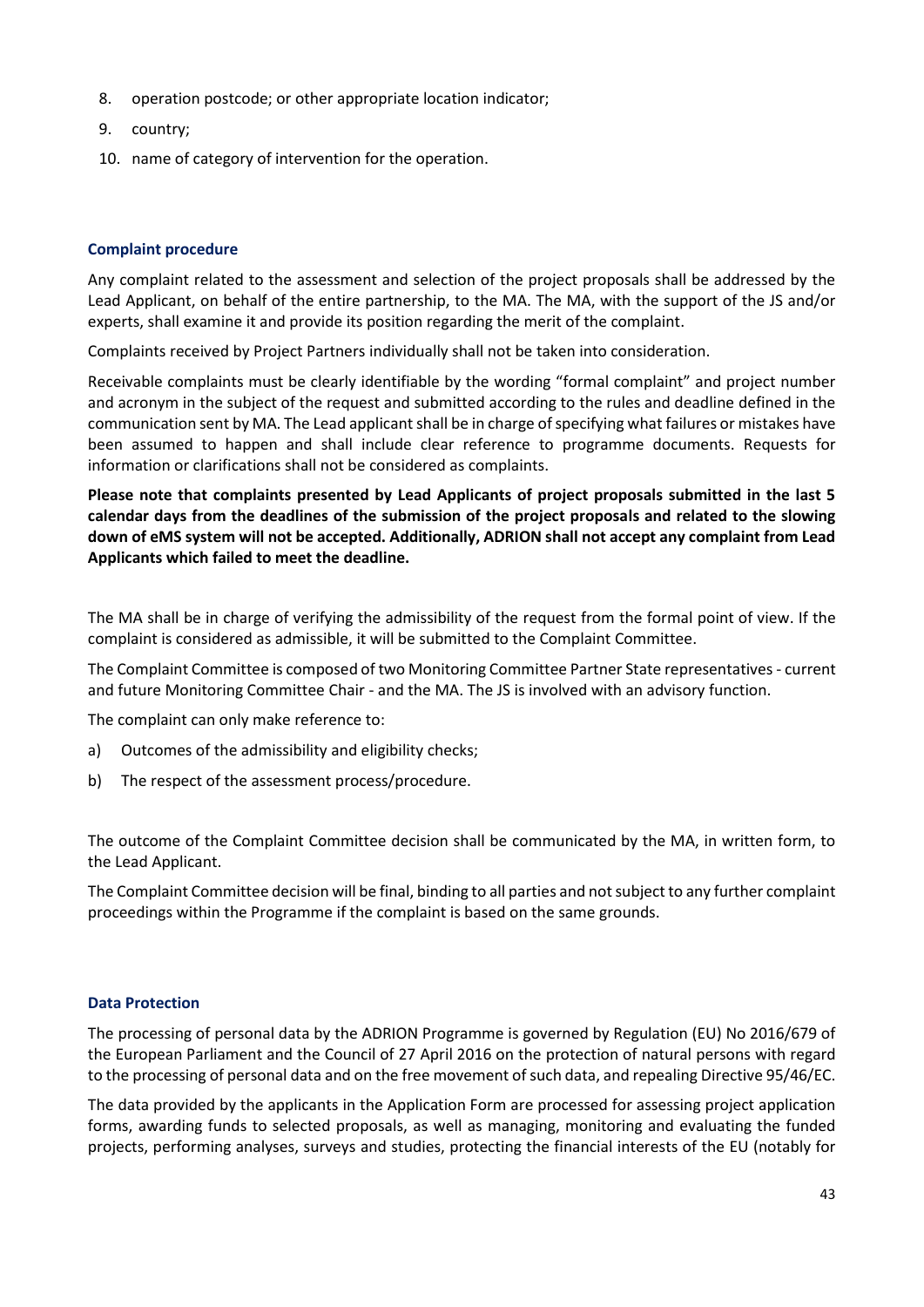verifications and audits), and for communicating on the ADRION Programme and its actions (projects and capitalisation platforms). For further details please refer to **eMS** Terms of Use.

# <span id="page-43-0"></span>**Contacts**

For any further information please contact:

- o the NCP of your Partner State: coordinates are reported on the ADRION web site;
- o The ADRION Programme: info@interregadrion.eu

It is warmly recommended that the Lead Applicants address to the JS and the Project Partners applicants to the NCPs.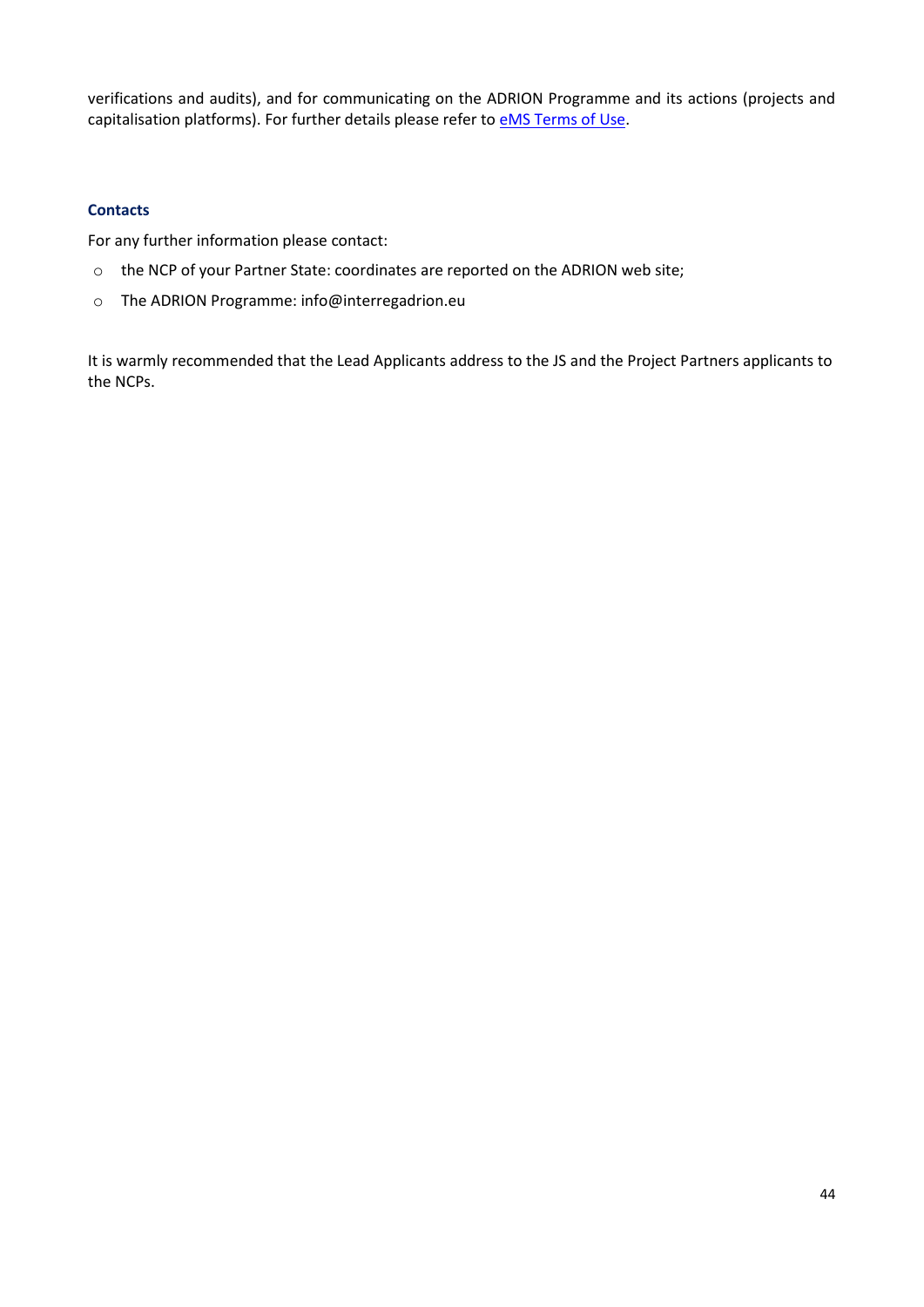# **Annex 1– Admissibility and Eligibility Criteria**

# **Admissibility criteria**

|     | Reference to the<br><b>Application Form</b><br>section or other<br>document | Admissibility<br>criteria                                   | <b>Admissibility questions</b>                                      | <b>Consequence on failure</b>                                                               |
|-----|-----------------------------------------------------------------------------|-------------------------------------------------------------|---------------------------------------------------------------------|---------------------------------------------------------------------------------------------|
| 1.1 | <b>Application Form</b>                                                     | Use of on-line<br>system                                    | Has the Application Form been submitted via the e-MS?               | Rejection of the project proposal.                                                          |
| 1.2 |                                                                             | Completeness of<br>the submitted<br><b>Application Form</b> | Have all mandatory sections of the Application Form been filled-in? | Not filled-in mandatory sections will<br>prevent the submission of the<br>project proposal. |
|     | <b>Application Form</b>                                                     |                                                             | Has the application form been submitted within the set deadline?    | Rejection of the project proposal.                                                          |

# <span id="page-44-0"></span>**Eligibility criteria**

|     | Reference to<br>the Application<br>Form section or<br>other<br>document | Eligibility<br>criteria                                                                    | <b>Eligibility questions</b>                                                                                                                                                                             | <b>Consequence on failure</b>                                                                                                                                                     |
|-----|-------------------------------------------------------------------------|--------------------------------------------------------------------------------------------|----------------------------------------------------------------------------------------------------------------------------------------------------------------------------------------------------------|-----------------------------------------------------------------------------------------------------------------------------------------------------------------------------------|
| 2.1 | Application<br>Form                                                     | The project<br>fulfils the<br>minimum<br>requirements<br>for transnational<br>partnerships | Does the project proposal have a minimum of three financing partners<br>(ERDF/IPA II) located within the ADRION eligible area?<br>Are the project financing partners from at least three Partner States? | Rejection of the project proposal.                                                                                                                                                |
|     |                                                                         |                                                                                            | Were applicants (lead applicant and project partners) already involved<br>as partners in the previous first call project?                                                                                | Exclusion of the partner(s) not<br>involved in the previous first call<br>project.<br>If the minimum eligible partnership is<br>not ensured, the project proposal is<br>rejected. |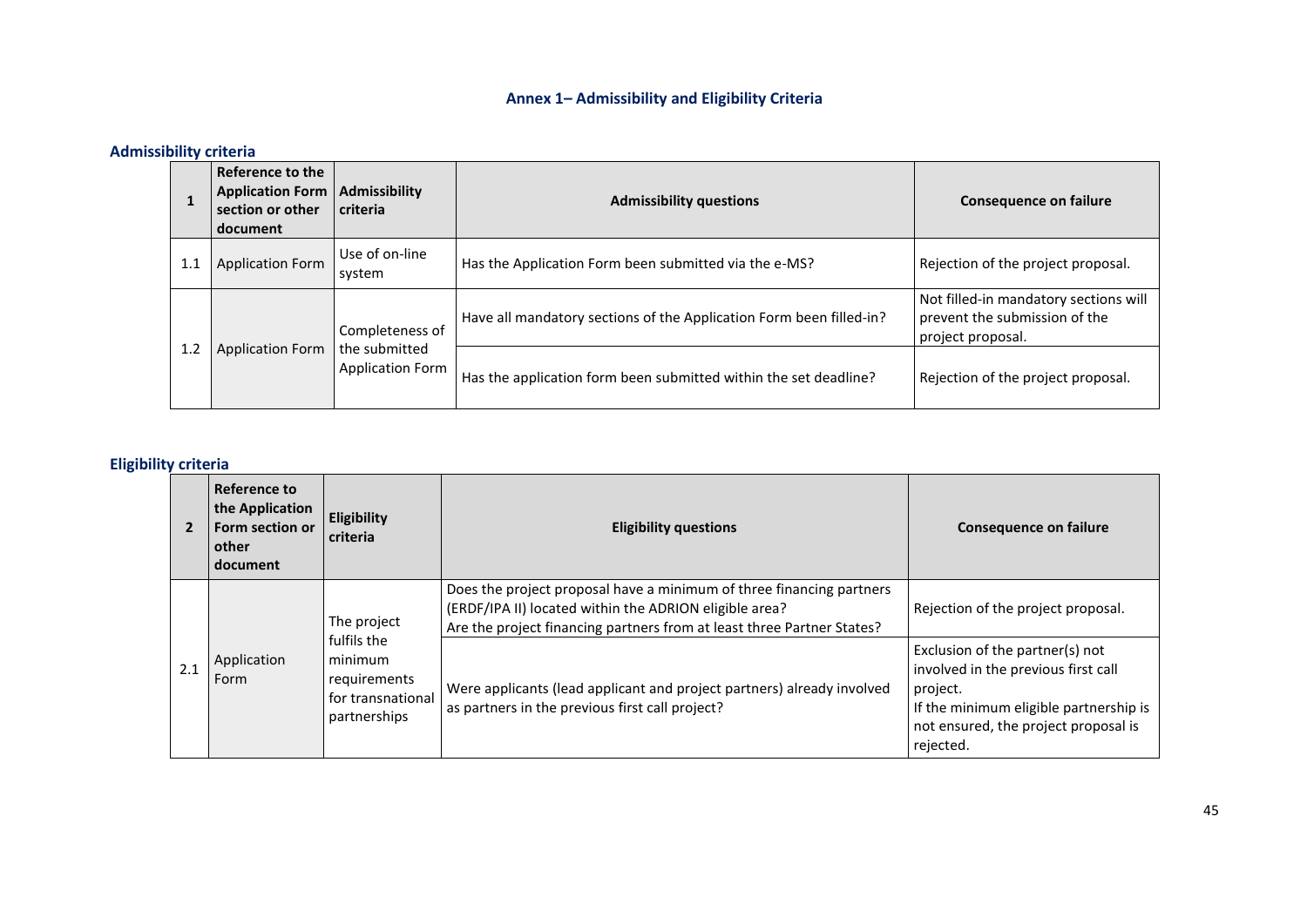| $\overline{2}$ | <b>Reference to</b><br>the Application<br>Form section or<br>other<br>document | Eligibility<br>criteria                       | <b>Eligibility questions</b>                                                                                                                                                                                                                                                                                                                                                                                                                                                                                                                                                                                                                                                                   | <b>Consequence on failure</b>                                                                                               |
|----------------|--------------------------------------------------------------------------------|-----------------------------------------------|------------------------------------------------------------------------------------------------------------------------------------------------------------------------------------------------------------------------------------------------------------------------------------------------------------------------------------------------------------------------------------------------------------------------------------------------------------------------------------------------------------------------------------------------------------------------------------------------------------------------------------------------------------------------------------------------|-----------------------------------------------------------------------------------------------------------------------------|
|                |                                                                                |                                               | Is the lead applicant the same as the one of the previous granted first<br>call project?                                                                                                                                                                                                                                                                                                                                                                                                                                                                                                                                                                                                       | Rejection of the project proposal.                                                                                          |
|                |                                                                                |                                               | Has the legal status of the lead applicant been confirmed?                                                                                                                                                                                                                                                                                                                                                                                                                                                                                                                                                                                                                                     |                                                                                                                             |
| 2.2            | The Lead<br>Application<br>Applicant is<br>Form<br>eligible                    |                                               | If not, is the legal status of the lead applicant falling under one of the<br>following categories?<br>a) Public body (national, regional or local level) including<br>associations formed by one or several regional or local<br>authorities governed by public law;<br>Body governed by public law, including associations formed by<br>b)<br>one or several bodies governed by public law;<br>EGTC:<br>c)<br>Public body or body governed by public law competent in their<br>d)<br>scope of action for certain part of the eligible area which are<br>located outside of it (assimilated partner - for Italian partners<br>only);<br>International organizations acting under national law | Rejection of the project proposal if<br>the lead applicant does not fall under<br>one of the identified categories          |
|                | Application<br>Form                                                            | Project financing<br>partners are<br>eligible | Is the project partner(s) the same as the one(s) of the previous granted<br>first call project?                                                                                                                                                                                                                                                                                                                                                                                                                                                                                                                                                                                                | Exclusion of the project partner.                                                                                           |
| 2.3            |                                                                                |                                               | Has the legal status of the project financing partners been confirmed?                                                                                                                                                                                                                                                                                                                                                                                                                                                                                                                                                                                                                         |                                                                                                                             |
|                |                                                                                |                                               | If not, is the legal status of the project partner falling under one of the<br>following categories?<br>a) Public body (national, regional or local level) including<br>associations formed by one or several regional or local<br>authorities governed by public law;<br>Body governed by public law, including associations formed by<br>b)<br>one or several bodies governed by public law;<br>EGTC;<br>c)                                                                                                                                                                                                                                                                                  | Exclusion of the partner(s).<br>If the minimum eligible partnership is<br>not ensured, the project proposal is<br>rejected. |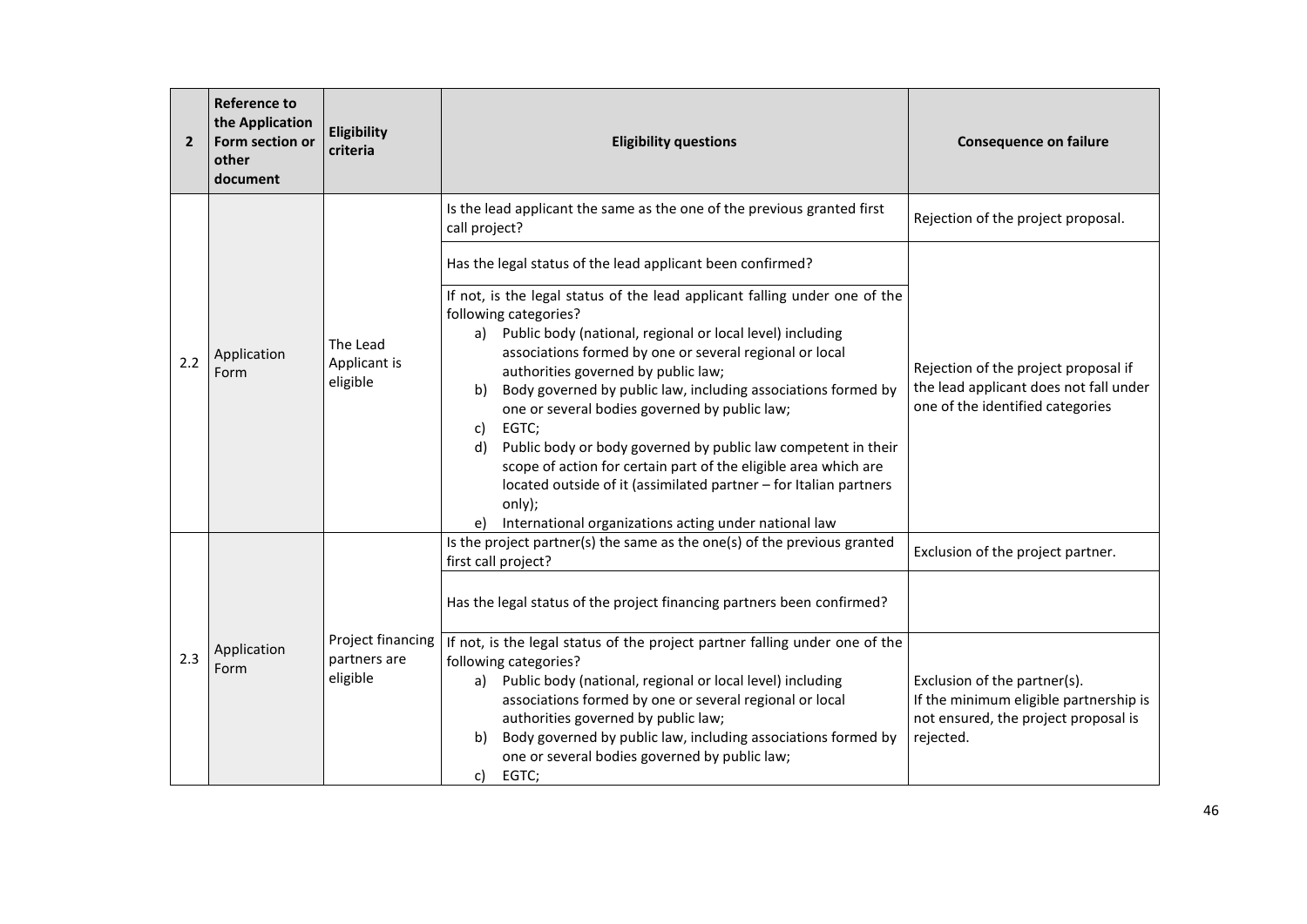|     | Reference to<br>the Application<br>Form section or<br>other<br>l document | Eligibility<br>criteria                         | <b>Eligibility questions</b>                                                                                                                                                                                                                                                                          | <b>Consequence on failure</b>      |
|-----|---------------------------------------------------------------------------|-------------------------------------------------|-------------------------------------------------------------------------------------------------------------------------------------------------------------------------------------------------------------------------------------------------------------------------------------------------------|------------------------------------|
|     |                                                                           |                                                 | d)<br>Private body;<br>Public body or body governed by public law competent in their<br>e)<br>scope of action for certain part of the eligible area which are<br>located outside of it (assimilated partner - for Italian partners<br>only);<br>International organizations acting under national law |                                    |
| 2.4 | Application<br>form, section<br>C.1.4                                     | <b>Project Partners</b><br>jointly<br>cooperate | Do Project Partners cooperate in all the following compulsory ways:<br>joint development, joint implementation and joint financing?                                                                                                                                                                   | Rejection of the project proposal. |